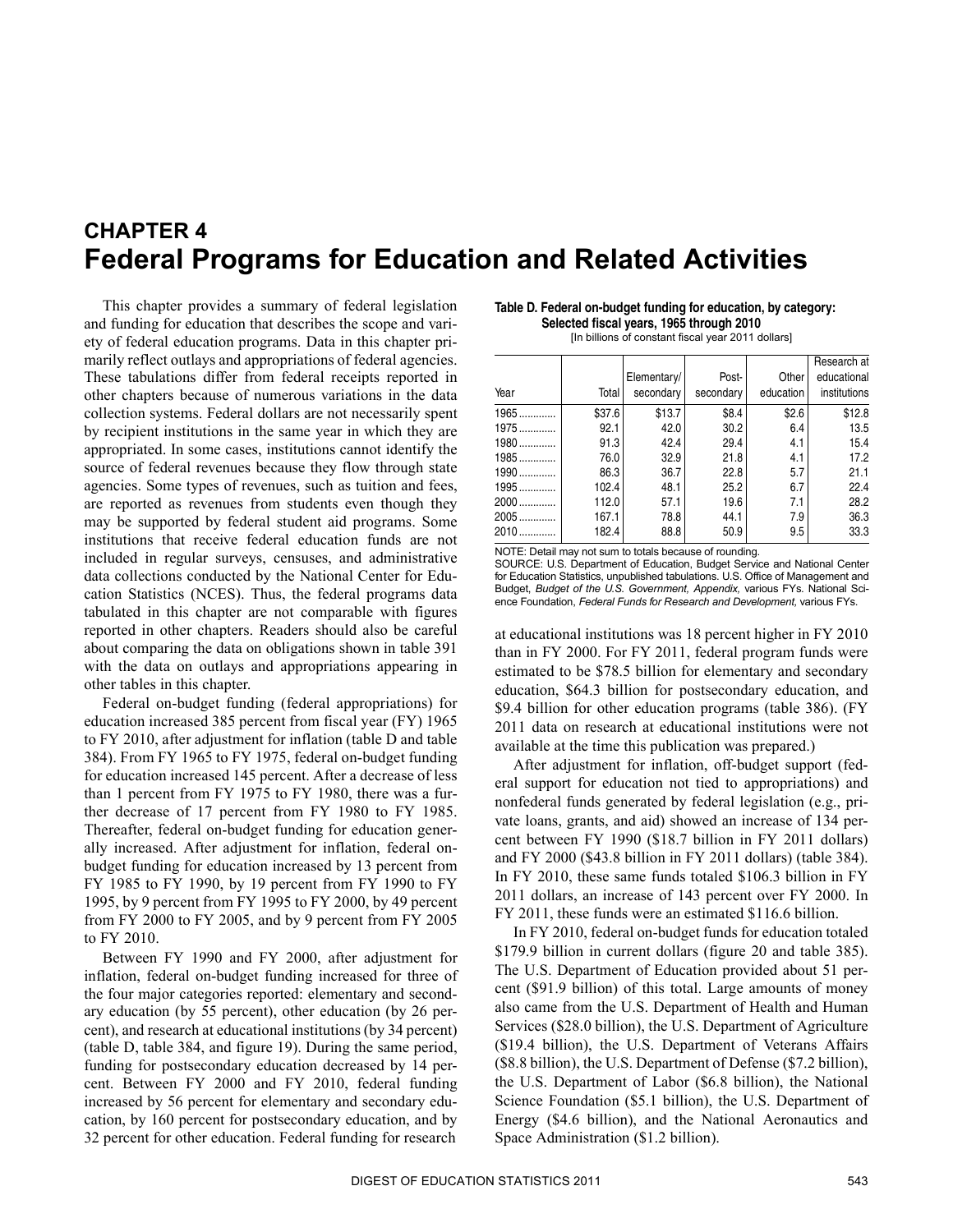In FY 2010, educational institutions (including local education agencies, state education agencies, and degree- granting institutions) received an estimated 65 percent percent (\$22.7 billion) of on-budget federal program funds (\$116.6 billion in current dollars) of on-budget federal program funds for education (table 387). Another 17 percent (\$30.6 billion) was used for postsecondary student support. Other education organizations (including Head Start programs at child care centers, Job Corps and other vocational programs, adult basic education programs, and federal programs at libraries and museums) received 13 for education. Federal institutions received 4 percent (\$7.1 billion). Other recipients (including American Indian tribes, private nonprofit agencies, and banks) received 2 percent (\$2.9 billion) of on-budget federal program funds for education.

 ages (totaling 6 percent) went to federal institutions, other ment of Education expenditures in FY 2011 than in FY 2010 Of the \$93.5 billion in current dollars spent by the U.S. Department of Education in FY 2011, about 32 percent (\$29.9 billion) went to local education agencies (school districts) and 8 percent (\$7.1 billion) to state education agencies (table 388 and figure 21). About 26 percent (\$24.6 billion) went to postsecondary institutions and another 28 percent (\$26.1 billion) to postsecondary students. Smaller percenteducation organizations, and other recipients. Local education agencies received a smaller percentage of U.S. Depart-(32 percent vs. 42 percent).

## **Chronology of Federal Education Legislation**

A capsule view of the history of federal education activities is provided in the following list of selected legislation:

- **1787** *Northwest Ordinance* authorized land grants for the establishment of educational institutions.
- **1802** *An Act Fixing the Military Peace Establishment of the United States* established the U.S. Military Academy. (The U.S. Naval Academy was established in 1845 by the Secretary of the Navy.)
- **1862** *First Morrill Act* authorized public land grants to the states for the establishment and maintenance of agricultural and mechanical colleges.
- **1867** *Department of Education Act* authorized the establishment of the U.S. Department of Education.<sup>1</sup>
- **1876** *Appropriation Act*, U.S. Department of the Treasury, established the U.S. Coast Guard Academy.
- **1890** *Second Morrill Act* provided for money grants for support of instruction in the agricultural and mechanical colleges.
- used for the benefit of any nautical school in any of **1911** *State Marine School Act* authorized federal funds to be 11 specified state seaport cities.
- **1917** *Smith-Hughes Act* provided for grants to states for support of vocational education.
- **1918** *Vocational Rehabilitation Act* provided for grants for rehabilitation through training of World War I veterans.
- **1920** *Smith-Bankhead Act* authorized grants to states for vocational rehabilitation programs.
- **1935** *Bankhead-Jones Act* (Public Law 74-182) authorized grants to states for agricultural experiment stations.

*Agricultural Adjustment Act* (Public Law 74-320) authorized 30 percent of the annual customs receipts to be used to encourage the exportation and domestic consumption of agricultural commodities. Commodities purchased under this authorization began to be used in school lunch programs in 1936. The National School Lunch Act of 1946 continued and expanded this assistance.

- **1936** *An Act to Further the Development and Maintenance of an Adequate and Well-Balanced American Merchant Marine* (Public Law 74-415) established the U.S. Merchant Marine Academy.
- **1937** *National Cancer Institute Act* established the Public Health Service fellowship program.
- **1941** *Amendment to Lanham Act of 1940* authorized federal was continued under Public Law 815 and Public Law aid for construction, maintenance, and operation of schools in federally impacted areas. Such assistance 874, 81st Congress, in 1950.
- **1943** *Vocational Rehabilitation Act* (Public Law 78-16) provided assistance to disabled veterans.

*School Lunch Indemnity Plan* (Public Law 78-129) provided funds for local lunch food purchases.

**1944** *Servicemen's Readjustment Act* (Public Law 78-346), known as the GI Bill, provided assistance for the education of veterans.

*Surplus Property Act* (Public Law 78-457) authorized transfer of surplus property to educational institutions.

**1946** *National School Lunch Act* (Public Law 79-396) authorized assistance through grants-in-aid and other means to states to assist in providing adequate foods and facilities for the establishment, maintenance, operation, and expansion of nonprofit school lunch programs.

*George-Barden Act* (Public Law 80-402) expanded federal support of vocational education.

**1948** *United States Information and Educational Exchange Act* (Public Law 80-402) provided for the interchange of persons, knowledge, and skills between the United States and other countries.

<sup>&</sup>lt;sup>1</sup> The U.S. Department of Education as established in 1867 was later known as the Office of Education. In 1980, under Public Law 96-88, it became a cabinet-level department. Therefore, for purposes of consistency, it is referred to as the "U.S. Department of Education" even in those tables covering years when it was officially the Office of Education.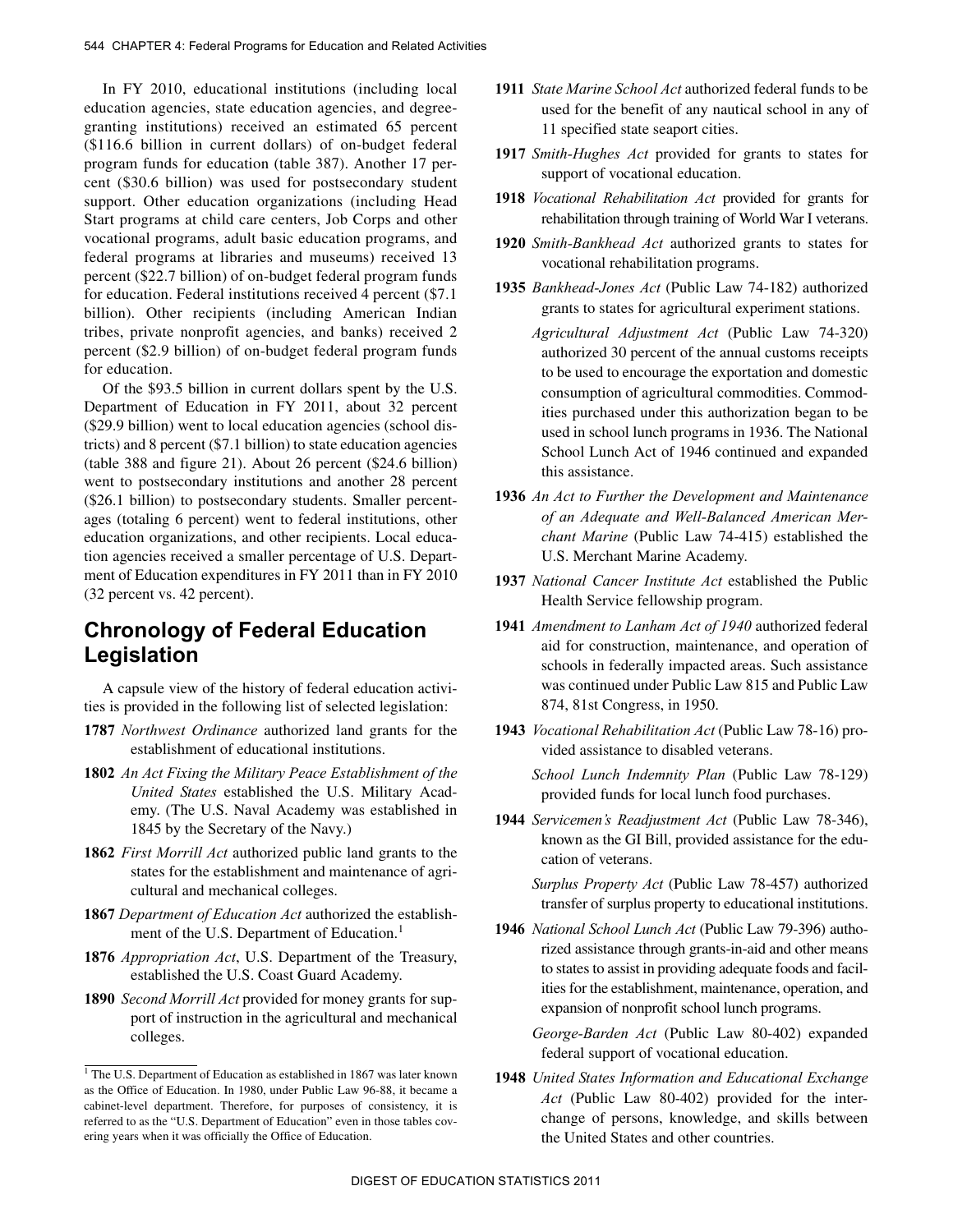- **1949** *Federal Property and Administrative Services Act*  (Public Law 81-152) provided for donation of surplus property to educational institutions and for other public purposes.
- struction (Public Law 815) and operation (Public **1950** *Financial Assistance for Local Educational Agencies Affected by Federal Activities* (Public Law 81-815 and Public Law 81-874) provided assistance for con-Law 874) of schools in federally affected areas.

*Housing Act* (Public Law 81-475) authorized loans for construction of college housing facilities.

**1954** *An Act for the Establishment of the United States Air Force Academy and Other Purposes* (Public Law 83- 325) established the U.S. Air Force Academy.

*Educational Research Act* (Public Law 83-531) authorized cooperative arrangements with universities, colleges, and state educational agencies for educational research.

*School Milk Program Act* (Public Law 83-597) provided funds for purchase of milk for school lunch programs.

- **1956** *Library Services Act* (Public Law 84-597) provided grants to states for extension and improvement of rural public library services.
- **1957** *Practical Nurse Training Act* (Public Law 84-911) provided grants to states for practical nurse training.
- **1958** *National Defense Education Act* (Public Law 85-864) provided assistance to state and local school systems for instruction in science, mathematics, modern foreign languages, and other critical subjects; state statistical services; guidance, counseling, and testing services and training institutes; higher education student loans and fellowships as well as foreign language study and training; experimentation and dissemination of information on more effective use of television, motion pictures, and related media for educational purposes; and vocational education for technical occupations necessary to the national defense.
	- *Education of Mentally Retarded Children Act* (Public Law 85-926) authorized federal assistance for training teachers of the disabled.

*Captioned Films for the Deaf Act* (Public Law 85-905) authorized a loan service of captioned films for the deaf.

- **1961** *Area Redevelopment Act* (Public Law 87-27) included provisions for training or retraining of persons in redevelopment areas.
- 87-415) provided training in new and improved skills **1962** *Manpower Development and Training Act* (Public Law for the unemployed and underemployed.
	- *Migration and Refugee Assistance Act of 1962* (Public Law 87-510) authorized loans, advances, and grants for education and training of refugees.
- ing facilities and for loans to students in the health **1963** *Health Professions Educational Assistance Act of 1963*  (Public Law 88-129) provided funds to expand teachprofessions.
	- *Vocational Education Act of 1963* (Part of Public Law 88-210) increased federal support of vocational education schools; vocational work-study programs; and research, training, and demonstrations in vocational education.
	- and graduate facilities in other institutions of higher *Higher Education Facilities Act of 1963* (Public Law 88-204) authorized grants and loans for classrooms, libraries, and laboratories in public community colleges and technical institutes, as well as undergraduate education.
- **1964** *Civil Rights Act of 1964* (Public Law 88-352) authorized the Commissioner of Education to arrange for support for institutions of higher education and school districts to provide inservice programs for assisting instructional staff in dealing with problems caused by desegregation.
	- *Economic Opportunity Act of 1964* (Public Law 88- Upward Bound; and authorized the establishment of 452) authorized grants for college work-study programs for students from low-income families; established a Job Corps program and authorized support for work-training programs to provide education and vocational training and work experience opportunities in welfare programs; authorized support of education and training activities and of community action programs, including Head Start, Follow Through, and Volunteers in Service to America (VISTA).
- **1965** *Elementary and Secondary Education Act of 1965*  (Public Law 89-10) authorized grants for elementary and secondary school programs for children of lowincome families; school library resources, textbooks, and other instructional materials for school children; supplementary educational centers and services; strengthening state education agencies; and educational research and research training.
	- *Health Professions Educational Assistance Amendments of 1965* (Public Law 89-290) authorized scholarships to aid needy students in the health professions.
	- vided grants for university community service programs, *Higher Education Act of 1965* (Public Law 89-329) procollege library assistance, library training and research, strengthening developing institutions, teacher training programs, and undergraduate instructional equipment. Authorized insured student loans, established a National Teacher Corps, and provided for graduate teacher training fellowships.
	- *National Foundation on the Arts and the Humanities Act* (Public Law 89-209) authorized grants and loans for projects in the creative and performing arts and for research, training, and scholarly publications in the humanities.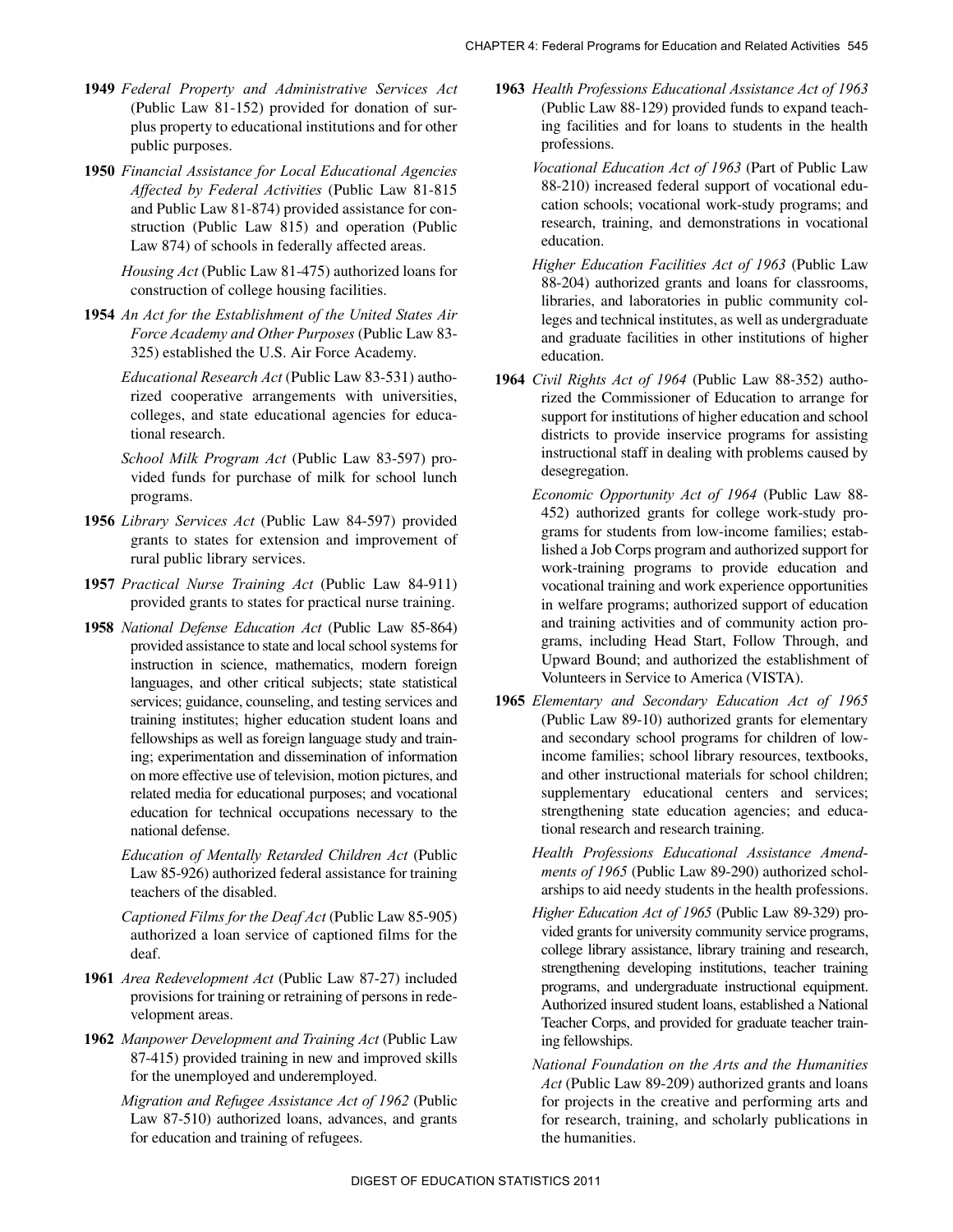*National Technical Institute for the Deaf Act* (Public Law 89-36) provided for the establishment, construction, equipping, and operation of a residential school for postsecondary education and technical training of the deaf.

- 89-313) provided for assistance to local education *School Assistance in Disaster Areas Act* (Public Law agencies to help meet exceptional costs resulting from a major disaster.
- for research and training in international studies and **1966** *International Education Act* (Public Law 89-698) provided grants to institutions of higher education for the establishment, strengthening, and operation of centers the international aspects of other fields of study.
	- *National Sea Grant College and Program Act* (Public Law 89-688) authorized the establishment and operation of Sea Grant Colleges and programs by initiating and supporting programs of education and research in the various fields relating to the development of marine resources.
	- *Adult Education Act* (Public Law 89-750) authorized grants to states for the encouragement and expansion of educational programs for adults, including training of teachers of adults and demonstrations in adult education (previously part of Economic Opportunity Act of 1964).
	- *Model Secondary School for the Deaf Act* (Public Law 89-694) authorized the establishment and operation, by Gallaudet College, of a model secondary school for the deaf.
- **1967** *Education Professions Development Act* (Public Law 90-35) amended the Higher Education Act of 1965 for the purpose of improving the quality of teaching and to help meet critical shortages of adequately trained educational personnel.
	- *Public Broadcasting Act of 1967* (Public Law 90-129) established a Corporation for Public Broadcasting to assume major responsibility in channeling federal funds to noncommercial radio and television stations, program production groups, and educational television networks; conduct research, demonstration, or training in matters related to noncommercial broadcasting; and award grants for construction of educational radio and television facilities.
- tion of the disabled; technical assistance in education **1968** *Elementary and Secondary Education Amendments of 1968* (Public Law 90-247) modified existing programs and authorized support of regional centers for education of children with disabilities, model centers and services for deaf-blind children, recruitment of personnel and dissemination of information on educato rural areas; support of dropout prevention projects; and support of bilingual education programs.

*Handicapped Children's Early Education Assistance Act*  (Public Law 90-538) authorized preschool and early education programs for disabled children.

*Vocational Education Amendments of 1968* (Public Law 90-576) modified existing programs and provided for a National Advisory Council on Vocational Education and collection and dissemination of information for programs administered by the Commissioner of Education.

- lishment of a National Commission on School Finance. **1970** *Elementary and Secondary Education Assistance Programs, Extension* (Public Law 91-230) authorized comprehensive planning and evaluation grants to state and local education agencies; provided for the estab-
	- *National Commission on Libraries and Information Services Act* (Public Law 91-345) established a National Commission on Libraries and Information Science to effectively utilize the nation's educational resources.
	- *Office of Education Appropriation Act* (Public Law 91-380) provided emergency school assistance to desegregating local education agencies.
	- *Environmental Education Act* (Public Law 91-516) established an Office of Environmental Education to develop curriculum and initiate and maintain environmental education programs at the elementary/secondary levels; disseminate information; provide training programs for teachers and other educational, public, community, labor, and industrial leaders and employees; provide community education programs; and distribute material dealing with the environment and ecology.

*Drug Abuse Education Act of 1970* (Public Law 91- 527) provided for development, demonstration, and evaluation of curricula on the problems of drug abuse.

- **1971** *Comprehensive Health Manpower Training Act of 1971* (Public Law 92-257) amended Title VII of the Public Health Service Act, increasing and expanding provisions for health manpower training and training facilities.
- Drug Abuse Prevention to provide overall planning December 1974, a National Institute on Drug Abuse. **1972** *Drug Abuse Office and Treatment Act of 1972* (Public Law 92-255) established a Special Action Office for and policy for all federal drug-abuse prevention functions; a National Advisory Council for Drug Abuse Prevention; community assistance grants for community mental health centers for treatment and rehabilitation of persons with drug-abuse problems; and, in
	- the National Institute of Education; general aid for *Education Amendments of 1972* (Public Law 92-318) established the Education Division in the U.S. Department of Health, Education, and Welfare and institutions of higher education; federal matching grants for state Student Incentive Grants; a National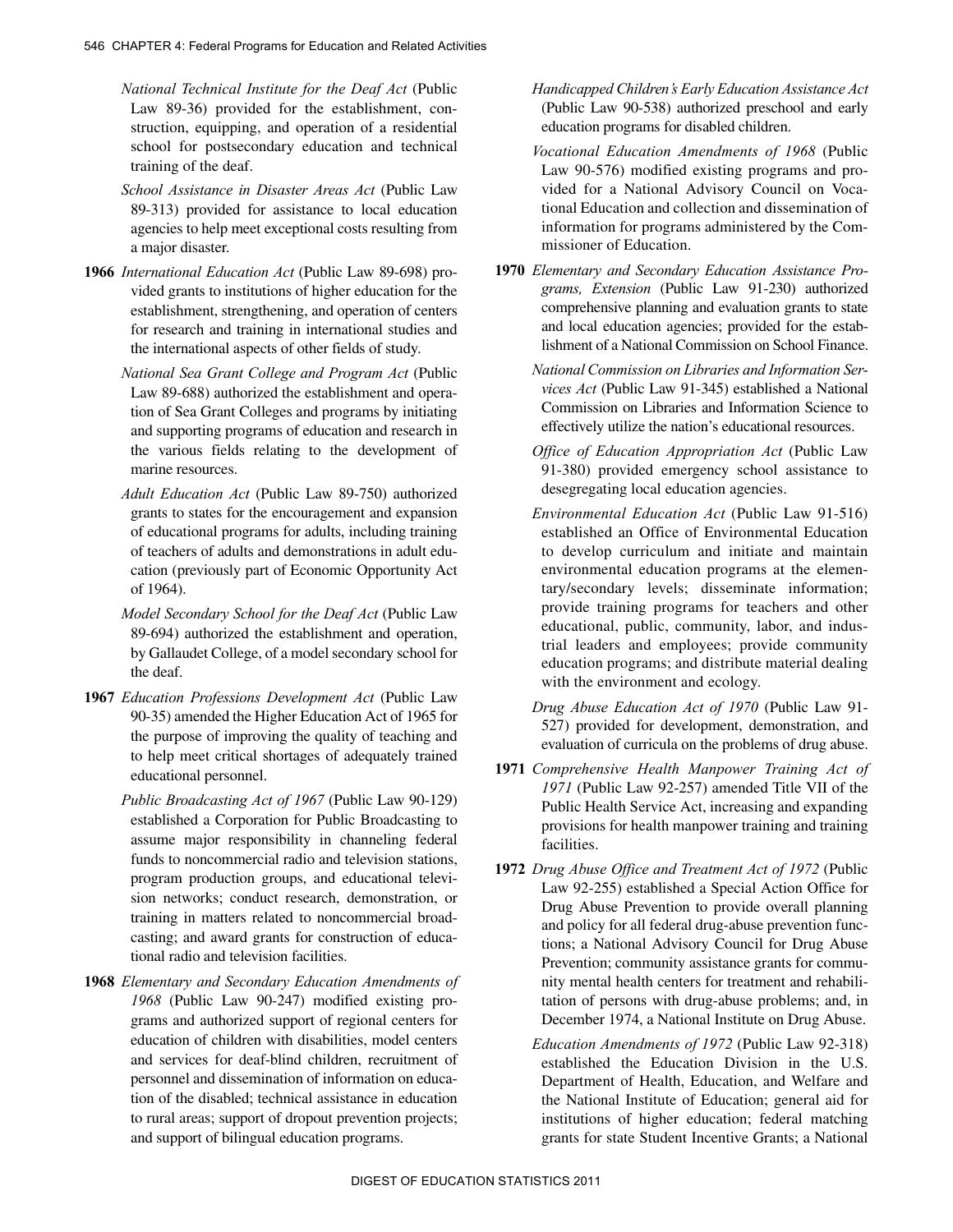Commission on Financing Postsecondary Education; State Advisory Councils on Community Colleges; a Bureau of Occupational and Adult Education and State Grants for the design, establishment, and conduct of postsecondary occupational education; and a bureau-level Office of Indian Education. Amended current U.S. Department of Education programs to increase their effectiveness and better meet special needs. Prohibited sex bias in admission to vocational, professional, and graduate schools, and public institutions of undergraduate higher education.

- *ment of 1973* (Public Law 93-29) made available to **1973** *Older Americans Comprehensive Services Amend*older citizens comprehensive programs of health, education, and social services.
	- of 1962, Title I of the Economic Opportunity Act of *Comprehensive Employment and Training Act of 1973*  (Public Law 93-203) provided for opportunities for employment and training to unemployed and underemployed people. Extended and expanded provisions in the Manpower Development and Training Act of 1962, Title I of the Economic Opportunity Act 1964, and the Emergency Employment Act of 1971 as in effect prior to June 30, 1973.
- **1974** *Education Amendments of 1974* (Public Law 93-380) provided for the consolidation of certain programs; and established a National Center for Education Statistics.
	- *Juvenile Justice and Delinquency Prevention Act of 1974* (Public Law 93-415) provided for technical assistance, staff training, centralized research, and resources to develop and implement programs to keep students in elementary and secondary schools; and established, in the U.S. Department of Justice, a National Institute for Juvenile Justice and Delinquency Prevention.
- **1975** *Indian Self-Determination and Education Assistance Act* (Public Law 93-638) provided for increased participation of Indians in the establishment and conduct of their education programs and services.
	- *Harry S Truman Memorial Scholarship Act* (Public Law 93-642) established the Harry S Truman Scholarship Foundation and created a perpetual education scholarship fund for young Americans to prepare and pursue careers in public service.
	- *Education for All Handicapped Children Act* (Public Law 94-142) provided that all children with disabilities have available to them a free appropriate education designed to meet their unique needs.
- **1976** *Educational Broadcasting Facilities and Telecommunications Demonstration Act of 1976* (Public Law 94- 309) established a telecommunications demonstration program to promote the development of nonbroadcast telecommunications facilities and services for the transmission, distribution, and delivery of health, education, and public or social service information.
- **1977** *Youth Employment and Demonstration Projects Act of 1977* (Public Law 95-93) established a youth employment training program including, among other activities, promoting education-to-work transition, literacy training and bilingual training, and attainment of certificates of high school equivalency.
	- *Career Education Incentive Act* (Public Law 95-207) authorized the establishment of a career education program for elementary and secondary schools.
- **1978** *Tribally Controlled Community College Assistance Act of 1978* (Public Law 95-471) provided federal funds for the operation and improvement of tribally controlled community colleges for Indian students.
	- *Middle Income Student Assistance Act* (Public Law 95-566) modified the provisions for student financial assistance programs to allow middle-income as well as low-income students attending college or other postsecondary institutions to qualify for federal education assistance.
- sion of the U.S. Department of Health, Education, tion programs from HEW, the U.S. Department of **1979** *Department of Education Organization Act* (Public Law 96-88) established a U.S. Department of Education containing functions from the Education Diviand Welfare (HEW) along with other selected educa-Justice, U.S. Department of Labor, and the National Science Foundation.
- **1980** *Asbestos School Hazard Detection and Control Act of 1980* (Public Law 96-270) established a program for inspection of schools for detection of hazardous asbestos materials and provided loans to assist educational agencies to contain or remove and replace such materials.
- *1981* (Part of Public Law 97-35) consolidated **1981** *Education Consolidation and Improvement Act of*  42 programs into 7 programs to be funded under the elementary and secondary block grant authority.
- **1983** *Student Loan Consolidation and Technical Amendments Act of 1983* (Public Law 98-79) established an 8 percent interest rate for Guaranteed Student Loans and an extended Family Contribution Schedule.
	- added authorization of the Challenge Grant program. gible institutions on a matching basis as an incentive *Challenge Grant Amendments of 1983* (Public Law 98-95) amended Title III, Higher Education Act, and The Challenge Grant program provides funds to elito seek alternative sources of funding.
	- *Education of the Handicapped Act Amendments of 1983* (Public Law 98-199) added the Architectural Barrier amendment and clarified participation of children with disabilities in private schools.
- **1984** *Education for Economic Security Act* (Public Law 98- 377) added new science and mathematics programs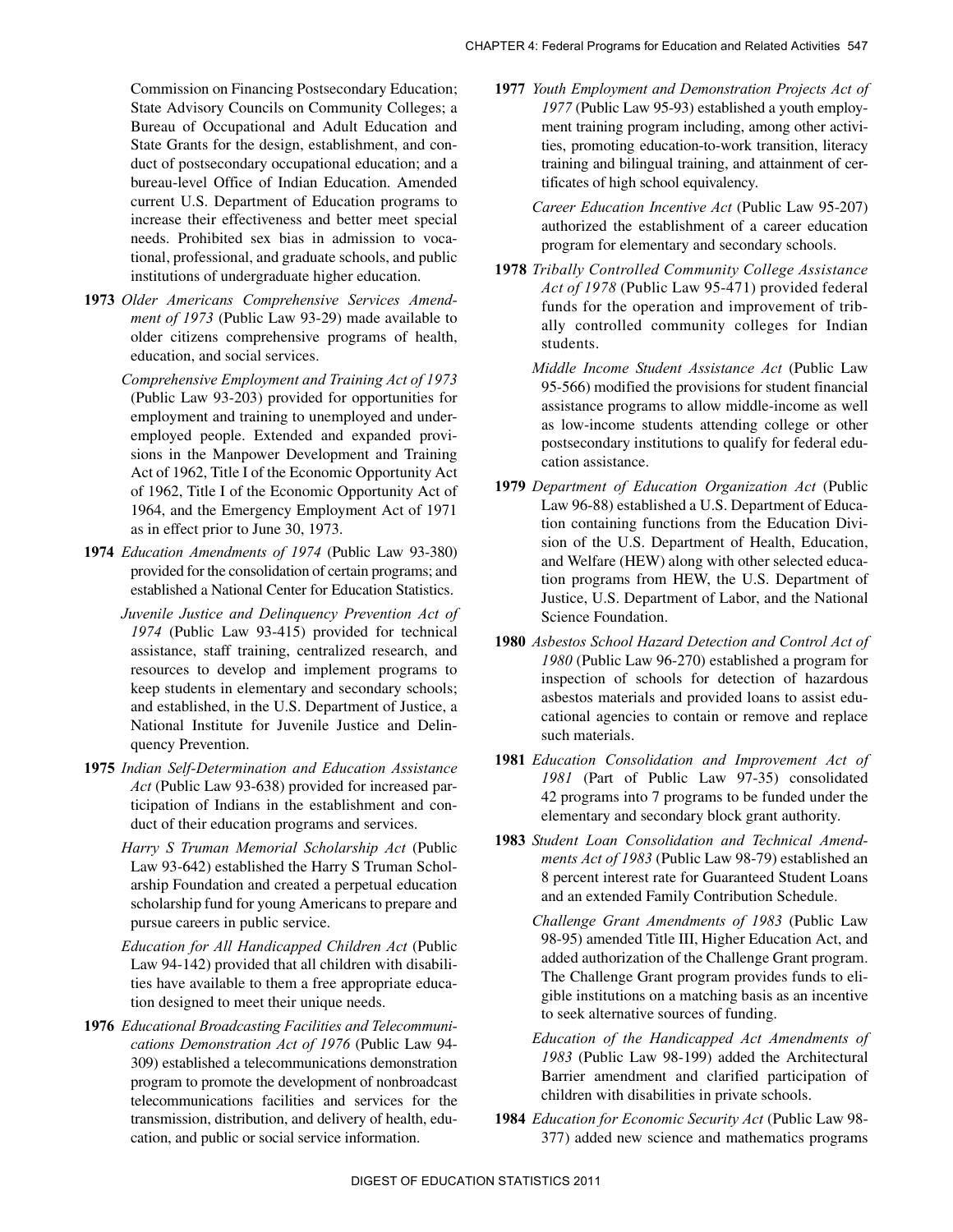for elementary, secondary, and postsecondary education. The new programs included magnet schools, excellence in education, and equal access.

- *Carl D. Perkins Vocational Education Act* (Public Law 98-524) continued federal assistance for vocational education through FY 1989. The act replaced the Vocational Education Act of 1963. It provided aid to the states to make vocational education programs accessible to all people, including disabled and disadvantaged, single parents and homemakers, and the incarcerated.
- *Human Services Reauthorization Act* (Public Law 98- 558) created a Carl D. Perkins scholarship program, a National Talented Teachers Fellowship program, a Federal Merit Scholarships program, and a Leadership in Educational Administration program.
- **1985** *Montgomery GI Bill—Active Duty* (Public Law 98- 525), brought about a new GI Bill for individuals who initially entered active military duty on or after July 1, 1985.
	- *Montgomery GI Bill—Selected Reserve* (Public Law 98-525), established an education program for members of the Selected Reserve (which includes the National Guard) who enlist, reenlist, or extend an enlistment after June 30, 1985, for a 6-year period.
- **1986** *Handicapped Children's Protection Act of 1986* (Public Law 99-372) allowed parents of children with disabilities to collect attorneys' fees in cases brought under the Education of the Handicapped Act and provided that the Education of the Handicapped Act does not preempt other laws, such as Section 504 of the Rehabilitation Act.
	- *Drug-Free Schools and Communities Act of 1986*  (Part of Public Law 99-570) established programs for drug abuse education and prevention, coordinated with related community efforts and resources, through the use of federal financial assistance.
- Impact Aid, Indian Education, Adult Education, and **1988** *Augustus F. Hawkins-Robert T. Stafford Elementary and Secondary School Improvement Amendments of 1988* (Public Law 100-297) reauthorized through 1993 major elementary and secondary education programs, including Chapter 1, Chapter 2, Bilingual Education, Math-Science Education, Magnet Schools, other smaller education programs.
	- *Stewart B. McKinney Homeless Assistance Amendments Act of 1988* (Public Law 100-628) extended for 2 additional years programs providing assistance to the homeless, including literacy training for homeless adults and education for homeless youths.
	- *Tax Reform Technical Amendments* (Public Law 100- 647) authorized an Education Savings Bond for the purpose of postsecondary educational expenses. The

bill grants tax exclusion for interest earned on regular series EE savings bonds.

- **1989** *Childhood Education and Development Act of 1989*  (Part of Public Law 101-239) authorized the appropriations to expand Head Start programs and programs carried out under the Elementary and Secondary Education Act of 1965 to include child care services.
- **1990** *Excellence in Mathematics, Science and Engineering Education Act of 1990* (Public Law 101-589) created a national mathematics and science clearinghouse and created several other mathematics, science, and engineering education programs.
	- provide certain information with respect to the grad-*Student Right-To-Know and Campus Security Act*  (Public Law 101-542) required institutions of higher education receiving federal financial assistance to uation rates of student-athletes at such institutions.
	- *Americans with Disabilities Act of 1990* (Public Law 101-336) prohibited discrimination against persons with disabilities.
	- *National and Community Service Act of 1990* (Public Law 101-610) increased school and college-based community service opportunities and authorized the President's Points of Light Foundation.
- **1991** *National Literacy Act of 1991* (Public Law 102-73) established the National Institute for Literacy, the National Institute Board, and the Interagency Task Force on Literacy. Amended various federal laws to establish and extend various literacy programs.
	- *High-Performance Computing Act of 1991* (Public Law 102-194) directed the President to implement a National High-Performance Computing Program. Provided for (1) establishment of a National Research and Education Network; (2) standards and guidelines for high-performance networks; and (3) the responsibility of certain federal departments and agencies with regard to the Network.
	- *Veterans' Educational Assistance Amendments of 1991* (Public Law 102-127) restored certain educational benefits available to reserve and active-duty personnel under the Montgomery GI Bill to students whose courses of studies were interrupted by the Persian Gulf War.
	- amended the Civil Rights Act of 1964, the Age Dis-*Civil Rights Act of 1991* (Public Law 102-166) crimination in Employment Act of 1967, and the Americans with Disabilities Act of 1990, with regard to employment discrimination. Established the Technical Assistance Training Institute.
- **1992** *Ready-To-Learn Act* (Public Law 102-545) amended the General Education Provisions Act to establish Ready-To-Learn Television programs to support educational programming and support materials for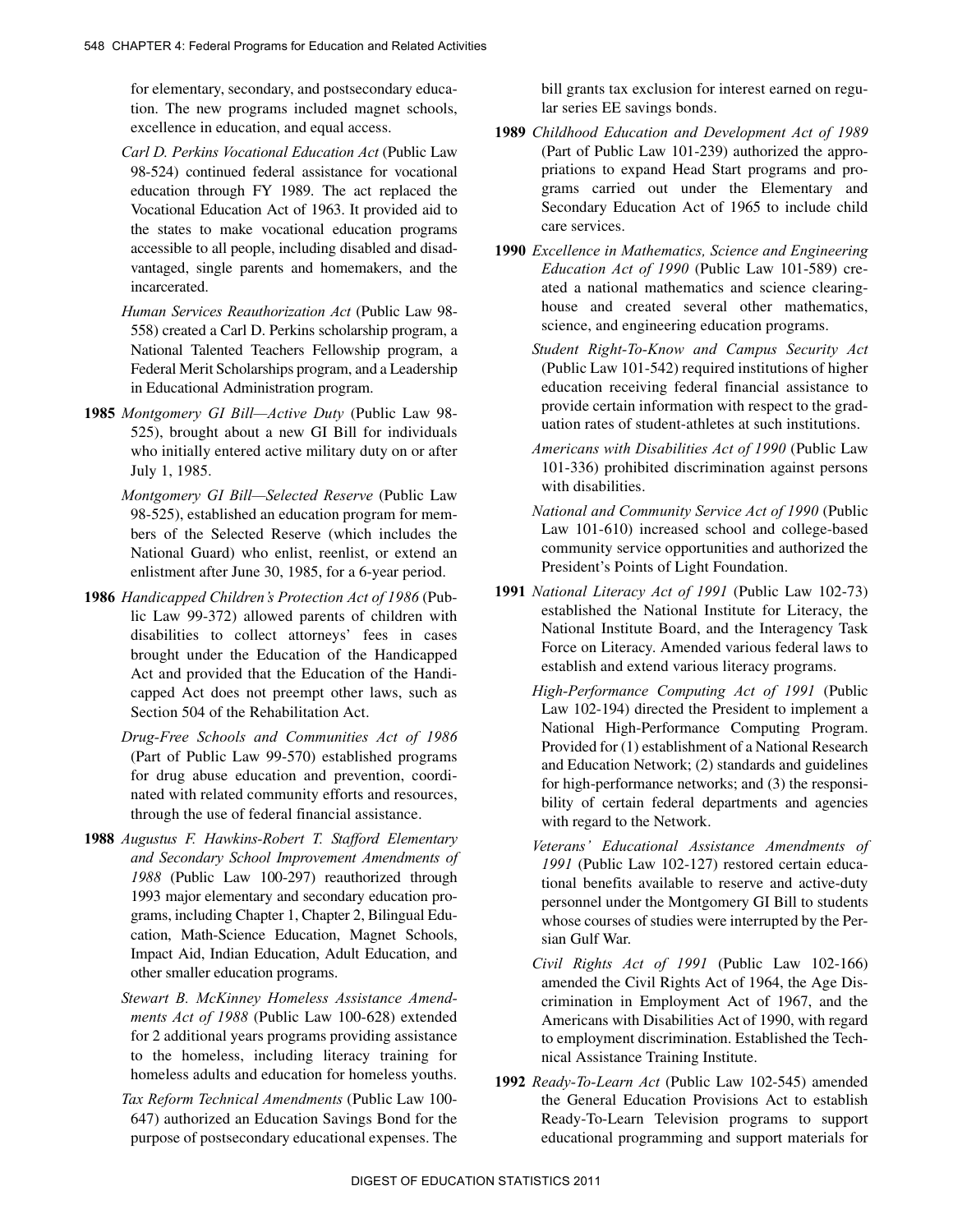preschool and elementary school children and their parents, child care providers, and educators.

- lending designed to provide savings for taxpayers and **1993** *Student Loan Reform Act* (Public Law 103-66) reformed the student aid process by phasing in a system of direct students. Allows students to choose among a variety of repayment options, including income contingency.
	- of 1990 to establish a Corporation for National Ser-*National Service Trust Act* (Public Law 103-82) amended the National and Community Service Act vice. In addition, provided education grants up to \$4,725 per year for 2 years to people age 17 or older who perform community service before, during, or after postsecondary education.
	- *NAEP Assessment Authorization* (Public Law 103-33) authorized use of the National Assessment of Educational Progress (NAEP) for state-by-state comparisons.
- **1994** *Goals 2000: Educate America Act* (Public Law 103- 227) established a new federal partnership through a system of grants to states and local communities to reform the nation's education system. The Act formalized the national education goals and established the National Education Goals Panel.
	- young people for first jobs and continuing education. *School-To-Work Opportunities Act of 1994* (Public Law 103-239) established a national framework within which states and communities can develop School-To-Work Opportunities systems to prepare The Act also provided money to states and communities to develop a system of programs that include work-based learning, school-based learning, and connecting activities components.
	- *Safe Schools Act of 1994* (Part of Public Law 103-227) authorized the award of competitive grants to local educational agencies with serious crime to implement violence prevention activities such as conflict resolution and peer mediation.
- quate funding, in a manner that may displace other **1996** *Contract With America: Unfunded Mandates* (Public Law 104-4) ended the imposition, in the absence of full consideration by Congress, of federal mandates on state, local, and tribal governments without adeessential governmental priorities; and ensured that the federal government pays the costs incurred by those governments in complying with certain requirements under federal statutes and regulations.
- **1997** *The Taxpayer Relief Act of 1997* (Public Law 105- 34) enacted the Hope Scholarship and Life-Long Learning Tax Credit provisions into law.
	- *Emergency Student Loan Consolidation Act of 1997*  (Public Law 105-78) amended the Higher Education Act to provide for improved student loan consolidation services.
- **1998** *Workforce Investment Act of 1998* (Public Law 105- 220) enacted the Adult Education and Family Literacy Act, and substantially revised and extended, through FY 2003, the Rehabilitation Act of 1973.
	- ability of children to read independently by the third grade; and earmarked funds to help states and school *Omnibus Consolidated and Emergency Supplemental Appropriations Act, 1999* (Public Law 105-277) enacted the Reading Excellence Act, to promote the districts reduce class sizes in the early grades.
	- *Charter School Expansion Act* (Public Law 105-278) amended the charter school program, enacted in 1994 as Title X, Part C of the Elementary and Secondary Education Act of 1965.
	- *Carl D. Perkins Vocational and Applied Technology Education Amendments of 1998* (Public Law 105- 332) revised, in its entirety, the Carl D. Perkins Vocational and Applied Technology Education Act, and reauthorized the Act through FY 2003.
	- for Individuals with Disabilities Act of 1988 with a *Assistive Technology Act of 1998* (Public Law 105- 394) replaced the Technology-Related Assistance new Act, authorized through FY 2004, to address the assistive-technology needs of individuals with disabilities.
- **1999** *Education Flexibility Partnership Act of 1999* (Public Law 106-25) authorized the Secretary of Education to allow all states to participate in the Education Flexibility Partnership program.
	- *District of Columbia College Access Act of 1999* (Public Law 106-98) established a program to afford high school graduates from the District of Columbia the benefits of in-state tuition at state colleges and universities outside the District of Columbia.
- **2000** *The National Defense Authorization Act for Fiscal Year 2001* (Public Law 106-398) included, as Title XVIII, the Impact Aid Reauthorization Act of 2000, which extended the Impact Aid programs through FY 2003.
	- offenses involving scholarship fraud; required an *College Scholarship Fraud Prevention Act of 2000*  (Public Law 106-420) enhanced federal penalties for annual scholarship fraud report by the Attorney General, the Secretary of Education, and the Federal Trade Commission (FTC); and required the Secretary of Education, in conjunction with the FTC, to maintain a scholarship fraud awareness website.
	- *Consolidated Appropriations Act 2001* (Public Law 106-554) created a new program of assistance for school repair and renovation, and amended the Elementary and Secondary Education Act of 1965 to authorize credit enhancement initiatives to help charter schools obtain, construct, or repair facilities; reauthorized the Even Start program; and enacted the "Children's Internet Protection Act."
- **2001** *50th Anniversary of Brown v. the Board of Education*  (Public Law 107-41) established a commission for the purpose of encouraging and providing for the com-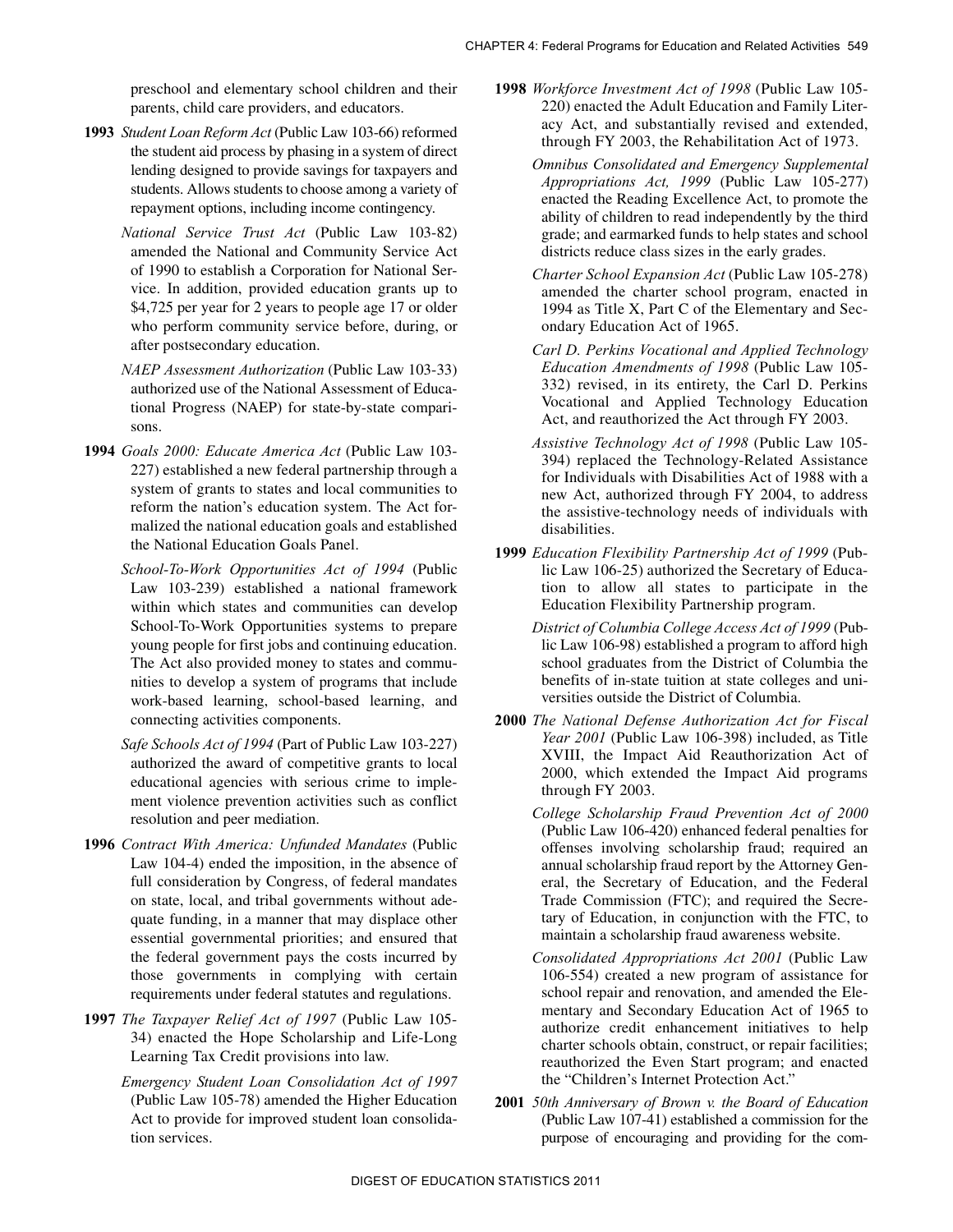memoration of the 50th anniversary of the 1954 Supreme Court decision *Brown* v. *Board of Education*.

- **2002** *No Child Left Behind Act of 2001* (Public Law 107- 110) provided for the comprehensive reauthorization of the Elementary and Secondary Education Act of 1965, incorporating specific proposals in such areas as testing, accountability, parental choice, and early reading.
	- tistics, and evaluation that is relevant to the *Reauthorization of the National Center for Education Statistics and the Creating of the Institute of Education Sciences of 2002* (Public Law 107-279) established the Institute of Education Sciences within the U.S. Department of Education to carry out a coordinated, focused agenda of high-quality research, staeducational challenges of the nation.
	- under student financial aid programs under Title IV *The Higher Education Relief Opportunities for Students Act of 2001* (Public Law 107-122) provided the Secretary of Education with waiver authority of the Higher Education Act of 1965, to deal with student and family situations resulting from the September 11, 2001, terrorist attacks.
	- *Established fixed interest rates for student and parent borrowers* (Public Law 107-139) under Title IV of the Higher Education Act of 1965.
- **2003** *The Higher Education Relief Opportunities for Students Act of 2003* (Public Law 108-76) provided the Secretary of Education with waiver authority under student financial aid programs under Title IV of the Higher Education Act of 1965, to deal with student and family situations resulting from wars or national emergencies.
- **2004** *Assistive Technology Act of 2004* (Public Law 108- 364) reauthorized the Assistive Technology program, administered by the Department of Education.
	- *Taxpayer-Teacher Protection Act of 2004* (Public Law 108-409) temporarily stopped excessive special allowance payments to certain lenders under the Federal Family Education Loan (FFEL) Program and increases the amount of loans that can be forgiven for certain borrowers who are highly qualified mathematics, science, and special education teachers who serve in high-poverty schools for 5 years.
	- prehensive reauthorization of the Individuals with *Individuals with Disabilities Education Improvement Act of 2004* (Public Law 108-446) provided a com-Disabilities Education Act.
- in a major disaster area, or their attendance was **2005** *Student Grant Hurricane and Disaster Relief Act*  (Public Law 109-67) authorized the Secretary of Education to waive certain repayment requirements for students receiving campus-based federal grant assistance if they were residing in, employed in, or attending an institution of higher education located interrupted because of the disaster.
	- *Natural Disaster Student Aid Fairness Act* (Public Law 109-86) authorized the Secretary of Education during FY 2006 to reallocate campus-based student

aid funds to institutions of higher learning in Louisiana, Mississippi, Alabama, and Texas, or institutions that have accepted students displaced by Hurricane Katrina or Rita. The law also waived requirements for matching funds that are normally imposed on institutions and students.

- cation Act for those affected by Katrina or Rita. *Hurricane Education Recovery Act* (*HERA*) (Public Law 109-148, provision in the Defense Department Appropriations Act for FY 2006) provided funds for states affected by Hurricane Katrina to restart school operations, provide temporary emergency aid for displaced students, and assist homeless youth. The law also permitted the Secretary of Education to extend deadlines under the Individuals with Disabilities Edu-
- **2006** *Higher Education Reconciliation Act of 2005* (Public Law 109-171) made various amendments to programs of student financial assistance under Title IV of the Higher Education Act of 1965.
	- Public Law 109-211 reauthorized the "ED-FLEX" program (under the Education Flexibility Partnership Act of 1999), under which the Secretary of Education permits states to waive certain requirements of federal statutes and regulations if they meet certain conditions.
	- *Carl D. Perkins Career and Technical Education Improvement Act of 2006* (Public Law 109-270) reauthorized the vocational and technical education programs under the Perkins Act through 2012.
- **2007** Public Law 110-15 designated the Department of Education Headquarters Building as the "Lyndon Baines Johnson Department of Education Building."
	- *America COMPETES Act* (or *"America Creating Opportunities to Meaningfully Promote Excellence in Technology, Education, and Science"*) (Public Law 110-69) created new STEM (science, technology, engineering, and mathematics) education programs in various agencies, including the Department of Education.
	- *College Cost Reduction and Access Act of 2007* (Public Law 110-84) reduced interest rates on student loans and made other amendments to the Higher Education Act of 1965 to make college more accessible and affordable.
	- Permanent extension of the *Higher Education Relief Opportunities for Students Act of 2003* (*HEROES Act*) (Public Law 110-93) gave the Secretary of Education authority to waive or modify any statutory or regulatory provision applicable to the student financial assistance programs under title IV of the Higher Education Act of 1965 as deemed necessary in connection with a war or other military operation or national emergency.
- **2008** *Ensuring Continued Access to Student Loans Act of 2008* (Public Law 110-227) provided various author-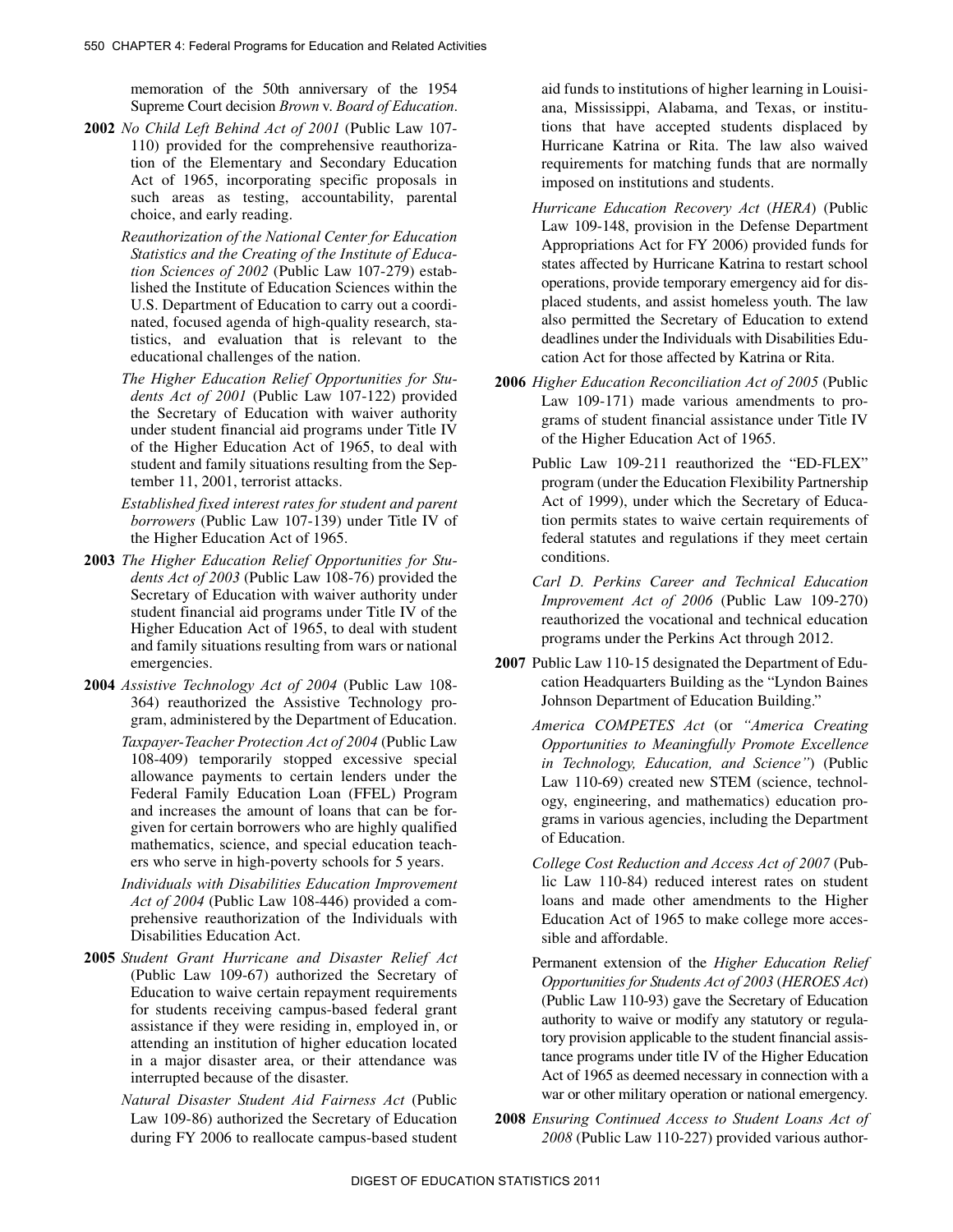provisions, to help ensure that college students and ities to the Department of Education, among other their parents continue to have access to loans in the tight credit market.

- *Higher Education Opportunity Act* (Public Law 110- 315) provided a comprehensive reauthorization of the Higher Education Act of 1965.
- tions for several Department of Education programs. **2009** *American Recovery and Reinvestment Act of 2009*  (Public Law 111-5) provided about \$100 billion to state education systems and supplemental appropria-

Public Law 111-39 made miscellaneous and technical amendments to the Higher Education Act of 1965.

**2010** *Health Care and Education Reconciliation Act of 2010* (Public Law 111-152) included, as Title II, the

 the federal government's role in subsidizing finan- by the Department of Education under Part D of Title "SAFRA Act" (also known as the "Student Aid and Fiscal Responsibility Act"). The SAFRA Act ended cial institutions that make student loans through the Federal Family Education Loan (FFEL) Program under Part B of Title IV of the Higher Education Act of 1965 (HEA), and correspondingly expanded the Federal Direct Student Loan Program administered IV of the HEA.

 Public Law 111-226 provided an additional \$10 billion hire (or avoid laying off) teachers and other educators. to states and school districts, through an "Education Jobs Fund" modeled closely on the State Fiscal Stabilization Fund created by the 2009 Recovery Act, to

#### **Figure 19. Federal on-budget funds for education, by level or other educational purpose: Selected years, 1965 through 2011**



**In billions of constant fiscal year 2011 dollars** 

*Development*, fiscal years 1967 through 2010.

NOTE: The increase in postsecondary expenditures in 2006 resulted primarily from an accounting adjustment. Data for research at educational institutions are estimated for 2009 and 2010 and are not available for 2011. Data for elementary and secondary, postsecondary, and other education are estimated for 2011.<br>SOURCE: U.S. Department of Education, Budget Service, unpublished tabulations. U.S. Departm U.S. Office of Management and Budget, *Budget of the U.S. Government, Appendix,* fiscal years 1967 through 2012. National Science Foundation*, Federal Funds for Research and*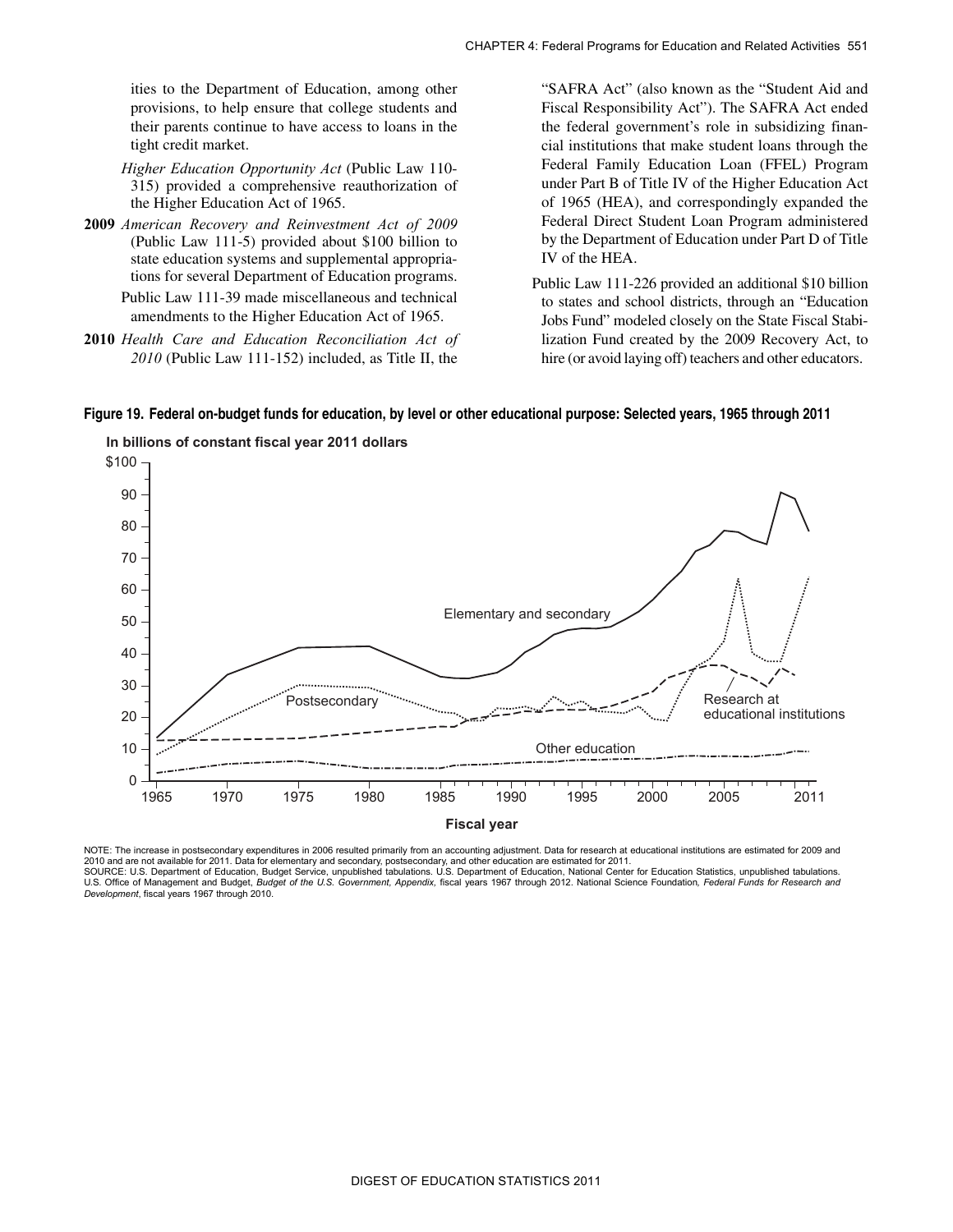

#### **Figure 20. Percentage of federal on-budget funds for education, by agency: Fiscal year 2010**

**Total = \$179.9 billion (fiscal year 2010 dollars)** 

<sup>1</sup>In addition to the 10 agencies shown in this figure, about 25 other agencies provide smaller amounts of funding for education.

NOTE: Detail may not sum to totals because of rounding. SOURCE: U.S. Department of Education, National Center for Education Statistics, unpublished tabulations. U.S. Office of Management and Budget, *Budget of the U.S. Government,*<br>Appendix, fiscal year 2012. National Science F





Local education agencies, 32.0%

**Total outlays = \$93.5 billion (fiscal year 2011 dollars)** 

<sup>1</sup>Other recipients include American Indian tribes, private nonprofit agencies, and banks.<br><sup>2</sup>Includes funds for vocational education and for federal programs at libraries and museums.

NOTE: Detail may not sum to totals because of rounding.

SOURCE: U.S. Office of Management and Budget, *Budget of the U.S. Government,* fiscal year 2012. U.S. Department of Education, Budget Service, unpublished tabulations.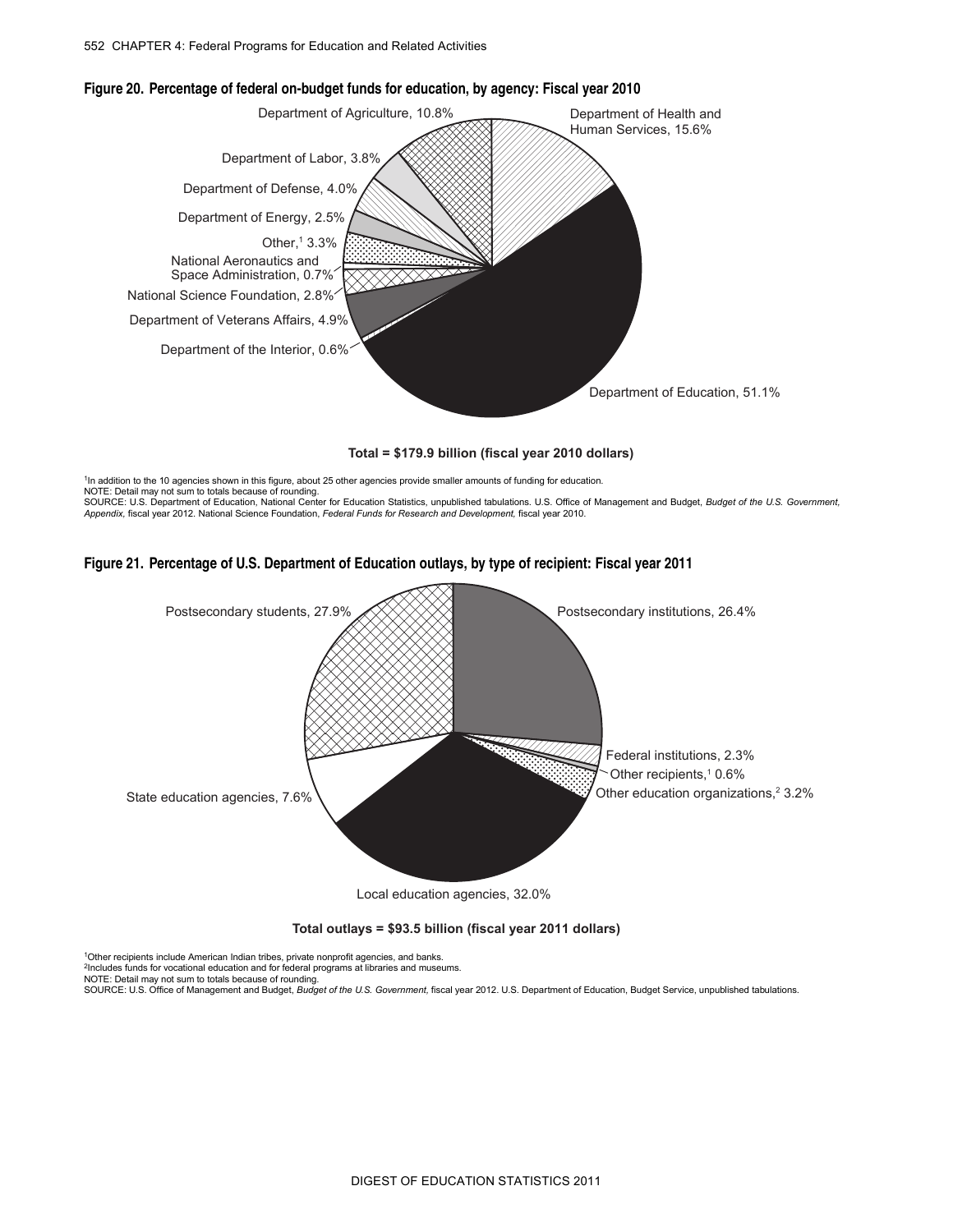|                      | Total on-budget                                                | On-budget support <sup>1</sup>                                |                                                          |                                                          |                                                     |                                                            | Off-budget support and nonfederal funds generated by federal legislation |                                                          |                                                                |                                      |                                            |                                                                      |                                                                   |                                           |                                                                              |                                    |
|----------------------|----------------------------------------------------------------|---------------------------------------------------------------|----------------------------------------------------------|----------------------------------------------------------|-----------------------------------------------------|------------------------------------------------------------|--------------------------------------------------------------------------|----------------------------------------------------------|----------------------------------------------------------------|--------------------------------------|--------------------------------------------|----------------------------------------------------------------------|-------------------------------------------------------------------|-------------------------------------------|------------------------------------------------------------------------------|------------------------------------|
|                      | support,<br>off-budget<br>support, and                         |                                                               |                                                          |                                                          |                                                     |                                                            |                                                                          | Off-budget<br>support                                    |                                                                |                                      |                                            | Nonfederal funds                                                     |                                                                   |                                           |                                                                              |                                    |
| Fiscal year          | nonfederal<br>funds<br>generated<br>by federal<br>legislation  | Total                                                         | Elementary<br>and<br>secondary                           | Post-<br>secondary                                       | Other<br>education <sup>3</sup>                     | Research at<br>educational<br>institutions                 | Total                                                                    | Direct Loan<br>Program <sup>4</sup>                      | Federal<br>Family<br>Education<br>Loan<br>Program <sup>5</sup> | Perkins<br>Loans <sup>6</sup>        | Income<br>Contingent<br>Loans <sup>7</sup> | Leveraging<br>Educational<br>Assistance<br>Partnerships <sup>8</sup> | Supplemental<br>Educational<br>Opportunity<br>Grants <sup>9</sup> | Work-Study<br>Aid <sup>10</sup>           | Estimated<br>federal tax<br>expenditures<br>for education <sup>2</sup>       |                                    |
|                      | $\overline{2}$                                                 | 3                                                             | $\overline{4}$                                           | 5                                                        | 6                                                   | $\overline{7}$                                             | 8                                                                        | 9                                                        | 10                                                             | 11                                   | 12                                         | 13                                                                   | 14                                                                | 15                                        | 16                                                                           |                                    |
|                      |                                                                |                                                               |                                                          |                                                          |                                                     |                                                            |                                                                          | Current dollars                                          |                                                                |                                      |                                            |                                                                      |                                                                   |                                           |                                                                              |                                    |
| 1965<br>1970<br>1980 | \$5,354.7<br>13,359.1<br>24,691.5<br>39,349.5                  | \$5,331.0<br>12,526.5<br>23,288.1<br>34,493.5                 | \$1,942.6<br>5,830.4<br>10,617.2<br>16,027.7             | \$1,197.5<br>3,447.7<br>7,644.0<br>11,115.9              | \$374.7<br>964.7<br>1,608.5<br>1,548.7              | \$1,816.3<br>2,283.6<br>3.418.4<br>5,801.2                 | \$23.7<br>832.6<br>1,403.4<br>4,856.0                                    |                                                          | \$770.0<br>1,233.0<br>4,598.0                                  | \$16.1<br>21.0<br>35.7<br>31.8       |                                            | \$20.0<br>76.8                                                       |                                                                   | \$7.6<br>41.6<br>114.7<br>149.4           | \$8,605.0<br>13,320.0                                                        |                                    |
| 1985<br>1986         | 47,753.4<br>48,357.3<br>50,724.6<br>54,078.7<br>59,537.4       | 39,027.9<br>39,962.9<br>41,194.7<br>43.454.4<br>48,269.6      | 16,901.3<br>17,049.9<br>17,535.7<br>18,564.9<br>19,809.5 | 11,174.4<br>11,283.6<br>10,300.0<br>10,657.5<br>13,269.9 | 2,107.6<br>2,620.0<br>2,820.4<br>2,981.6<br>3,180.3 | 8,844.6<br>9,009.4<br>10,538.6<br>11,250.5<br>12,009.8     | 8,725.5<br>8,394.4<br>9,529.8<br>10,624.3<br>11,267.8                    |                                                          | 8,467.0<br>8,142.0<br>9,272.0<br>10,380.0<br>10,938.0          | 21.4<br>20.2<br>20.9<br>20.6<br>20.4 | \$0.6<br>0.5<br>0.5                        | 76.0<br>72.7<br>76.0<br>72.8<br>71.9                                 | \$22.0                                                            | 161.1<br>159.5<br>160.4<br>150.4<br>215.0 | 19,105.0<br>20,425.0<br>20,830.0<br>17.025.0<br>17,755.0                     |                                    |
|                      | 62,811.5<br>70,375.6<br>74,481.1<br>84,741.5<br>92,781.5       | 51.624.3<br>57.599.5<br>60,483.1<br>67,740.6<br>68,254.2      | 21.984.4<br>25.418.0<br>27,926.9<br>30,834.3<br>32,304.4 | 13.650.9<br>14,707.4<br>14,387.4<br>17,844.0<br>16,177.1 | 3,383.0<br>3,698.6<br>3,992.0<br>4,107.2<br>4,483.7 | 12.606.0<br>13,775.4<br>14,176.9<br>14,955.1<br>15,289.1   | 11,187.2<br>12,776.1<br>13,998.0<br>17,000.8<br>24,527.3                 | \$813.0                                                  | 10.826.0<br>12,372.0<br>13,568.0<br>16,524.0<br>23,214.0       | 15.0<br>17.3<br>17.3<br>29.3<br>52.7 | 0.5<br>0.5<br>0.5                          | 59.2<br>63.5<br>72.0<br>72.4<br>72.4                                 | 48.8<br>87.7<br>97.2<br>184.6<br>184.6                            | 237.7<br>235.0<br>242.9<br>190.5<br>190.5 | 19.040.0<br>18.995.0<br>19,950.0<br>21,010.0<br>22,630.0                     |                                    |
|                      | 95,810.8<br>96,833.0<br>103,259.8<br>107,810.5<br>113,417.2    | 71,639.5<br>71,327.4<br>73,731.8<br>76,909.2<br>82,863.6      | 33,623.8<br>34,391.5<br>35,478.9<br>37,486.2<br>39,937.9 | 17,618.1<br>15,775.5<br>15,959.4<br>15,799.6<br>17,651.2 | 4,719.7<br>4,828.0<br>5,021.2<br>5,148.5<br>5,318.0 | 15,677.9<br>16,332.3<br>17,272.4<br>18,475.0<br>19,956.5   | 24,171.2<br>25,505.6<br>29,528.0<br>30,901.3<br>30,553.6                 | 5,161.0<br>8,357.0<br>9,838.0<br>10,400.1<br>9,953.0     | 18,519.0<br>16,711.0<br>19,163.0<br>20.002.5<br>20,107.0       | 52.7<br>31.1<br>52.7<br>45.0<br>33.3 |                                            | 63.4<br>31.4<br>50.0<br>25.0<br>25.0                                 | 184.6<br>184.6<br>184.6<br>194.3<br>195.9                         | 190.5<br>190.5<br>239.7<br>234.4<br>239.4 | 24,600.0<br>26,340.0<br>28,125.0<br>29,540.0<br>37,360.0                     | CHAPTER 4:                         |
|                      | 119,541.6<br>130,668.5<br>150,034.5<br>170,671.5<br>185, 176.7 | 85,944.2<br>94,846.5<br>109,211.5<br>124,374.5<br>132,420.7   | 43,790.8<br>48,530.1<br>52,754.1<br>59,274.2<br>62,653.2 | 15,008.7<br>14,938.3<br>22,964.2<br>29,499.7<br>32,433.0 | 5,484.6<br>5,880.0<br>6,297.7<br>6,532.5<br>6,576.8 | 21,660.1<br>25,498.1<br>27,195.5<br>29,068.1<br>30,757.7   | 33,597.4<br>35,822.0<br>40,823.0<br>46,297.0<br>52,756.0                 | 10,347.0<br>10,635.0<br>11,689.0<br>11,969.0<br>12,840.0 | 22,711.0<br>24,694.0<br>28,606.0<br>33,791.0<br>39,266.0       | 33.3<br>25.0<br>25.0<br>33.0<br>33.0 |                                            | 50.0<br>80.0<br>104.0<br>103.0<br>102.0                              | 199.7<br>184.0<br>192.0<br>202.0<br>244.0                         | 256.4<br>204.0<br>207.0<br>199.0<br>271.0 | 39,475.0<br>41,460.0<br>$\overline{\phantom{0}}$<br>$\overline{\phantom{0}}$ | Federal Programs                   |
|                      | 203,036.0<br>226,978.7<br>210,536.0<br>221,001.1<br>264,527.4  | 146,207.0<br>166,495.7<br>145,698.0<br>145,003.1<br>167,475.4 | 68,957.7<br>70,948.2<br>70,735.9<br>71,927.9<br>88,113.1 | 38,587.3<br>57,757.7<br>37,465.3<br>36,395.2<br>36,556.3 | 6,908.5<br>7,074.5<br>7,214.9<br>7,882.2<br>8,211.0 | 31,753.5<br>30,715.2<br>30,281.9<br>28,797.8<br>34,594.9 1 | 56,829.0<br>60,483.0<br>64,838.0<br>75,998.0<br>97,052.0                 | 12,930.0<br>12,677.0<br>13,022.0<br>18,213.0<br>29,738.0 | 43,284.0<br>47,307.0<br>51,320.0<br>57,296.0<br>66,778.0       | 0.0<br>0.0<br>0.0<br>0.0<br>0.0      |                                            | 101.0<br>100.0<br>100.0<br>98.0<br>98.0                              | 246.0<br>205.0<br>205.0<br>201.0<br>201.0                         | 268.0<br>194.0<br>191.0<br>190.0<br>237.0 | ÷.                                                                           |                                    |
|                      | 284,670.4                                                      | 179,860.4                                                     | 87,548.8<br>78,509.2                                     | 50,166.3<br>64,310.0                                     | 9,326.7<br>9,427.3                                  | 32,818.5 11                                                | 104,810.0<br>116,582.0                                                   | 84,703.0<br>116,098.0                                    | 19,618.0<br>0.0                                                | 0.0<br>0.0                           |                                            | 98.0<br>98.0                                                         | 201.0<br>196.0                                                    | 190.0<br>190.0                            | -                                                                            |                                    |
|                      |                                                                |                                                               |                                                          |                                                          |                                                     |                                                            |                                                                          | Constant fiscal year 2011 dollars <sup>12</sup>          |                                                                |                                      |                                            |                                                                      |                                                                   |                                           |                                                                              |                                    |
| 1970<br>1980         | \$37,777.3<br>76.685.5<br>97,680.5<br>104,151.3                | \$37,610.0<br>71.906.3<br>92,128.7<br>91,298.3                | \$13,704.8<br>33,468.7<br>42,002.0<br>42,422.5           | \$8,448.4<br>19.790.9<br>30,240.1<br>29,421.8            | \$2,643.1<br>5,537.8<br>6,363.2<br>4,099.2          | \$12,813.7<br>13.108.9<br>13,523.4<br>15,354.8             | \$167.3<br>4.779.3<br>5,551.8<br>12,852.9                                |                                                          | \$4,420.1<br>4,877.8<br>12,170.1                               | \$113.7<br>120.4<br>141.1<br>84.1    |                                            | \$79.1<br>203.3                                                      |                                                                   | \$53.6<br>238.8<br>453.8<br>395.4         | \$34,041.7<br>35,255.7                                                       |                                    |
| 1986                 | 93,008.4<br>91,806.6<br>93,354.4<br>96,603.0<br>102,570.6      | 76,013.9<br>75,869.8<br>75,815.5<br>77,624.4<br>83,158.4      | 32,918.4<br>32,369.4<br>32,273.0<br>33,163.1<br>34,127.7 | 21,764.1<br>21,421.9<br>18,956.3<br>19,038.0<br>22,861.3 | 4,104.9<br>4,974.1<br>5,190.7<br>5,326.1<br>5,479.1 | 17,226.4<br>17,104.3<br>19,395.4<br>20,097.1<br>20,690.4   | 16,994.5<br>15,936.8<br>17,538.9<br>18,978.6<br>19,412.1                 | $^{\dagger}$                                             | 16,491.0<br>15,457.6<br>17,064.4<br>18,542.2<br>18,843.9       | 41.7<br>38.4<br>38.4<br>36.9<br>35.1 | \$1.0<br>0.9<br>0.9                        | 148.0<br>138.0<br>139.9<br>130.0<br>123.9                            | \$37.9                                                            | 313.8<br>302.8<br>295.2<br>268.7<br>370.4 | 37,210.5<br>38,777.0<br>38,335.9<br>30,412.4<br>30,588.2                     | for materian and Related Activitie |

#### **Table 384. Federal support and estimated federal tax expenditures for education, by category: Selected fiscal years, 1965 through 2011**

[In millions of dollars]

CHAPTER 4: Federal Programs for Education and Related Activities 553 CHAPTER 4: Federal Programs for Education and Related Activities 553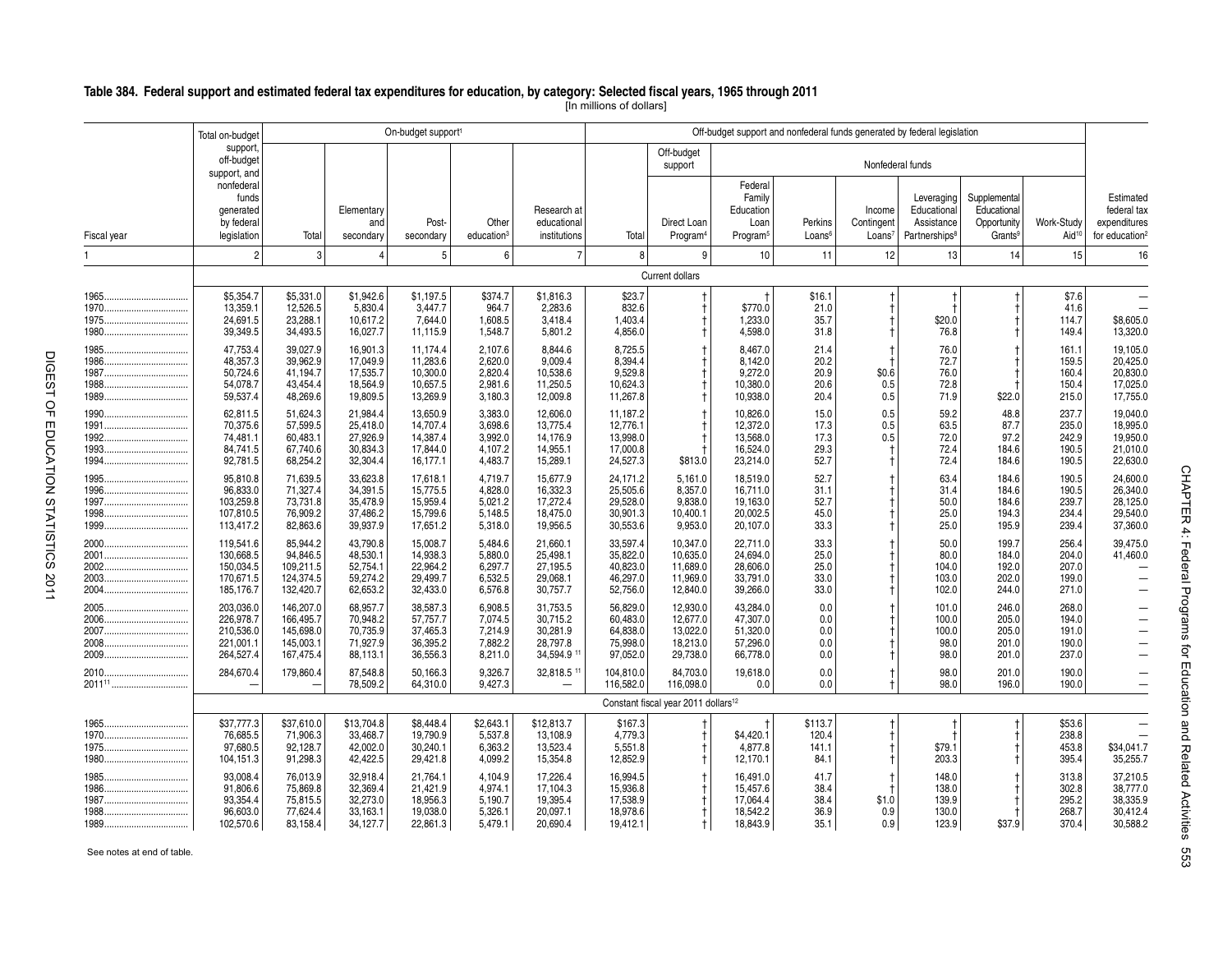#### **Table 384. Federal support and estimated federal tax expenditures for education, by category: Selected fiscal years, 1965 through 2011—Continued**

[In millions of dollars]

|                                | Total on-budget                                               |                                                               |                                                          | On-budget support <sup>1</sup>                           |                                                     |                                                          |                                                           |                                                          | Off-budget support and nonfederal funds generated by federal legislation |                                      |                                            |                                                                      |                                                                   |                                           |                                                                        |
|--------------------------------|---------------------------------------------------------------|---------------------------------------------------------------|----------------------------------------------------------|----------------------------------------------------------|-----------------------------------------------------|----------------------------------------------------------|-----------------------------------------------------------|----------------------------------------------------------|--------------------------------------------------------------------------|--------------------------------------|--------------------------------------------|----------------------------------------------------------------------|-------------------------------------------------------------------|-------------------------------------------|------------------------------------------------------------------------|
|                                | support,<br>off-budget<br>support, and                        |                                                               |                                                          |                                                          |                                                     |                                                          |                                                           | Off-budget<br>support                                    |                                                                          |                                      |                                            |                                                                      |                                                                   |                                           |                                                                        |
| Fiscal year                    | nonfederal<br>funds<br>generated<br>by federal<br>legislation | Total                                                         | Elementary<br>and<br>secondary                           | Post-<br>secondary                                       | Other<br>education <sup>3</sup>                     | Research at<br>educational<br>institutions               | Total                                                     | Direct Loan<br>Program                                   | Federal<br>Family<br>Education<br>Loan<br>Program <sup>5</sup>           | Perkins<br>Loans <sup>6</sup>        | Income<br>Contingent<br>Loans <sup>7</sup> | Leveraging<br>Educational<br>Assistance<br>Partnerships <sup>8</sup> | Supplemental<br>Educational<br>Opportunity<br>Grants <sup>9</sup> | Work-Study<br>Aid <sup>1</sup>            | Estimated<br>federal tax<br>expenditures<br>for education <sup>2</sup> |
|                                |                                                               | 3                                                             |                                                          |                                                          | 6                                                   |                                                          | 8                                                         | q                                                        | 10                                                                       | 11                                   | 12                                         | 13                                                                   |                                                                   | 15                                        | 16                                                                     |
| 1990<br>1991<br>1992.<br>1993. | 104,952.2<br>112,304.1<br>114.476.2<br>126,818.2<br>136,298.  | 86,259.4<br>91,916.3<br>92,961.4<br>101,375.9<br>100,267.0    | 36,733.8<br>40,561.7<br>42.923.1<br>46.144.5<br>47,455.8 | 22,809.4<br>23,469.8<br>22,113.2<br>26,704.1<br>23,764.5 | 5,652.7<br>5,902.2<br>6,135.6<br>6,146.5<br>6,586.7 | 21,063.5<br>21,982.6<br>21,789.6<br>22,380.7<br>22,460.0 | 18.692.8<br>20,387.9<br>21.514.7<br>25,442.3<br>36,031.1  | \$1,194.3                                                | 18,089.2<br>19.743.0<br>20,853.8<br>24,728.7<br>34,101.9                 | 25.1<br>27.7<br>26.6<br>43.8<br>77.4 | 0.8<br>0.8<br>0.8                          | 98.9<br>101.4<br>110.7<br>108.4<br>106.4                             | 81.5<br>140.0<br>149.5<br>276.3<br>271.2                          | 397.2<br>375.0<br>373.4<br>285.2<br>279.9 | 31,814.1<br>30,311.9<br>30.662.8<br>31,442.1<br>33,244.0               |
| 1997<br>1998.<br>              | 137.014.7<br>135,227.8<br>141.234.7<br>146,060.5<br>151,536.7 | 102,448.5<br>99,609.0<br>100.847.4<br>104,195.8<br>110,714.1  | 48.083.9<br>48,027.9<br>48.526.6<br>50,785.8<br>53,361.0 | 25,194.9<br>22,030.6<br>21.828.7<br>21,405.1<br>23,583.8 | 6,749.4<br>6,742.4<br>6.867.7<br>6,975.1<br>7,105.4 | 22.420.3<br>22,808.2<br>23.624.4<br>25,029.7<br>26,663.8 | 34,566.2<br>35.618.7<br>40.387.2<br>41,864.7<br>40,822.7  | 7.380.5<br>11.670.6<br>13.456.0<br>14,089.9<br>13,298.2  | 26.483.2<br>23,337.0<br>26.210.4<br>27,099.2<br>26,865.0                 | 75.3<br>43.4<br>72.1<br>61.0<br>44.5 |                                            | 90.7<br>43.9<br>68.4<br>33.9<br>33.4                                 | 264.0<br>257.8<br>252.5<br>263.2<br>261.7                         | 272.5<br>266.0<br>327.9<br>317.6<br>319.9 | 35.179.4<br>36.784.0<br>38.468.2<br>40,020.5<br>49,916.7               |
|                                | 155,839.<br>166,156.0<br>187.711.4<br>208,064.5<br>219,450.9  | 112,040.2<br>120,605.3<br>136,636.9<br>151,624.1<br>156,930.3 | 57,087.4<br>61,710.1<br>66,001.8<br>72.260.8<br>74.249.7 | 19,565.9<br>18,995.3<br>28,731.0<br>35,962.9<br>38,436.0 | 7,149.9<br>7,476.9<br>7,879.2<br>7,963.7<br>7.794.1 | 28,237.0<br>32,423.0<br>34,024.9<br>35,436.7<br>36,450.6 | 43,798.9<br>45,550.7<br>51,074.6<br>56,440.4<br>62,520.6  | 13,488.7<br>13,523.3<br>14,624.4<br>14,591.3<br>15,216.5 | 29,606.9<br>31,400.5<br>35,789.6<br>41,194.4<br>46,533.7                 | 43.4<br>31.8<br>31.3<br>40.2<br>39.1 |                                            | 65.2<br>101.7<br>130.1<br>125.6<br>120.9                             | 260.3<br>234.0<br>240.2<br>246.3<br>289.2                         | 334.3<br>259.4<br>259.0<br>242.6<br>321.2 | 51,461.1<br>52,719.9                                                   |
| 2006.<br>2008.                 | 232,049.8<br>250,496.2<br>225,999.4<br>228.850.3<br>272,638.0 | 167,100.0<br>183.746.5<br>156.399.2<br>150.153.1<br>172,610.3 | 78.811.8<br>78,299.3<br>75.931.3<br>74.482.5<br>90,814.8 | 44,101.4<br>63,742.1<br>40,217.0<br>37.687.8<br>37.677.1 | 7,895.7<br>7,807.5<br>7.744.8<br>8,162.2<br>8,462.8 | 36,291.1<br>33,897.7<br>32,506.1<br>29.820.6<br>35,655.7 | 64,949.9<br>66.749.7<br>69,600.2<br>78.697.2<br>100,027.7 | 14.777.7<br>13,990.5<br>13,978.4<br>18,859.9<br>30,649.8 | 49.469.3<br>52.208.5<br>55.089.3<br>59.331.0<br>68,825.5                 | 0.0<br>0.0<br>0.0<br>0.0<br>0.0      |                                            | 115.4<br>110.4<br>107.3<br>101.5<br>101.0                            | 281.2<br>226.2<br>220.7<br>208.<br>207.2                          | 306.3<br>214.1<br>205.0<br>196.7<br>244.3 |                                                                        |
|                                | 288,686.6                                                     | 182,397.9<br>$\overline{\phantom{0}}$                         | 88,784.0<br>78,509.2                                     | 50.874.1<br>64.310.0                                     | 9,458.3<br>9.427.3                                  | 33,281.6<br>$\qquad \qquad \blacksquare$                 | 106.288.7<br>116,582.0                                    | 85.898.0<br>116,098.0                                    | 19,894.8<br>0.0                                                          | 0.0<br>0.0                           |                                            | 99.4<br>98.0                                                         | 203.8<br>196.0                                                    | 192.7<br>190.0                            |                                                                        |

—Not available.

†Not applicable.

1On-budget support includes federal funds for education programs tied to appropriations. Excludes federal support for medical education benefits under Medicare in the U.S. Department of Health and Human Services. Benefits excluded because data before fiscal year (FY) 1990 are not available. This program existed since Medicare began, but was not available as a separate budget item until FY 1990. Excluded amounts range from \$4,440,000,000 in FY 1990 to an estimated \$9,300,000,000 in FY 2011.

2Losses of tax revenue attributable to provisions of the federal income tax laws that allow a special exclusion, exemption, or deduction from gross income or provide a special credit, preferential rate of tax, or a deferral of tax liability affecting individual or corporate income tax liabilities.

3Other education includes libraries, museums, cultural activities, and miscellaneous research.

4The William D. Ford Federal Direct Loan Program (commonly referred to as the Direct Loan Program) provides students with the same benefits they were eligible to receive under the Federal Family Education Loan (FFEL) Program, but provides loans to students through federal capital rather than through private lenders.

5The Federal Family Education Loan (FFEL) Program, formerly known as the Guaranteed Student Loan Program, provided student loans guaranteed by the federal government and disbursed to borrowers. After June 30, 2010, no new FFEL loans have been originated; all new loans are originated through the Direct Loan Program.

6Student loans created from institutional matching funds (since 1993 one-third of federal capital contributions). Excludes repayments of outstanding loans.

7Student loans created from institutional matching funds (one-ninth of the federal contribution). This was a demonstration project that involved only 10 institutions and had unsubsidized interest rates. Program repealed in fiscal year 1992.

8Formerly the State Student Incentive Grant Program. Starting in fiscal year 2000, amounts under \$30.0 million have required dollar-for-dollar state matching contributions, while amounts over \$30.0 million have required two-to-one state matching contributions.

9Institutions award grants to undergraduate students, and the federal share of such grants may not exceed 75 percent of the total grant.

10Employer contributions to student earnings are generally one-third of federal allocation.

11Estimated.

 12Data adjusted by the federal funds composite deflator reported in the U.S. Office of Management and Budget, *Budget of the U.S. Government, Historical Tables, Fiscal Year 2012*.

NOTE: To the extent possible, federal education funds data represent outlays rather than obligations. Some data have been revised from previously published figures. Detail may not sum to totals because of rounding. The increase in postsecondary expenditures in 2006 resulted primarily from an accounting adjustment.

SOURCE: U.S. Department of Education, Budget Service, unpublished tabulations. U.S. Department of Education, National Center for Education Statistics, unpublished tabulations. U.S. Office of Management and Budget, *Budget of the U.S. Government, Appendix*, fiscal years 1967 through 2012. National Science Foundation, *Federal Funds for Research and Development*, fiscal years 1967 through 2010. (This table was prepared October 2011.)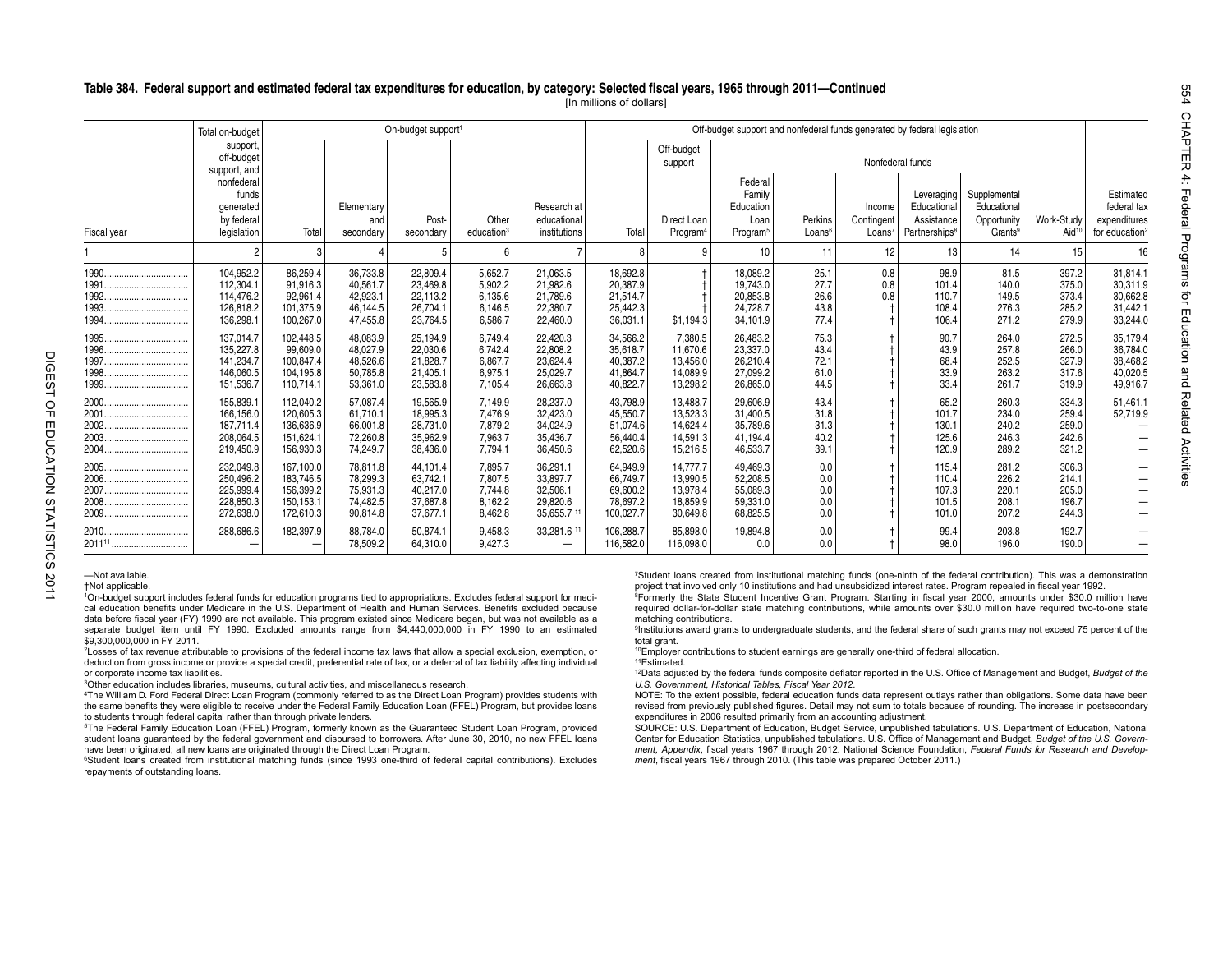#### **Table 385. Federal on-budget funds for education, by agency: Selected fiscal years, 1970 through 2010**  [In thousands of current dollars]

| Agency                               | 1970           | 1980         | 19901        | 1995         | 20001        | 2005           | 20071         | 20081         | 20091,2       | 20101,2       |
|--------------------------------------|----------------|--------------|--------------|--------------|--------------|----------------|---------------|---------------|---------------|---------------|
|                                      | $\overline{c}$ | 3            | $\Delta$     | 5            | 6            | $\overline{7}$ | 8             |               | 10            | 11            |
|                                      | \$12,526,499   | \$34,493,502 | \$51,624,342 | \$71,639,520 | \$85,944,203 | \$146,206,999  | \$145,697,988 | \$145,003,074 | \$167,475,371 | \$179,860,409 |
|                                      |                |              |              |              |              |                |               |               |               |               |
| Department of Education              | 4,625,224      | 13, 137, 785 | 23, 198, 575 | 31,403,000   | 34,106,697   | 72,893,301     | 71,808,014    | 72,177,819    | 85,224,697    | 91,893,199    |
| Department of Agriculture            | 960,910        | 4,562,467    | 6,260,843    | 9,092,089    | 11,080,031   | 13,817,553     | 15,547,977    | 16,588,529    | 16,746,491    | 19,373,581    |
| Department of Commerce               | 13,990         | 135,561      | 53,835       | 88,929       | 114,575      | 243,948        | 200,374       | 193,612       | 235,892       | 191,801       |
| Department of Defense                | 821,388        | 1,560,301    | 3,605,509    | 3,879,002    | 4,525,080    | 6,320,454      | 6,322,843     | 6,578,416     | 6,910,849     | 7,183,444     |
| Department of Energy                 | 551,527        | 1,605,558    | 2,561,950    | 2,692,314    | 3,577,004    | 4,339,879      | 3,382,683     | 2,469,637     | 4,486,785     | 4,569,987     |
| Department of Health and Human       |                |              |              |              |              |                |               |               |               |               |
|                                      | 1,796,854      | 5,613,930    | 7,956,011    | 12,469,563   | 17,670,867   | 26,107,860     | 26,350,200    | 26,487,590    | 28,905,843    | 28,042,141    |
| Department of Homeland Security      | Ť              | t            | -1           | t            | Ť            | 624,860        | 484,118       | 410,580       | 558,386       | 538,499       |
| Department of Housing and Urban      |                |              |              |              |              |                |               |               |               |               |
| Development                          | 114,709        | 5,314        | 118          | 1,613        | 1,400        | 1,100          | 400           | 400           | 200           | 600           |
| Department of the Interior           | 190,975        | 440,547      | 630,537      | 702,796      | 959,802      | 1,254,533      | 1,102,615     | 1,056,504     | 975,816       | 989,380       |
| Department of Justice                | 15,728         | 60,721       | 99,775       | 172,350      | 278,927      | 608,148        | 829,010       | 824,050       | 890,458       | 947,063       |
| Department of Labor                  | 424,494        | 1,862,738    | 2,511,380    | 3,967,914    | 4,696,100    | 5,764,500      | 5,249,800     | 5,070,500     | 6,073,400     | 6,826,800     |
| Department of State                  | 59,742         | 25,188       | 51,225       | 54,671       | 388,349      | 533,309        | 587,120       | 638,280       | 655,520       | 729,520       |
|                                      |                |              |              |              |              |                |               |               |               |               |
| Department of Transportation         | 27,534         | 54,712       | 76,186       | 135,816      | 117,054      | 126,900        | 127,500       | 143,378       | 155,733       | 178,146       |
| Department of the Treasury           | 18             | 1,247,463    | 41,715       | 49,496       | 83,000       | $\Omega$       | 100           | 100           | $\Omega$      | 100           |
| Department of Veterans Affairs       | 1,032,918      | 2,351,233    | 757,476      | 1,324,382    | 1,577,374    | 4,293,624      | 5,256,399     | 4,527,232     | 4,763,479     | 8,802,944     |
| Other agencies and programs          |                |              |              |              |              |                |               |               |               |               |
|                                      | $\ddagger$     | 2,833        | 8,472        | t            | t            | t              |               | Ť             | t             | $\mathsf{t}$  |
| Agency for International             |                |              |              |              |              |                |               |               |               |               |
| Development                          | 88,034         | 176,770      | 249,786      | 290,580      | 332,500      | 602,100        | 657,700       | 635,320       | 641,425       | 573,100       |
| Appalachian Regional Commission      | 37,838         | 19,032       | 93           | 10,623       | 7,243        | 8,542          | 7,463         | 7,176         | 6,106         | 5,070         |
| <b>Barry Goldwater Scholarship</b>   |                |              |              |              |              |                |               |               |               |               |
| and Excellence in Education          |                |              |              |              |              |                |               |               |               |               |
|                                      | t              | t            | 1,033        | 3,000        | 3,000        | 3,000          | 3,000         | 3,000         | 3,000         | 4,000         |
| Corporation for National and         |                |              |              |              |              |                |               |               |               |               |
| Community Service                    |                |              | $\ddagger$   | 214,600      | 386,000      | 472,000        | 395,000       | 333,000       | 401,000       | 965,000       |
| Environmental Protection Agency      | 19,446         | 41,083       | 87,481       | 125,721      | 98,900       | 83,400         | 68,900        | 44,500        | 53,000        | 56,600        |
| Estimated education share of federal |                |              |              |              |              |                |               |               |               |               |
| aid to the District of Columbia      | 33,019         | 81,847       | 104,940      | 78,796       | 127,127      | 154,962        | 168,156       | 149,722       | 157,465       | 159,670       |
|                                      |                |              |              |              |              |                |               |               |               |               |
| <b>Federal Emergency Management</b>  |                |              |              |              |              |                |               |               |               |               |
|                                      | 290            | 1,946        | 215          | 170,400      | 14,894       | Ť              |               |               | Ť             |               |
| General Services Administration      | 14,775         | 34,800       |              |              |              | $\mathsf{t}$   |               |               | t             |               |
| Harry S Truman Scholarship fund      | t              | $-1,895$     | 2,883        | 3,000        | 3,000        | 3,000          | 3,000         | 3,000         | 2,000         | 2,000         |
| Institute of American Indian and     |                |              |              |              |              |                |               |               |               |               |
| Alaska Native Culture and Arts       |                |              |              |              |              |                |               |               |               |               |
| Development                          | t              | t            | 4,305        | 13,000       | 2,000        | 6,000          | 6,000         | 7,000         | 8,000         | 8,000         |
| Institute of Museum and Library      |                |              |              |              |              |                |               |               |               |               |
|                                      | t              | t            | f.           | $\mathsf{t}$ | 166,000      | 250,000        | 258,000       | 253,000       | 265,000       | 265,000       |
| James Madison Memorial Fellowship    |                |              |              |              |              |                |               |               |               |               |
|                                      | t              | t            | 191          | 2,000        | 7,000        | 2,000          | 2,000         | 2,000         | 2,000         | 2,000         |
| Japanese-United States Friendship    |                |              |              |              |              |                |               |               |               |               |
| Commission                           |                | 2,294        | 2,299        | 2,000        | 3,000        | 3,000          | 2,000         | 2,000         | 2,000         | 2,000         |
| Library of Congress                  | 29,478         | 151,871      | 189,827      | 241,000      | 299,000      | 430,000        | 463,000       | 434,000       | 468,000       | 516,000       |
| National Aeronautics and Space       |                |              |              |              |              |                |               |               |               |               |
|                                      | 258,366        | 255,511      | 1,093,303    | 1,757,900    | 2,077,830    | 2,763,120      | 1,651,205     | 1,154,900     | 1,217,300     | 1,191,500     |
| National Archives and Records        |                |              |              |              |              |                |               |               |               |               |
| Administration                       | t              | t            | 77,397       | 105,172      | 121,879      | 276,000        | 273,000       | 279,000       | 329,000       | 339,000       |
| National Commission on Libraries     |                |              |              |              |              |                |               |               |               |               |
| and Information Science              | $\ddagger$     | 2,090        | 3,281        | 1,000        | 2,000        | 1,000          | 1,000         | 1,000         |               |               |
| National Endowment for the Arts      | 340            | 5,220        | 5,577        | 9,421        | 10,048       | 10,976         | 11,767        | 12,808        | 12,918        | 14,413        |
|                                      |                |              |              |              |              |                |               |               |               |               |
| National Endowment for the           |                |              |              |              |              |                |               |               |               |               |
|                                      | 8,459          | 142,586      | 141,048      | 151,727      | 100,014      | 117,825        | 121,086       | 124,162       | 134,533       | 267,583       |
| National Science Foundation          | 295,628        | 808,392      | 1,588,891    | 2,086,195    | 2,955,244    | 3,993,216      | 4,262,057     | 4,298,290     | 7,057,771     | 5,085,561     |
| Nuclear Regulatory Commission        | Ť              | 32,590       | 42,328       | 22,188       | 12,200       | 15,100         | 10,100        | 2,200         | 7,800         | 9,900         |
| Office of Economic Opportunity       | 1,092,410      | t            | $\ddagger$   |              | t            | $\mathsf{t}$   |               |               | $\ddagger$    | $^{\dagger}$  |
| Smithsonian Institution              | 2,461          | 5,153        | 5,779        | 9,961        | 25,764       | 45,890         | 46,101        | 64,768        | 61,104        | 63,107        |
| United States Arms Control Agency.   | 100            | 661          | 25           |              | Ť            | Ť              |               |               | $\ddagger$    | Ť             |
| United States Information Agency     | 8,423          | 66,210       | 201,547      | 294,800      | t            | t              |               |               | $\ddagger$    | $\ddagger$    |
| United States Institute of Peace     | $^\dagger$     | t            | 7,621        | 12,000       | 13,000       | 28,000         | 32,000        | 17,000        | 49,000        | 58,000        |
| Other agencies                       | 1,421          | 990          | 885          | 500          | 300          | 7,900          | 6,300         | 8,600         | 13,400        | 5,700         |
|                                      |                |              |              |              |              |                |               |               |               |               |

 year (FY) 1990 are not available. This program existed since Medicare began, but was not †Not applicable. 1Excludes federal support for medical education benefits under Medicare in the U.S. Department of Health and Human Services. Benefits excluded from total because data before fiscal available as a separate budget item until FY 1990. Excluded amounts are as follows:<br>\$4,440,000,000 in FY 1990, \$7,510,000,000 in FY 1995, \$8,020,000,000 in FY 2000,<br>\$8,300,000,000 in FY 2005, \$8,200,000,000 in FY 2007, \$8, \$8,800,000,000 in FY 2009, and \$9,000,000,000 in FY 2010.

#### 2Estimated.

NOTE: To the extent possible, amounts reported represent outlays, rather than obligations.<br>Some data have been revised from previously published figures. Detail may not sum to totals<br>because of rounding. Negative amounts o SOURCE: U.S. Department of Education, National Center for Education Statistics, unpublished<br>tabulations. U.S. Office of Management and Budget, *Budget of the U.S. Government, Appen-*<br>*dix,* fiscal years 1972 through 2012. *and Development*, fiscal years 1970 to 2010. (This table was prepared October 2011.)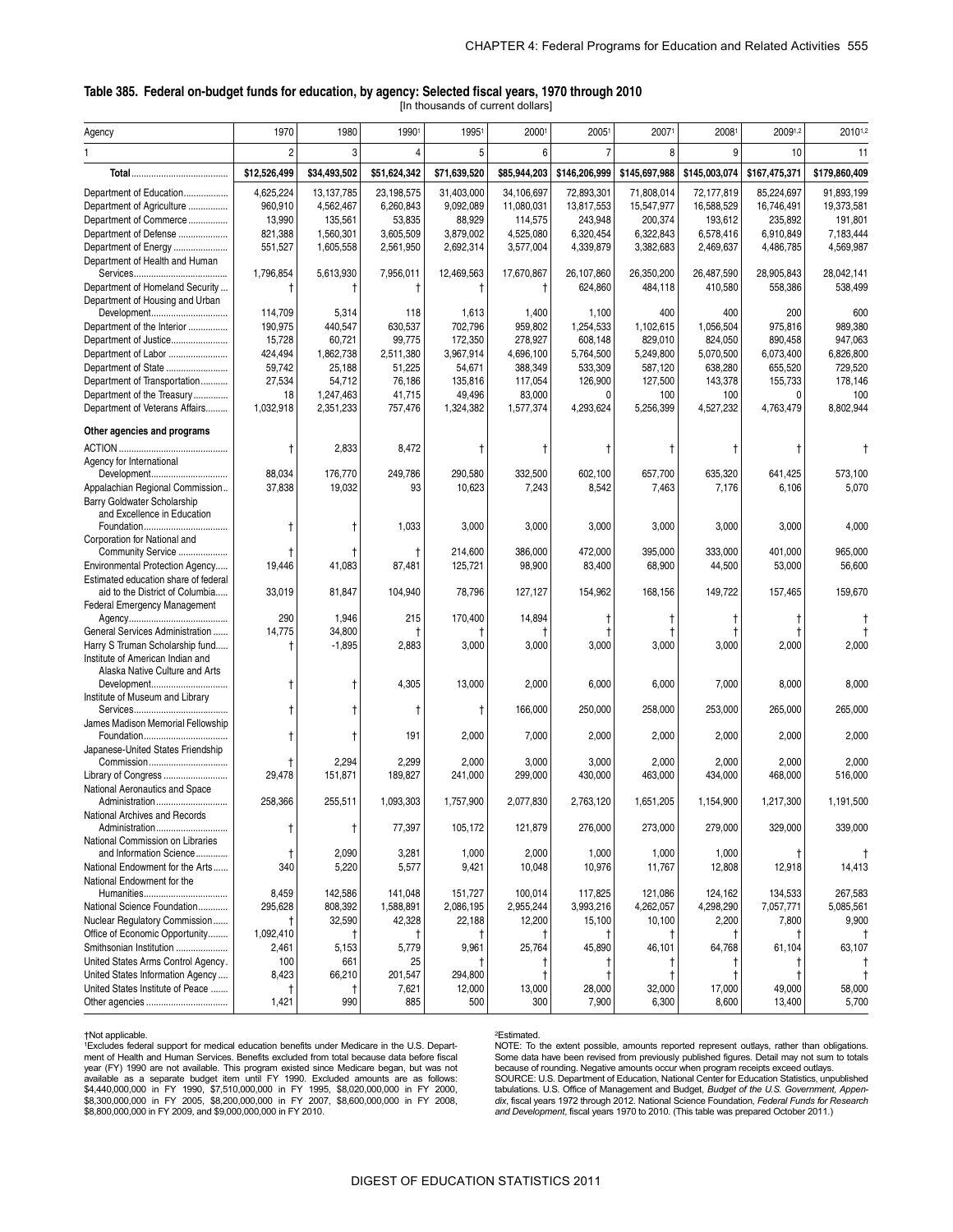[In thousands of current dollars]

| Level/educational purpose, agency, and program                                                     | 1970                    | 1980                      | 19901                     | 19951                       | 20001                       | 2005                 | 20071                       | 20081                                                                 | 20091,2                     | 20101,2                     | 20111,2              |
|----------------------------------------------------------------------------------------------------|-------------------------|---------------------------|---------------------------|-----------------------------|-----------------------------|----------------------|-----------------------------|-----------------------------------------------------------------------|-----------------------------|-----------------------------|----------------------|
|                                                                                                    | $\mathfrak{p}$          | 3                         |                           | 5                           | 6                           |                      | R                           | q                                                                     | 10                          | 11                          | 12                   |
| Total.                                                                                             | \$12,526,499            | \$34,493,502              | \$51,624,342              | \$71,639,520                | \$85,944,203                |                      |                             | \$146,206,999 \$145,697,988 \$145,003,074 \$167,475,371 \$179,860,409 |                             |                             |                      |
|                                                                                                    | 5,830,442               | 16,027,686                | 21,984,361                | 33,623,809                  | 43,790,783                  | 68,957,711           | 70,735,875                  | 71,927,854                                                            | 88,113,117                  | 87,548,802                  | \$78,509,229         |
|                                                                                                    | 2,719,204               | 6,629,095                 | 9,681,313                 | 14,029,000                  | 20,039,563                  | 37,477,594           | 37,562,078                  | 38,330,372                                                            | 52,468,074                  | 49,621,475                  | 38,693,642           |
|                                                                                                    | 1,339,014               | 3,204,664                 | 4.494.111                 | 6,808,000                   | 8,529,111                   | 14.635.566           | 14.486.936                  | 14,872,535                                                            | 15,880,530                  | 15.864.666                  | 15.535.933           |
|                                                                                                    | 656,372                 | 690,170                   | 816,366                   | 808,000                     | 877,101                     | 1,262,174            | 1,162,814                   | 1,247,691                                                             | 1,307,847                   | 1,276,183                   | 1,273,631            |
|                                                                                                    | 288,304                 | 788,918                   | 1,189,158                 | 1,397,000                   | 2.549.971                   | 7.918.091            | 7,083,651                   | 7.077.721                                                             | 19,600,501                  | 16,999,862                  | 6,741,663            |
|                                                                                                    |                         | 93,365                    | 69,451                    | 71,000                      | 65,285                      | 121,911              | 117,992                     | 115,780                                                               | 118,241                     | 127,282                     | 127,027              |
|                                                                                                    | 21.250                  | 169,540                   | 188.919                   | 225.000                     | 362.662                     | 667.485              | 728,703                     | 700.395                                                               | 709.750                     | 750.000                     | 733.530              |
|                                                                                                    | 79,090                  | 821,777                   | 1,616,623                 | 3.177.000                   | 4.948.977                   | 10.940.312           | 11,777,258                  | 12,280,101                                                            | 12,768,786                  | 12,587,035                  | 12.542.912           |
|                                                                                                    | 335,174                 | 860,661                   | 1,306,685                 | 1,482,000                   | 1,462,977                   | 1,967,086            | 1,955,780                   | 1,894,706                                                             | 2,034,226                   | 2,016,447                   | 1,738,946            |
|                                                                                                    |                         |                           |                           | 61,000                      | 1,243,479                   | $-35,031$            |                             |                                                                       |                             |                             |                      |
|                                                                                                    |                         |                           |                           |                             |                             |                      | 248,944                     | 141.443                                                               | 48,193                      |                             |                      |
|                                                                                                    | 760,477                 | 4,064,497                 | 5,528,950                 | 8,201,294                   | 10,051,278                  | 12,577,265           | 14,245,994                  | 15,296,812                                                            | 15,273,387                  | 17,875,561                  | 19,978,556           |
|                                                                                                    | 299.131                 | 3,377,056                 | 4,977,075                 | 7,644,789                   | 9.554.028                   | 11.901.943           | 13.081.994                  | 13.932.120                                                            | 13.714.903                  | 16.383.421                  | 18.489.136           |
| McGovern-Dole International Food for Education and Child Nutrition Program <sup>8</sup>            |                         |                           |                           |                             |                             | 86,000               | 98,000                      | 89,000                                                                | 133.000                     | 210.000                     | 215.000              |
|                                                                                                    | 341,597                 | 388,000                   | 350,441                   | 400,000                     | 400,000                     | 399,322              | 878,000                     | 1,097,210                                                             | 1,237,008                   | 1,100,000                   | 1,085,000            |
|                                                                                                    | 83.800                  | 159.293                   |                           | (7)                         |                             |                      |                             |                                                                       |                             |                             |                      |
|                                                                                                    | 35,949                  | 140,148                   | 18.707<br>182,727         | 156,505                     | (7)<br>97,250               | (7)<br>190,000       | $7$<br>188,000              | (7)<br>178,482                                                        | (7)<br>188,476              | (7)<br>182,140              | 189,420              |
|                                                                                                    |                         | 54,816                    |                           |                             |                             |                      |                             |                                                                       |                             |                             |                      |
|                                                                                                    |                         | 54,816                    |                           |                             |                             |                      |                             |                                                                       |                             |                             |                      |
|                                                                                                    | 143.100                 | 370.846                   | 1,097,876                 | 1,295,547                   | 1,485,61                    | 1,786,253            | 1.772.293                   | 1,863,835                                                             | 1,887,223                   | 1.981.321                   | 2.051.799            |
|                                                                                                    | 12,100                  | 32,000                    | 39,300                    | 155,600                     | 210,432                     | 315,122              | 324.917                     | 352,821                                                               | 358,256                     | 359,689                     | 377,526              |
|                                                                                                    |                         |                           |                           |                             |                             |                      |                             |                                                                       |                             |                             |                      |
|                                                                                                    | 131,000<br>$\mathbf t$  | 338,846                   | 864,958<br>193.618        | 855,772<br>284,175          | 904,829<br>370.350          | 1,060,920<br>410.211 | 1,062,367<br>385,009        | 1,110,108<br>400.906                                                  | 1,110,476<br>418.491        | 1,186,560<br>435.072        | 1,224,578<br>449.695 |
|                                                                                                    | 200                     | 77.633                    | 15.563                    | 12.646                      |                             |                      |                             |                                                                       |                             |                             |                      |
|                                                                                                    |                         | 77.240                    | 15,213                    | 10.746                      |                             |                      |                             |                                                                       |                             |                             |                      |
|                                                                                                    | 200                     | 393                       | 350                       | 1,900                       |                             |                      |                             |                                                                       |                             |                             |                      |
|                                                                                                    | 167,333                 | 1.077.000                 | 2.396.793                 | 5.116.559                   | 6.011.036                   | 8.003.348            | 7.901.700                   | 8.003.300                                                             | 9.738.023                   | 8.547.000                   | 8.539.300            |
|                                                                                                    |                         | 735,000                   | 1,447,758                 | 3,534,000                   | 5,267,000                   | 6,842,348            | 6.888.000                   | 6,877,000                                                             | 8,499,123                   | 7,234,000                   | 7.235.000            |
| Payments to states for Aid for Families with Dependent Children (AFDC) work programs <sup>13</sup> |                         |                           | 459.221                   | 953,000                     | 15,000                      |                      |                             |                                                                       |                             |                             |                      |
|                                                                                                    | 167,333                 | 342,000                   | 489,814                   | 629,559                     | 729,036                     | 1,161,000            | 1,013,700                   | 1,126,300                                                             | 1,238,900                   | 1,313,000                   | 1,304,300            |
|                                                                                                    |                         |                           |                           |                             |                             | 500                  | 500                         | 2,600                                                                 | 2,600                       | 1,900                       | 2,100                |
|                                                                                                    |                         |                           |                           |                             |                             | 500                  | 500                         | 2,600                                                                 | 2,600                       | 1,900                       | 2,100                |
| Department of the Interior                                                                         | 140.705                 | 318.170                   | 445,267                   | 493.124                     | 725,423                     | 938.506              | 859.720                     | 822.106                                                               | 782.543                     | 783.075                     | 804,196              |
| Mineral Leasing Act and other funds                                                                |                         |                           |                           |                             |                             |                      |                             |                                                                       |                             |                             |                      |
|                                                                                                    | 12.294                  | 62.636                    | 123.811                   | 18,750                      | 24.610                      | 60.290               | 52.030                      | 50.913                                                                | 24.610                      | 23.000                      | 20.700               |
|                                                                                                    | 16.359                  | 48.953                    | 102.522                   | 37,490                      | 53,500                      | 79.686               | 71.034                      | 72.743                                                                | 53.500                      | 50.000                      | 45.000               |
| Indian Education                                                                                   |                         |                           |                           |                             |                             |                      |                             |                                                                       |                             |                             |                      |
|                                                                                                    | 95,850                  | 178,112                   | 192,841                   | 411,524                     | 466,905                     | 517.647              | 518.700                     | 540.734                                                               | 560.799                     | 582.492                     | 583.572              |
|                                                                                                    | 16,080                  | 28,081                    | 25,556                    | 24,359                      | 17,387                      | 16,510               | 12,000                      | 13,782                                                                | 13,797                      | 13,589                      | 13,415               |
|                                                                                                    | f                       |                           |                           |                             | 161,021                     | 263,373              | 204,956                     | 142,935                                                               | 128,837                     | 112,994                     | 140,509              |
| Education expenses for children of employees,                                                      |                         |                           |                           |                             |                             |                      |                             |                                                                       |                             |                             |                      |
|                                                                                                    | 122                     | 388                       | 538                       | 1,000                       | 2,000                       | 1,000                | 1,000                       | 1,000                                                                 | 1,000                       | 1,000                       | 1,000                |
|                                                                                                    |                         |                           |                           |                             |                             |                      |                             |                                                                       |                             |                             | 875,000              |
|                                                                                                    |                         |                           |                           |                             |                             |                      |                             |                                                                       |                             |                             |                      |
|                                                                                                    |                         |                           |                           |                             |                             |                      |                             |                                                                       |                             |                             |                      |
| Inmate programs <sup>17</sup>                                                                      | 8,237<br>2,720<br>5.517 | 23,890<br>4.966<br>18,924 | 65,997<br>2,066<br>63,931 | 128,850<br>3,000<br>125,850 | 224,800<br>1,000<br>223,800 | 554,500<br>554,500   | 719.600<br>6,000<br>713,600 | 769,825<br>1,025<br>768,800                                           | 821.065<br>1,065<br>820.000 | 876,200<br>2,600<br>873,600 | 2,000<br>873,000     |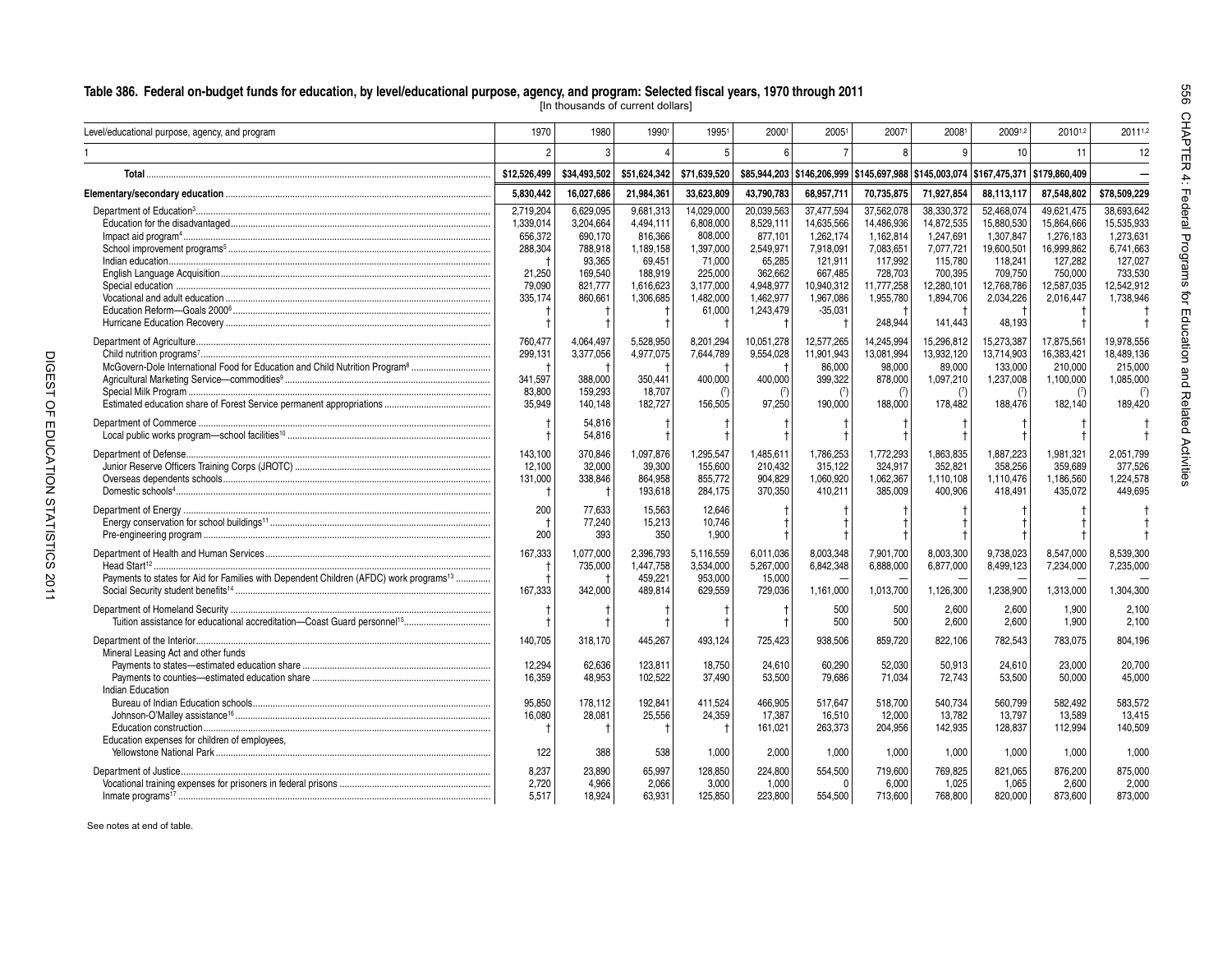[In thousands of current dollars]

| Level/educational purpose, agency, and program                                            | 1970                 | 1980                 | 1990                 | 19951                | 20001                  | 20051                   | 20071                  | 20081                  | 20091,2                | 20101,2                | 20111,2                 |                             |
|-------------------------------------------------------------------------------------------|----------------------|----------------------|----------------------|----------------------|------------------------|-------------------------|------------------------|------------------------|------------------------|------------------------|-------------------------|-----------------------------|
|                                                                                           | $\mathfrak{p}$       | 3                    |                      | 5                    |                        |                         | R                      | q                      | 10                     | 11                     | 12                      |                             |
|                                                                                           | 420,927              | 1,849,800            | 2,505,487            | 3.957.800            | 4.683.200              | 5.654.000               | 5.226.000              | 5.070.000              | 6.073.000              | 6.826.000              | 6.474.000               |                             |
| Job Corps                                                                                 | 420,927              | 469,800              | 739,376              | 1,029,000            | 1,256,000              | 1,521,000<br>4,133,000  | 1.605.000<br>3,621,000 | 763,000<br>4,307,000   | 1,612,000<br>4,461,000 | 1,850,000<br>4,976,000 | 1.714.000<br>4,760,000  |                             |
|                                                                                           |                      | 1,380,000            | 1,766,111            | 2,928,800            | 3,427,200              |                         |                        |                        |                        |                        |                         |                             |
|                                                                                           | 45                   | 60                   | 46                   | 62                   | 188                    |                         |                        |                        |                        |                        |                         |                             |
|                                                                                           | 45                   | 60                   | 46                   | 62                   | 188                    |                         |                        |                        |                        |                        |                         |                             |
| Estimated education share of general revenue sharing <sup>19</sup>                        |                      | 935,903<br>525,019   |                      |                      |                        |                         |                        |                        |                        |                        |                         |                             |
|                                                                                           |                      | 410,884              |                      |                      |                        |                         |                        |                        |                        |                        |                         |                             |
|                                                                                           | 338,910              | 545,786              | 155,351              | 311.768              | 445,052                | 1,815,000               | 2,300,564              | 1,628,100              | 919.139                | 760,500                | 821.838                 |                             |
|                                                                                           | 281,640              | 439,993              | 12,848               |                      |                        |                         |                        |                        |                        |                        |                         |                             |
|                                                                                           | 41.700               | 87.980               | 136,780              | 298.132              | 438,635                | 1,815,000               | 2,300,564              | 1,628,100              | 919,139                | 760,500                | 821.838                 |                             |
| Dependents' education <sup>23</sup>                                                       | 15,570               | 17,813               | 5,723                | 5,961                | 6,417                  |                         |                        |                        |                        |                        |                         |                             |
|                                                                                           | $\mathsf{t}$         |                      |                      | 7,675                |                        |                         |                        |                        |                        |                        |                         |                             |
| Other agencies                                                                            |                      |                      |                      |                      |                        |                         |                        |                        |                        |                        |                         |                             |
|                                                                                           | 33.161               | 9,157                | 93                   | 2,173                | 2,588                  | 2.962                   | 1.110                  | 1.000                  | 1.141                  | 986                    | 922                     |                             |
|                                                                                           |                      | 4.989                | 4.641                | 7.117                | 6.002                  | 8.470                   | 8.825                  | 9.606                  | 9.916                  | 11.530                 | 10.876                  |                             |
|                                                                                           |                      | 4.989                | 4.641                | 7.117                | 6.002                  | 8.470                   | 8.825                  | 9.606                  | 9.916                  | 11.530                 | 10.876                  |                             |
|                                                                                           | 20                   | 330                  | 404                  | 997                  | 812                    | 603                     | 75                     |                        |                        | 125,054                | 120.000                 |                             |
|                                                                                           | 1,072,375<br>325,700 |                      |                      |                      |                        |                         |                        |                        |                        |                        |                         |                             |
|                                                                                           | 42,809               |                      |                      |                      |                        |                         |                        |                        |                        |                        |                         |                             |
|                                                                                           | 144,000              |                      |                      |                      |                        |                         |                        |                        |                        |                        |                         |                             |
|                                                                                           | 553,368              |                      |                      |                      |                        |                         |                        |                        |                        |                        |                         |                             |
|                                                                                           | 6,498                |                      |                      |                      |                        |                         |                        |                        |                        |                        |                         |                             |
| Other programs                                                                            |                      |                      |                      |                      |                        |                         |                        |                        |                        |                        |                         |                             |
|                                                                                           | 25.748               | 65.714               | 86.579               | 66.871               | 115.230                | 138.710                 | 137.416                | 130.298                | 137.006                | 138.200                | 137.000                 |                             |
|                                                                                           |                      |                      |                      |                      |                        |                         |                        |                        |                        |                        |                         | CHAPTER 4: Federal Programs |
|                                                                                           | \$3,447,697          | \$11.115.882         | \$13,650,915         | \$17,618,137         | \$15,008,715           | \$38,587,287            | \$37,465,287           | \$36,395,182           | \$36,556,292           | \$50,166,341           | \$64,309,984            |                             |
|                                                                                           | 1,187,962            | 5.682.242            | 11,175,978           | 14,234,000           | 10,727,315             | 31,420,023              | 30,052,007             | 28,838,752             | 27,626,632             | 36,539,655             | 48.880.279              |                             |
|                                                                                           | $\overline{1}$       | 3,682,789            | 5,920,328            | 7.047.000            | 9.060.317              | 15.209.515              | 15,355,736             | 17.751.084             | 23.040.153             | 25.959.478             | 43.412.061              |                             |
|                                                                                           |                      |                      |                      | 840,000              | $-2,862,240$           | 3,020,992               | 5,391,146              | 5,333,920              | 1,406,154              | 3,481,859              | 2,781,709               |                             |
|                                                                                           | 2,323<br>1,029,131   | 1,407,977<br>399,787 | 4,372,446<br>659.492 | 5,190,000<br>871,000 | 2.707.473<br>1,530,779 | 10.777.470<br>2,053,288 | 6.033.322<br>2,399,892 | 3,288,531<br>2,029,379 | 526.894<br>2.241.074   | 3.932.994<br>2.740.665 | $-123.447$<br>2.388.946 |                             |
|                                                                                           | 114,199              | $-19,031$            | 19,219               | $-6,000$             | $-2,174$               | $-1,464$                | $-1,671$               | $-1,688$               | $-497$                 | $-8,360$               | $-8,361$                |                             |
|                                                                                           |                      | 14,082               | $-57,167$            | $-46,000$            | $-41.886$              | $-33,521$               | $-20.722$              | $-17.529$              | $-17.662$              | $-16.725$              | $-16.725$               |                             |
|                                                                                           | 774                  | 3,561                | 82                   |                      |                        |                         |                        |                        |                        |                        |                         | ਰ੍ਰੇ                        |
| Historically Black Colleges and Universities Capital Financing, Program Account           |                      |                      |                      |                      | 150                    | 169                     | 318.840                | 18.222                 | 1.476                  | 23.330                 | 23.289                  |                             |
|                                                                                           | 38,559               | 176,829              | 230,327              | 292,000              | 291,060                | 339,823                 | 351,665                | 343,164                | 353,310                | 357.977                | 357,261                 |                             |
|                                                                                           | 2,976                | 16,248               | 31,251               | 46,000               | 43,836                 | 53,751                  | 57,836                 | 58,308                 | 63,682                 | 68,437                 | 65,546                  |                             |
|                                                                                           |                      |                      |                      |                      |                        |                         | 165,963                | 35,361                 | 12,048                 |                        |                         |                             |
|                                                                                           |                      | 10,453               | 31,273               | 33,373               | 30,676                 | 61,957                  | 64,357                 | 66,709                 | 73,150                 | 80,697                 | 81,658                  |                             |
| Agriculture Extension Service, Second Morrill Act payments to agricultural and mechanical |                      |                      |                      |                      |                        |                         |                        |                        |                        |                        |                         |                             |
|                                                                                           | $\ddagger$           | 10,453               | 31,273               | 33,373               | 30,676                 | 61.957                  | 64,357                 | 66,709                 | 73,150                 | 80,697                 | 81,658                  | <b>Facebook Book</b>        |
|                                                                                           | 8,277                | 29,971               | 3.312                | 3,487                | 3,800                  |                         |                        |                        |                        |                        |                         |                             |
|                                                                                           |                      | 3,123                | 3,312                | 3,487                | 3,800                  |                         |                        |                        |                        |                        |                         |                             |
|                                                                                           | 6,160                | 14,809               |                      |                      |                        |                         |                        |                        |                        |                        |                         |                             |
|                                                                                           | 2,117                | 12,039               | $\uparrow$           | $^{\dagger}$         |                        |                         |                        |                        |                        |                        |                         | Activ                       |

See notes at end of table.

DIGEST OF EDUCATION STATISTICS 2011

DIGEST OF EDUCATION STATISTICS 2011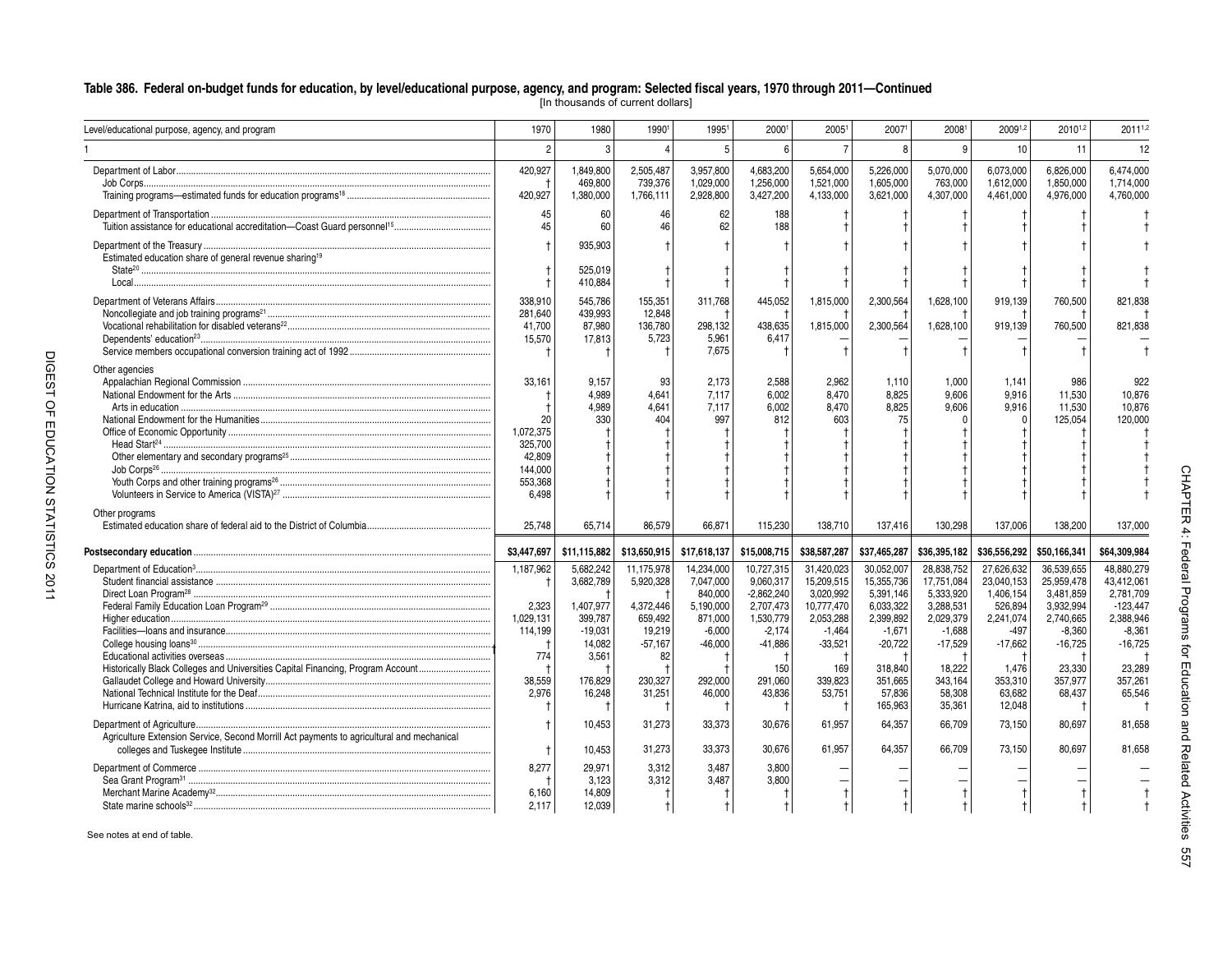[In thousands of current dollars]

| Level/educational purpose, agency, and program                                                       | 1970                                              | 1980                                                                                          | 19901                                                                      | 19951                                                              | 20001                                                              | 2005                                                          | 20071                                                         | 20081                                                         | 20091,2                                                       | 20101,2                                                       | 20111,2                                                       | <b>HAPTER</b>                        |
|------------------------------------------------------------------------------------------------------|---------------------------------------------------|-----------------------------------------------------------------------------------------------|----------------------------------------------------------------------------|--------------------------------------------------------------------|--------------------------------------------------------------------|---------------------------------------------------------------|---------------------------------------------------------------|---------------------------------------------------------------|---------------------------------------------------------------|---------------------------------------------------------------|---------------------------------------------------------------|--------------------------------------|
|                                                                                                      | $\overline{2}$                                    | 3 <sup>1</sup>                                                                                | $\Delta$                                                                   | 5                                                                  | 6                                                                  |                                                               | $\mathsf{R}$                                                  | 9                                                             | 10                                                            | 11                                                            | 12                                                            |                                      |
|                                                                                                      | 322.100<br>57,500<br>78.700<br>108,100<br>77,800  | 545.000<br>106.100<br>$\overline{\phantom{0}}$                                                | 635.769<br>95,300<br>120.613<br>193,056<br>226,800                         | 729.500<br>127,000<br>163.300<br>219,400<br>219,800                | 1.147.759<br>263,303<br>212.678<br>363,461<br>308,317              | 1.858.301<br>608,109<br>300.760<br>537,525<br>411.907         | 1.846.850<br>607,515<br>354.528<br>434,687<br>450.120         | 1.975.323<br>603,610<br>359.127<br>549,633<br>462,953         | 2.262.772<br>657,702<br>371.156<br>653,591<br>580,323         | 2.550.667<br>669,892<br>402.640<br>885,500<br>592,635         | 2.297.234<br>567,412<br>348.836<br>851,910<br>529.076         |                                      |
|                                                                                                      | 3,000<br>3,000                                    | 57.701<br>2.800<br>1,400<br>53,501                                                            | 25,502<br>9,402<br>7,459<br>6,472<br>2,169                                 | 28,027<br>8,552<br>7,381<br>2,221<br>9,873                         |                                                                    |                                                               |                                                               |                                                               |                                                               |                                                               |                                                               | 4: Federal Programs                  |
|                                                                                                      | 981,483<br>353.029<br>8,088<br>118.366<br>502,000 | 2,412,058<br>460.736<br>7,187<br>70,667<br>176,388<br>12,899<br>122.103<br>3.078<br>1,559,000 | 578,542<br>230.600<br>9,508<br>4,759<br>241,356<br>10,461<br>81.353<br>505 | 796,035<br>298,302<br>27,000<br>78,206<br>380,502<br>11,660<br>365 | 954,190<br>340.361<br>16.000<br>33,300<br>550,220<br>14,198<br>110 | 1,433,516<br>581.661<br>27.000<br>45,000<br>756,014<br>23,841 | 1,159,279<br>302.081<br>32.000<br>40.000<br>761,034<br>24,164 | 1,184,856<br>318.225<br>29.000<br>40.000<br>770,481<br>27,150 | 1,235,850<br>354.322<br>36.000<br>40.000<br>776,313<br>29,215 | 1,297,671<br>406.000<br>46.000<br>41.000<br>775,186<br>29,485 | 1,303,365<br>408.000<br>41.000<br>41.000<br>780,944<br>32.421 | tor Education and Related Activities |
|                                                                                                      |                                                   |                                                                                               |                                                                            |                                                                    |                                                                    | 36,400<br>16.400<br>8,700<br>11,300                           | 48,900<br>23.400<br>12,800<br>12.700                          | 52,400<br>21.500<br>17,000<br>13.900                          | 52,700<br>21.500<br>18,300<br>12.900                          | 57,539<br>24.239<br>16,800<br>16.500                          | 61,300<br>25.100<br>18,100<br>18.100                          |                                      |
|                                                                                                      | 114,199<br>114.199                                |                                                                                               |                                                                            |                                                                    |                                                                    |                                                               |                                                               |                                                               |                                                               |                                                               |                                                               |                                      |
| Shared revenues, Mineral Leasing Act and other receipts-estimated education share<br>Indian programs | 31,749<br>6.949<br>9,380                          | 80,202<br>35,403<br>16,909                                                                    | 135,480<br>69,980<br>34,911                                                | 159,054<br>82,810<br>43,907                                        | 187,179<br>98,740<br>57,576                                        | 249,227<br>146,235<br>76,271                                  | 176,695<br>52,400<br>98,463                                   | 180.497<br>52.743<br>101,795                                  | 147.873<br>15.749<br>106,029                                  | 160.805<br>16.250<br>113,504                                  | 93.027<br>13.780<br>48,310                                    |                                      |
|                                                                                                      | 15.420                                            | 27.890                                                                                        | 30.589                                                                     | 32,337                                                             | 30.863                                                             | 26.721                                                        | 25,832                                                        | 25,959                                                        | 26,095                                                        | 31,051                                                        | 30,937                                                        |                                      |
| Department of State.                                                                                 | 30.850<br>30,850<br>30,454<br>396<br>ŧ            |                                                                                               | 2,167<br>2,167                                                             | 3,000<br>3,000                                                     | 319,000<br>319,000<br>303,000<br>16,000<br>- †                     | 424.000<br>424,000<br>402,000<br>22,000                       | 473.000<br>473,000<br>453,000<br>20,000<br>L.                 | 522.000<br>522,000<br>503.000<br>19,000<br>$\mathbf t$        | 537.000<br>537,000<br>517,000<br>20.000<br>- †                | 609.000<br>609,000<br>585,000<br>24,000                       | 643.000<br>643.000<br>616.000<br>27,000                       |                                      |
|                                                                                                      | 11,197<br>ŧ<br>9,342<br>1.655<br>200              | 12,530<br>10,000<br>2.230<br>300                                                              | 46,025<br>20,926<br>8.269<br>12,074<br>4.173<br>582                        | 59,257<br>30,850<br>8.980<br>13,500<br>5,513<br>414                | 60,300<br>34,000<br>7.000<br>15,500<br>2.500<br>1.300              | 73,000<br>61,000<br>12.000                                    | 74.000<br>61.000<br>13.000                                    | 72.000<br>59.000<br>13,000                                    | 69.000<br>54.000<br>15.000                                    | 95.000<br>79,000<br>16.000                                    | 99.000<br>80.000<br>19.000                                    |                                      |
|                                                                                                      |                                                   | 296,750<br>296,750                                                                            |                                                                            |                                                                    |                                                                    |                                                               |                                                               |                                                               |                                                               |                                                               |                                                               |                                      |
|                                                                                                      | 693.490<br>638,260<br>t                           | 1,803,847<br>1,579,974<br>1,560,081<br>19.893                                                 | 599,825<br>46,998<br>39,458<br>7.540                                       | 1,010,114                                                          | 1,132,322                                                          | 2,478,624                                                     | 2,955,835                                                     | 2,899,132                                                     | 3.844.340                                                     | 8.042.444                                                     | 10.131.521                                                    |                                      |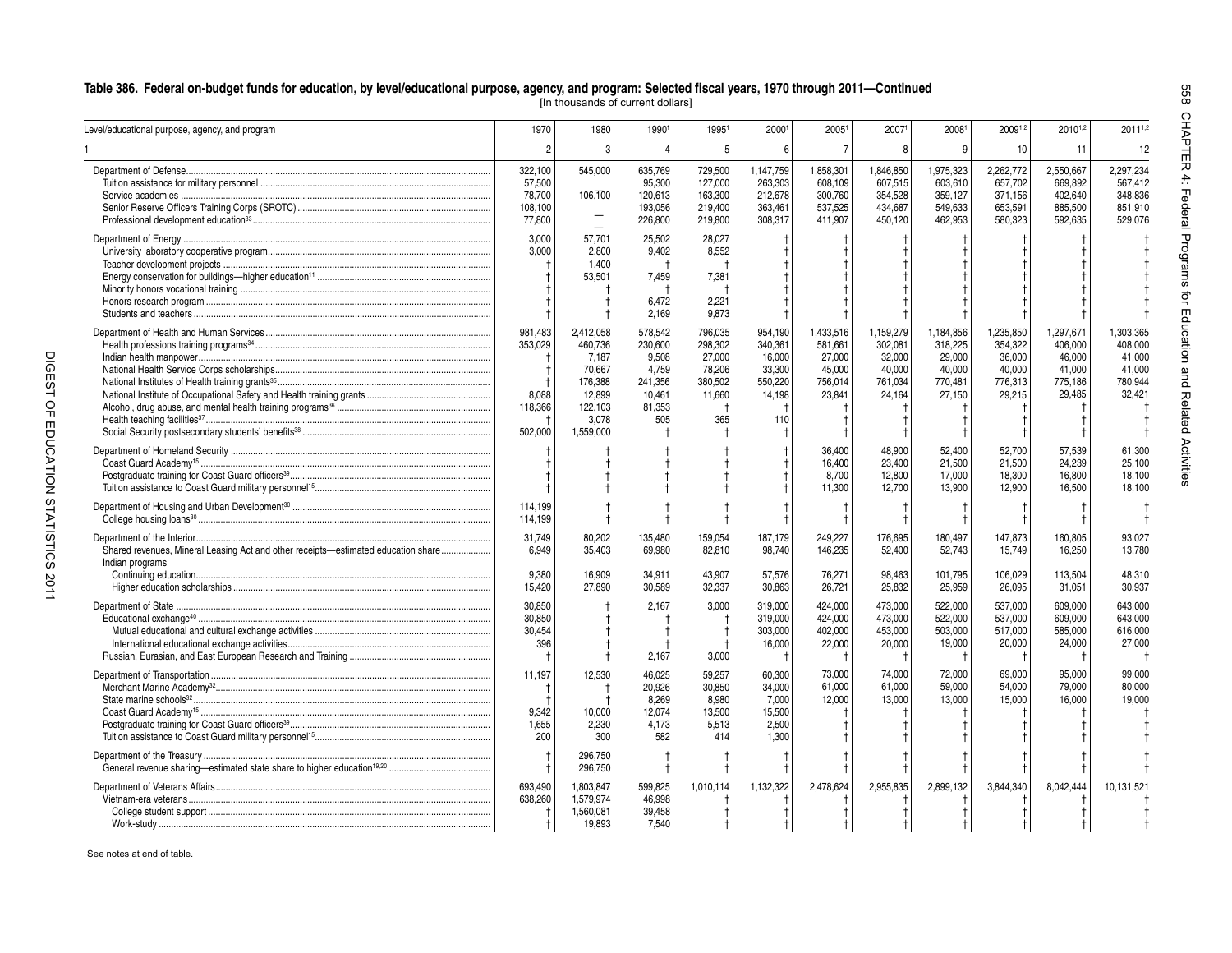[In thousands of current dollars]

| Level/educational purpose, agency, and program                                                | 1970                                                                          | 1980                                                             | 19901                                                                 | 19951                                                                 | 20001                                                       | 20051                                                           | 20071                                                          | 20081                                                          | 20091,2                                                                   | 20101,2                                                                     | 20111,2                                                                     |                             |
|-----------------------------------------------------------------------------------------------|-------------------------------------------------------------------------------|------------------------------------------------------------------|-----------------------------------------------------------------------|-----------------------------------------------------------------------|-------------------------------------------------------------|-----------------------------------------------------------------|----------------------------------------------------------------|----------------------------------------------------------------|---------------------------------------------------------------------------|-----------------------------------------------------------------------------|-----------------------------------------------------------------------------|-----------------------------|
|                                                                                               | $\overline{2}$                                                                | 3                                                                | $\Delta$                                                              | 5                                                                     | ĥ                                                           |                                                                 | R                                                              | q                                                              | 10                                                                        | 11                                                                          | 12                                                                          |                             |
|                                                                                               | 18,900<br>36,330                                                              | 46,617<br>922<br>176,334                                         | 8,911<br>161,475<br>269.947<br>183,765<br>86,182<br>100.494<br>12.000 | 33,596<br>868.394<br>760,390<br>108,004<br>95.124<br>13,000           | 3,958<br>984.068<br>876.434<br>107,634<br>131,296<br>13.000 | 1,136<br>2.070.996<br>1.887.239<br>183,757<br>388.719<br>17.773 | 914<br>2.227.531<br>2.081.097<br>146,434<br>511.793<br>215,597 | 891<br>2.296.543<br>2.145.475<br>151,068<br>434.733<br>166,965 | 448<br>3.013.559<br>2.669.960<br>343,599<br>162,053<br>469.360<br>198,920 | 894<br>1.854.917<br>1.659.694<br>195,223<br>5,542,843<br>507.294<br>136,496 | 719<br>1.535.900<br>1.305.270<br>230,630<br>7,939,707<br>536.378<br>118,817 |                             |
| Other agencies<br>Sea Grant Program <sup>31</sup>                                             | 4.105<br>3,349<br>42,000<br>37.000<br>5,000<br>8,423<br>$\mathbf{f}$<br>8,423 | 1.751<br>56,451<br>64,583<br>64,583<br>51,095<br>49,546<br>1.549 | 50,938<br>161.884<br>161.884<br>181,172<br>35.862<br>145,307          | 2.741<br>56,481<br>211,800<br>211,800<br>260,800<br>13.600<br>247,200 | 2.286<br>28,395<br>389,000<br>389,000                       | 4.407<br>29,253<br>490.000<br>490.000                           | 3.498<br>40,446<br>527,000<br>527.000                          | 3.120<br>36,472<br>531,000<br>531,000                          | 2.985<br>40,795<br>629.000<br>629.000                                     | 2.464<br>47,949<br>646.000<br>646.000                                       | 2.600<br>47,000<br>631.000<br>631.000                                       |                             |
| Other programs<br>Institute of American Indian and Alaska Native Culture and Arts Development | 5,513                                                                         | 13,143<br>$-1,895$                                               | 1.033<br>14,637<br>2,883<br>4.305<br>191                              | 3.000<br>9,468<br>3.000<br>13,000<br>2.000                            | 3.000<br>11,493<br>3.000<br>2.000<br>7.000                  | 3.000<br>14,578<br>3.000<br>6.000<br>2.000                      | 3.000<br>29,418<br>3.000<br>6.000<br>2.000                     | 3.000<br>17,920<br>3.000<br>7.000<br>2.000                     | 3.000<br>19,195<br>2.000<br>8.000<br>2.000                                | 4.000<br>20,450<br>2.000<br>8.000<br>2.000                                  | 4.000<br>21,000<br>3,000<br>9.000<br>2.000                                  |                             |
| Other education                                                                               | \$964,719                                                                     | \$1,548,730                                                      | \$3,383,031                                                           | \$4,719,655                                                           | \$5,484,571                                                 | \$6,908,504                                                     | \$7,214,906                                                    | \$7,882,220                                                    | \$8,211,022                                                               | \$9,326,725                                                                 | \$9,427,276                                                                 |                             |
|                                                                                               | 630.235<br>47,456<br>108,284<br>473,091<br>1.404<br>0                         | 747,706<br>187,317<br>129,127<br>426,886<br>4,349<br>27          | 2.251.801<br>328,293<br>137,264<br>1,780,360<br>5,736<br>148          | 2.861.000<br>404,000<br>117,000<br>2,333,000<br>7,000<br>$^{\circ}$   | 3.223.355<br>458,054<br>2,755,468<br>9,368<br>465           | 3.538.862<br>548,842<br>2,973,346<br>16,538<br>136              | 3.756.445<br>539,378<br>3,177,031<br>18.359<br>21,677          | 4.544.966<br>1,252,527<br>3.242.297<br>19.522<br>30,620        | 4.551.389<br>1,339,034<br>3,185,719<br>26.627<br>9                        | 5.073.063<br>1,531,232<br>3,506,861<br>24.600<br>10,370                     | 5.303.333<br>1,793,923<br>3,474,718<br>24.551<br>10,141                     | CHAPTER 4: Federal Programs |
|                                                                                               | 135,637<br>131,734<br>3.903                                                   | 271.112<br>263,584<br>7.528                                      | 352.511<br>337,907<br>14.604                                          | 422.878<br>405,371<br>17.507                                          | 444.477<br>424.174<br>20.303                                | 468.631<br>445,631<br>23.000                                    | 515.026<br>491,026<br>24.000                                   | 517.208<br>494,208<br>23.000                                   | 542.754<br>519,754<br>23.000                                              | 567.423<br>543,423<br>24.000                                                | 552.030<br>530.030<br>22.000                                                |                             |
| Maritime Administration                                                                       | 1,226<br>1,226                                                                | 2,479<br>2,479                                                   |                                                                       |                                                                       |                                                             |                                                                 |                                                                |                                                                |                                                                           |                                                                             |                                                                             | ਰ੍ਹੇ                        |
|                                                                                               | 24,273<br>24,273                                                              | 37,819<br>37,819                                                 | 77,962<br>77,962                                                      | 138,000<br>138,000                                                    | 214,000<br>214,000                                          | 313,000<br>313,000                                              | 307,000<br>307,000                                             | 323,000<br>323,000                                             | 331,000<br>331,000                                                        | 340.000<br>340,000                                                          | 341,000<br>341,000                                                          | Education                   |
|                                                                                               |                                                                               |                                                                  |                                                                       |                                                                       |                                                             |                                                                 |                                                                |                                                                |                                                                           |                                                                             |                                                                             |                             |
|                                                                                               | -1                                                                            |                                                                  |                                                                       |                                                                       |                                                             | 278.243<br>159,000<br>119,243                                   | 307.076<br>280,000<br>27,076                                   | 264.523<br>245,000<br>19,523                                   | 351.120<br>331,000<br>20,120                                              | 341.100<br>323,000<br>18,100                                                | 380.480<br>348,000<br>32,480                                                | and<br>Related Activiti     |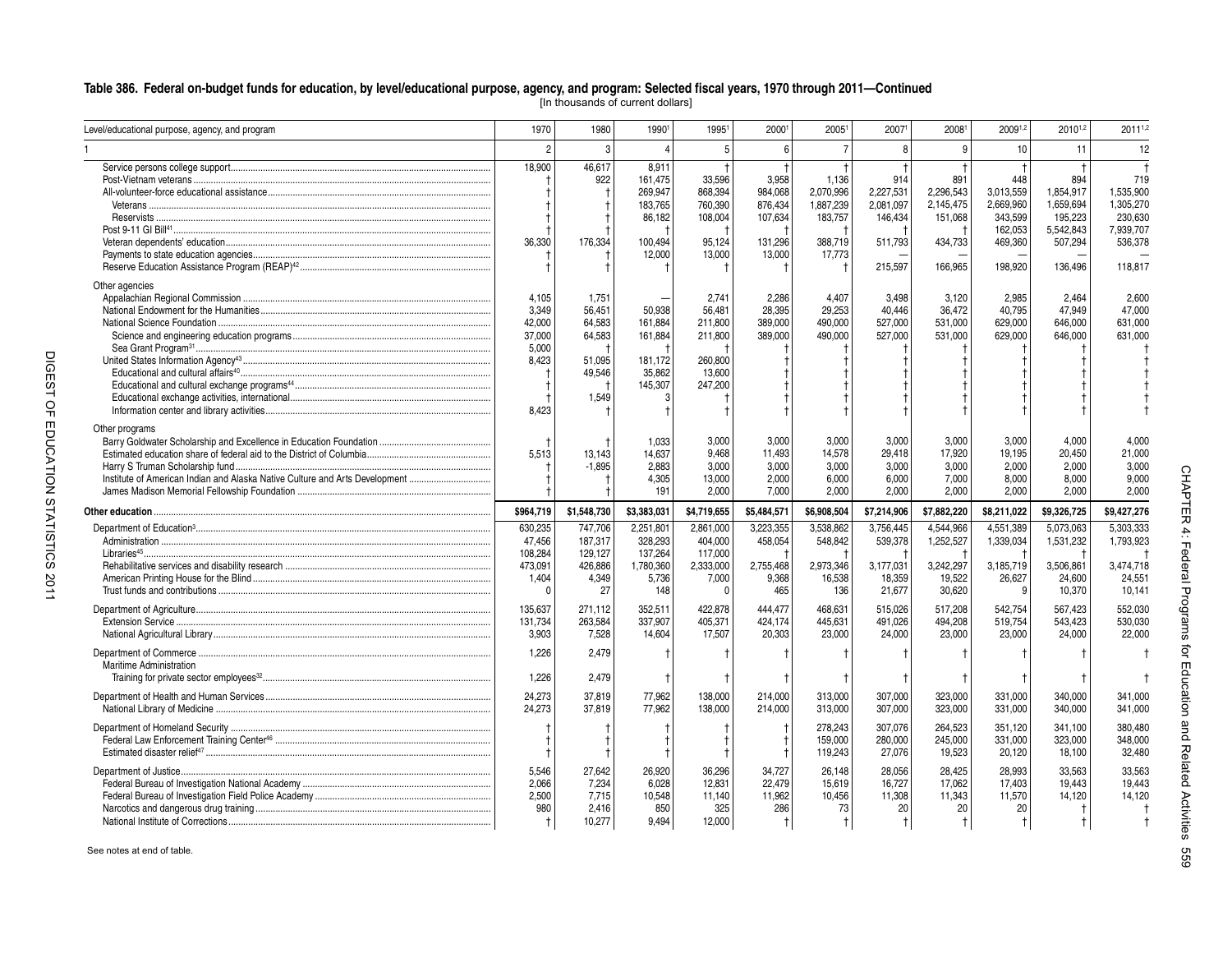[In thousands of current dollars]

| Level/educational purpose, agency, and program                                         | 1970                                      | 1980                                            | 19901                                       | 19951                                 | 20001                                 | 20051                             | 20071                            | 20081                            | 20091,2                           | 20101,2                           | 20111,2                           |                                      |
|----------------------------------------------------------------------------------------|-------------------------------------------|-------------------------------------------------|---------------------------------------------|---------------------------------------|---------------------------------------|-----------------------------------|----------------------------------|----------------------------------|-----------------------------------|-----------------------------------|-----------------------------------|--------------------------------------|
|                                                                                        |                                           | 3                                               |                                             | 5                                     | $6\overline{6}$                       |                                   | 8                                | g                                | 10                                | 11                                | 12                                |                                      |
|                                                                                        | 20,672<br>15,857<br>4,815                 | 25,000<br>25,000                                | 47,539<br>47,539                            | 51.648<br>51,648                      | 69,349<br>69,349<br>$\ddagger$        | 109,309<br>109,309                | 114.120<br>114,120<br>-1         | 116.280<br>116,280<br>-1         | 118,520<br>118,520                | 120,520<br>120,520<br>$^+$        | 120,000<br>120,000<br>$\pm$       | <b>CHAPTER 4: Federal Programs</b>   |
| <b>Maritime Administration</b>                                                         | 3,964<br>2.418                            | 10,212<br>3.412                                 | 1,507                                       | 650                                   | 700                                   | 1,100                             | 200                              | 178                              | 133                               | 146                               | 150                               |                                      |
| Federal Aviation Administration                                                        | 1,546                                     | 500                                             | 1,507                                       | 650                                   | 700                                   | 1,100                             | 200                              | 178                              | 133                               | 146                               | 150                               |                                      |
|                                                                                        |                                           | 6,300                                           |                                             |                                       |                                       |                                   |                                  |                                  |                                   |                                   |                                   |                                      |
|                                                                                        | 18<br>18                                  | 14,584<br>14,584                                | 41.488<br>41,488                            | 48.000<br>48.000                      | 83.000<br>83.000                      |                                   |                                  |                                  |                                   |                                   |                                   |                                      |
| Other agencies                                                                         |                                           |                                                 |                                             |                                       |                                       |                                   |                                  |                                  |                                   |                                   |                                   |                                      |
|                                                                                        |                                           | 2,833<br>2,833                                  | 8,472<br>8,472                              |                                       |                                       |                                   |                                  |                                  |                                   |                                   |                                   |                                      |
|                                                                                        | 88,034<br>61,570<br>26,464                | 99,707<br>80,518<br>19,189                      | 170,371<br>142,801<br>27,570                | 260,408<br>248.408<br>12,000          | 299,000<br>299,000                    | 574,000<br>574,000                | 629,200<br>629,200               | 608,420<br>608,420               | 612,025<br>612,025                | 542,700<br>542,700<br>- †         | 771,300<br>771,300                | for matcation and Related Activities |
|                                                                                        | 572                                       | 8,124                                           |                                             | 5,709                                 | 2,369                                 | 1,173                             | 2,855                            | 3,056                            | 1,980                             | 1,620                             | 1,600                             |                                      |
|                                                                                        |                                           |                                                 |                                             | 214,600<br>214,600                    | 386,000<br>386,000                    | 472,000<br>472.000                | 395,000<br>395.000               | 333,000<br>333.000               | 401,000<br>401.000                | 965,000<br>965,000                | 565,000<br>565.000                |                                      |
|                                                                                        | 290<br>40<br>250                          | 281<br>31<br>250                                | 215<br>200<br>15                            | 170,400<br>170.400                    | 14,894<br>14.894                      |                                   |                                  |                                  |                                   |                                   |                                   |                                      |
| <b>General Services Administration</b>                                                 | 14,775                                    | 34,800                                          |                                             | Ť                                     |                                       |                                   |                                  |                                  |                                   |                                   |                                   |                                      |
|                                                                                        |                                           |                                                 | .1                                          | $\mathsf{t}$                          | 166,000                               | 250,000                           | 258,000                          | 253,000                          | 265,000                           | 265,000                           | 277,000                           |                                      |
|                                                                                        |                                           | 2,294                                           | 2,299                                       | 2,000                                 | 3,000                                 | 3,000                             | 2,000                            | 2,000                            | 2,000                             | 2,000                             | 3,000                             |                                      |
|                                                                                        | 29,478<br>20.700<br>6,195<br>2,273<br>310 | 151,871<br>102,364<br>31,436<br>3,492<br>14.579 | 189,827<br>148,985<br>37,473<br>10<br>3,359 | 241,000<br>198,000<br>39,000<br>4.000 | 299,000<br>247,000<br>46,000<br>6.000 | 430,000<br>383,000<br>47,000      | 463,000<br>413,000<br>50,000     | 434,000<br>395.000<br>39,000     | 468,000<br>420.000<br>48,000      | 516,000<br>439.000<br>77,000      | 530,000<br>456.000<br>74,000      |                                      |
| National Aeronautics and Space Administration<br>Aerospace education services project. | 350                                       | 882                                             | 3,300                                       | 5.923                                 | 6,800                                 |                                   |                                  |                                  |                                   |                                   |                                   |                                      |
| National Archives and Records Administration                                           |                                           |                                                 | 77,397                                      | 105,172                               | 121,879                               | 276,000                           | 273,000                          | 279,000                          | 329,000                           | 339,000                           | 335,000                           |                                      |
|                                                                                        |                                           | 2,090                                           | 3,281                                       | 1,000                                 | 2,000                                 | 1,000                             | 1,000                            | 1,000                            |                                   |                                   |                                   |                                      |
|                                                                                        | 340                                       | 231                                             | 936                                         | 2,304                                 | 4.046                                 | 2,506                             | 2.942                            | 3.202                            | 3,002                             | 2,883                             | 2,719                             |                                      |
|                                                                                        | 5.090                                     | 85,805                                          | 89,706                                      | 94,249                                | 70,807                                | 87,969                            | 80,564                           | 87.690                           | 93.738                            | 94,580                            | 94,000                            |                                      |
|                                                                                        | 2.461<br>2,261<br>200                     | 5,153<br>3,254<br>426<br>1.473                  | 5.779<br>690<br>474<br>4.615                | 9.961<br>3,190<br>771<br>6,000        | 25.764<br>18,000<br>764<br>7.000      | 45.890<br>32,000<br>890<br>13.000 | 46.101<br>37,000<br>101<br>9.000 | 64.768<br>55,600<br>168<br>9.000 | 61.104<br>51,000<br>104<br>10.000 | 63.107<br>52,000<br>107<br>11.000 | 66.119<br>54,000<br>119<br>12.000 |                                      |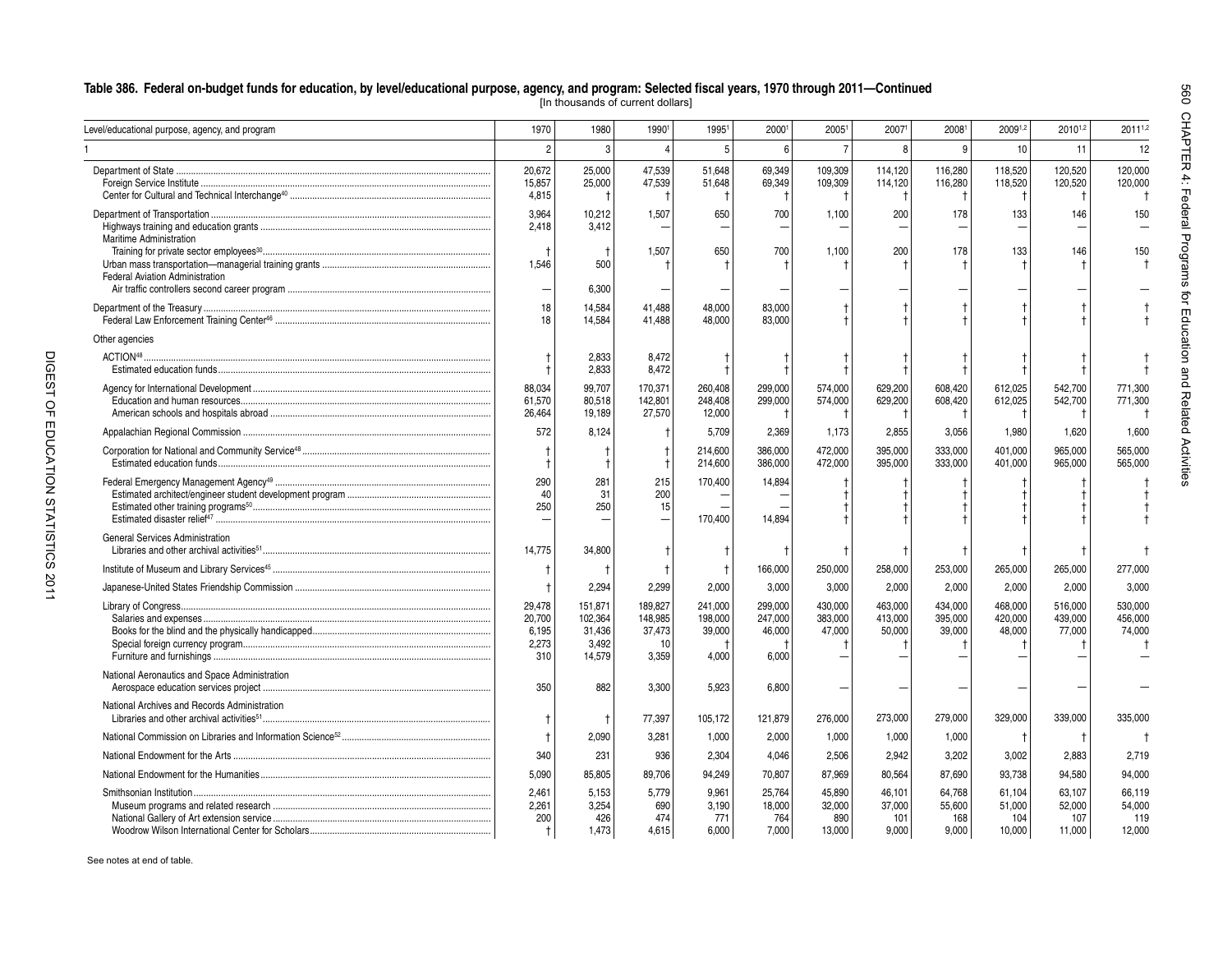| Level/educational purpose, agency, and program | 1970                                                                                                                    | 1980                                                                                                                                    | 1990                                                                                                                                     | 1995                                                                                                                                        | 2000                                                                                                                   | 2005                                                                                                                               | 2007                                                                                                                                   | 2008                                                                                                                               | 20091,2                                                                                                                      | 20101,2                                                                                                                             | 20111,2   |                                          |
|------------------------------------------------|-------------------------------------------------------------------------------------------------------------------------|-----------------------------------------------------------------------------------------------------------------------------------------|------------------------------------------------------------------------------------------------------------------------------------------|---------------------------------------------------------------------------------------------------------------------------------------------|------------------------------------------------------------------------------------------------------------------------|------------------------------------------------------------------------------------------------------------------------------------|----------------------------------------------------------------------------------------------------------------------------------------|------------------------------------------------------------------------------------------------------------------------------------|------------------------------------------------------------------------------------------------------------------------------|-------------------------------------------------------------------------------------------------------------------------------------|-----------|------------------------------------------|
|                                                |                                                                                                                         |                                                                                                                                         |                                                                                                                                          |                                                                                                                                             |                                                                                                                        |                                                                                                                                    |                                                                                                                                        |                                                                                                                                    | 10                                                                                                                           | 11                                                                                                                                  | 12        |                                          |
|                                                |                                                                                                                         | 15.115                                                                                                                                  | 20,375                                                                                                                                   | 34.000                                                                                                                                      |                                                                                                                        |                                                                                                                                    |                                                                                                                                        |                                                                                                                                    |                                                                                                                              |                                                                                                                                     |           |                                          |
|                                                |                                                                                                                         |                                                                                                                                         | 7,621                                                                                                                                    | 12,000                                                                                                                                      | 13,000                                                                                                                 | 28,000                                                                                                                             | 32,000                                                                                                                                 | 17.000                                                                                                                             | 49.000                                                                                                                       | 58,000                                                                                                                              | 50,000    |                                          |
| Other programs                                 | 1.758                                                                                                                   | 2.990                                                                                                                                   | 3.724                                                                                                                                    | 2.457                                                                                                                                       | 404                                                                                                                    | 1.674                                                                                                                              | 1.321                                                                                                                                  | 1.504                                                                                                                              | 1.264                                                                                                                        | 1.020                                                                                                                               | 982       |                                          |
|                                                | \$2,283,641                                                                                                             | \$5,801,204                                                                                                                             | \$12,606,035                                                                                                                             | \$15,677,919                                                                                                                                | \$21,660,134                                                                                                           | \$31,753,498                                                                                                                       | \$30,281,920                                                                                                                           | \$28,797,817                                                                                                                       | \$34,594,940 \$32,818,541                                                                                                    |                                                                                                                                     |           |                                          |
|                                                | 87,823<br>64,796<br>4.487<br>356,188<br>548,327<br>623,765<br>510<br>18,521<br>1.945<br>3,567<br>8,220<br>12,328<br>518 | 78,742<br>216,405<br>48.295<br>644,455<br>1,470,224<br>2,087,053<br>5,314<br>42,175<br>9.189<br>12,938<br>188<br>31,910<br>226<br>1.600 | 89,483<br>348,109<br>50,523<br>1,871,864<br>2.520.885<br>4,902,714<br>118<br>49,790<br>6.858<br>5,893<br>1,519<br>28,608<br>227<br>2.300 | 279,000<br>434.544<br>85.442<br>1,853,955<br>2.651.641<br>6,418,969<br>1,613<br>50,618<br>7.204<br>10,114<br>23<br>75,847<br>1.496<br>2.500 | 116,464<br>553.600<br>110.775<br>1,891,710<br>3.577.004<br>10,491,641<br>1,400<br>47,200<br>19.400<br>12,900<br>55,866 | 456,822<br>709.700<br>243.948<br>2,675,900<br>4.339.879<br>16,357,996<br>309,717<br>1,100<br>66,800<br>27.500<br>110,500<br>52,800 | 437,484<br>722.600<br>200.374<br>2,703,700<br>3.382.683<br>16,982,221<br>127,642<br>400<br>66,200<br>81,354<br>23,800<br>53,300<br>100 | 463,729<br>707.800<br>193.612<br>2,739,258<br>2,469,637<br>16,976,434<br>91,057<br>400<br>53,900<br>25,800<br>500<br>71,200<br>100 | 578,602<br>857.200<br>235.892<br>2,760,854<br>4,486,785<br>17,600,970<br>151,966<br>200<br>45,400<br>40,400<br>400<br>86,600 | 659,006<br>849.900<br>191.801<br>2,651,456<br>4.569.987<br>17,857,470<br>137.960<br>600<br>45,500<br>37,300<br>800<br>83,000<br>100 | \$608,786 |                                          |
|                                                | 19,446<br>258,016<br>253,628<br>20,035<br>100<br>1,421                                                                  | 77,063<br>41,083<br>1.665<br>254,629<br>743,809<br>32,590<br>661<br>990                                                                 | 79,415<br>87,481<br>1,090,003<br>1,427,007<br>42,328<br>25<br>885                                                                        | 30.172<br>125,721<br>1,751,977<br>1,874,395<br>22,188<br>500                                                                                | 33,500<br>98,900<br>2,071,030<br>2,566,244<br>12.200<br>300                                                            | 28,100<br>83.400<br>2,763,120<br>3,503,216<br>15,100<br>7,900                                                                      | 28,500<br>68,900<br>1,651,205<br>3,735,057<br>10,100<br>6,300                                                                          | 26,900<br>44,500<br>1,154,900<br>3,767,290<br>2,200<br>8,600                                                                       | 29,400<br>53,000<br>1.217.300<br>6,428,771<br>7.800<br>13.400                                                                | 30.400<br>56,600<br>1.191.500<br>4.439.561<br>9.900<br>5.700                                                                        |           | <b>CHAP</b><br>낙<br>刀<br>4.<br><b>CD</b> |

[In thousands of current dollars]

See notes at end of table.

—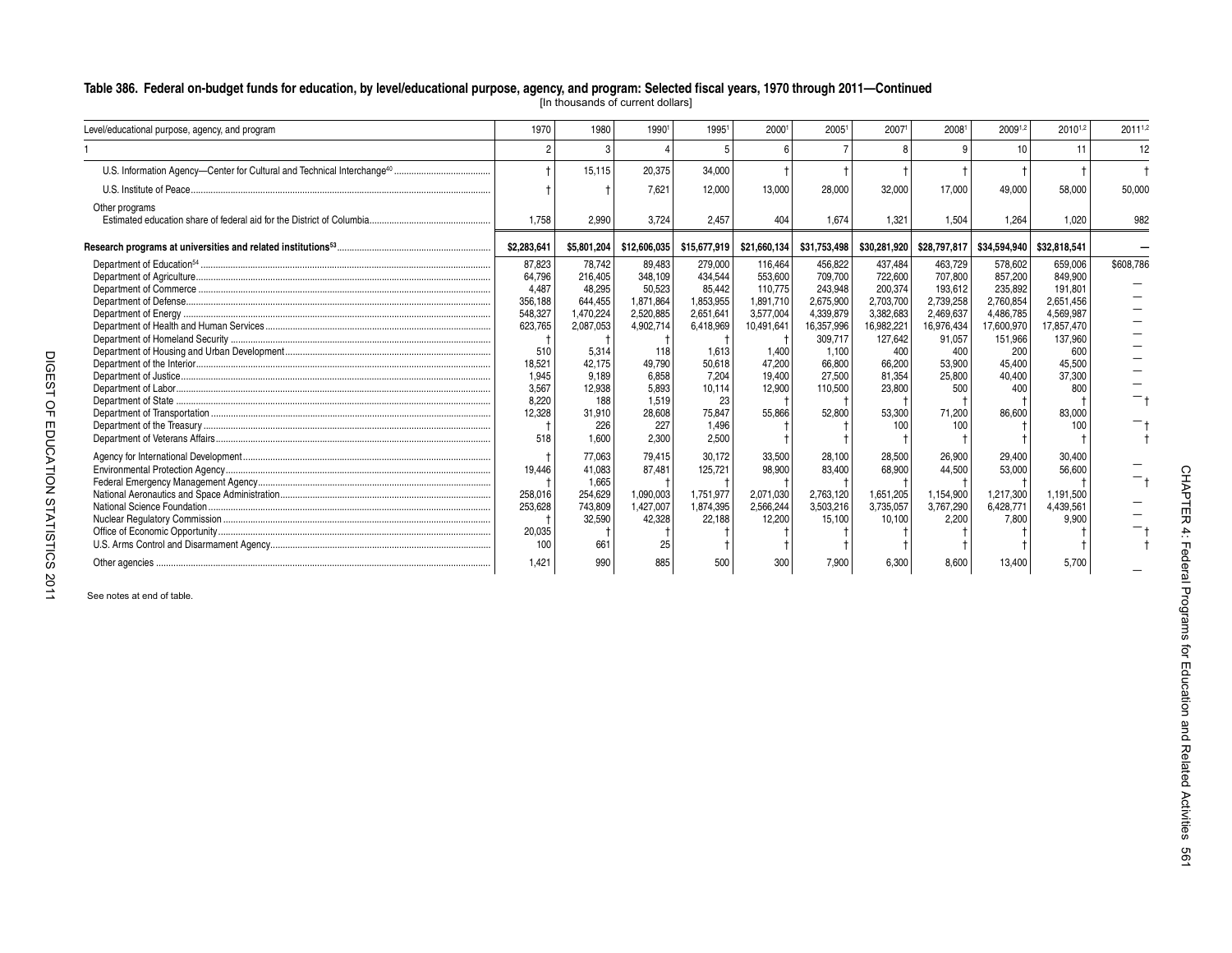#### —Not available.

+Not annlicable

<sup>1</sup>Excludes federal support for medical education benefits under Medicare in the U.S. Department of Health and Human Services. Benefits excluded from total because data before fiscal year (FY) 1990 are not available. This program existed since Medicare began, but was not available as a separate budget item until FY 1990. Excluded amounts are as follows: \$4,440,000,000 in FY 1990, \$7,510,000,000 in FY 1995, \$8,020,000,000 in FY 2000, \$8,300,000,000 in FY 2005, \$8,200,000,000 in FY 2007, \$8,600,000,000 in FY 2008, \$8,800,000,000 in FY 2009, \$9,000,000,000 in FY 2010, and an estimated \$9,300,000,000 in FY 2011.

2Data for research programs at universities and related institutions are estimated.

3The U.S. Department of Education was created in May 1980. It formerly was the Office of Education in the U.S. Department of Health, Education, and Welfare.

4Arranges for the education of children who reside on federal property when no suitable local school district can or will provide for the education of these children.

 5Includes many programs, such as No Child Left Behind, 21st Century Community Learning Centers, Class Size Reduction, Charter Schools, Safe and Drug-Free Schools, and Innovative programs.

<sup>6</sup>Included the School-To-Work Opportunities program, which initiated a national system to be administered jointly by the U.S. Departments of Education and Labor. Programs in the Education Reform program were transferred to the school improvement programs or discontinued in FY 2002. Amounts after FY 2002 reflect balances that are spending out from prior-year appropriations.<br>7Starting in FY 1994, the Special Milk Program has been included in the child nutrition program

8The Farm Security and Rural Investment Act of 2002 (Public Law 107-171) carries out preschool and school feeding programs in foreign countries to help reduce the incidence of hunger and malnutrition, and improve literacy and primary education.

9These commodities are purchased under Section 32 of the Act of August 24, 1935, for use in the child nutrition programs. 10Assisted in the construction of public facilities, such as vocational schools, through grants or loans. No funds have been appropriated for this program since FY 1977, and it was completely phased out in FY 1984.

11Established in 1979, with funds first appropriated in FY 1980.

<sup>12</sup>Formerly in the Office of Economic Opportunity. In FY 1972, funds were transferred to the U.S. Department of Health, Education, and Welfare, Office of Child Development.

<sup>13</sup>Created by the Family Support Act of 1988 to provide funds for the Job Opportunities and Basic Skills Training program. Later incorporated into the Temporary Assistance for Needy Families program.

14After age 18, benefits terminate at the end of the school term or in 3 months, whichever comes first.

15Transferred from the U.S. Department of Transportation to the U.S. Department of Homeland Security in March 2003. 16Provides funding for supplemental programs for eligible American Indian students in public schools.

17Finances the cost of academic, social, and occupational education courses for inmates in federal prisons.

18Some of the work and training programs were in the Office of Economic Opportunity and were transferred to the U.S. Department of Labor in FYs 1971 and 1972. From FY 1994 through FY 2001, included the School-to-Work Opportunities program, which was administered jointly by the U.S. Departments of Education and Labor.

<sup>19</sup>Established in FY 1972 and closed in FY 1986.

20The states' share of revenue-sharing funds could not be spent on education in FYs 1981 through 1986.

21Provided educational assistance allowances in order to restore lost educational opportunities to those individuals whose careers were interrupted or impeded by reason of active military service between January 31, 1955, and January 1, 1977.

<sup>22</sup>This program is in "Readjustment Benefits" program, Chapter 31, and covers the costs of subsistence, tuition, books, supplies, and equipment for disabled veterans requiring vocational rehabilitation.

<sup>23</sup>This program is in "Readiustment Benefits" program, Chapter 35, and provides benefits to children and spouses of veterans. 24Head Start program funds were transferred to the U.S. Department of Health, Education, and Welfare, Office of Child Development, in FY 1972.

25Most of these programs were transferred to the U.S. Department of Health, Education, and Welfare, Office of Education, in FY 1972.

26Transferred to the U.S. Department of Labor in FYs 1971 and 1972.

27Transferred to the ACTION Agency in FY 1972.

<sup>28</sup>Under the William D. Ford Federal Direct Loan Program (commonly referred to as the Direct Loan Program), the federal government uses Treasury funds to provide loan capital directly to schools, which then disburse loan funds to students.

29The Federal Family Education Loan (FFEL) Program eliminated the authorization to originate new FFEL loans after June 30, 2010; all new loans are originated through the Direct Loan Program. The FFEL Program made loan capital available to students and their families through private lenders. State and private nonprofit guaranty agencies administer the federal guarantee protecting FFEL lenders against losses related to borrower default. These agencies also collect on defaulted loans and provide other services to lenders.

<sup>30</sup>Transferred from the U.S. Department of Housing and Urban Development to the U.S. Department of Health. Education, and Welfare, Office of Education, in FY 1979.

31Transferred from the National Science Foundation to the U.S. Department of Commerce in October 1970.

32Transferred from the U.S. Department of Commerce to the U.S. Department of Transportation in FY 1981.

33Includes special education programs (military and civilian); legal education program; flight training; advanced degree program; college degree program (officers); and "Armed Forces Health Professions Scholarship" program.

34Does not include higher education assistance loans.

<sup>35</sup>Alcohol, drug abuse, and mental health training programs are included starting in FY 1992. 36Beginning in FY 1992, data were included in the National Institutes of Health training grants program. 37This program closed in FY 2004.

38Postsecondary student benefits were ended by the Omnibus Budget Reconciliation Act of 1981 (Public Law 97-35) and were completely phased out by August 1985.

39Includes flight training. Transferred to the U.S. Department of Homeland Security in March 2003.

40Transferred from the U.S. Department of State to the United States Information Agency in 1977, then transferred back to the U.S. Department of State in FY 1998.

41Chapter 33 was enacted in the "Post 9-11 Veterans Educational Assistance Act of 2008" (Public Law 110-252). 42Part of the Ronald W. Reagan National Defense Authorization Act for FY 2005 (Public Law 108-375), enacted October 28,

 2004. The Reserve Education Assistance Program (REAP) provides educational assistance to members of the National Guard and Reserves who serve on active duty in support of a contingency operation under federal authority on or after September 11, 2001.

43Abolished in FY 1998, with functions transferred to the U.S. Department of State and the newly created Broadcasting Board of Governors.

 44Included in the "Educational and Cultural Affairs" program in FYs 1980 through 1983, and became an independent program in FY 1984.

45Transferred from U.S. Department of Education to the Institute of Museum and Library Services in FY 1997.

46Transferred to the U.S. Department of Homeland Security in FY 2003.

47The disaster relief program repairs and replaces damaged and destroyed school buildings. This program was transferred from the Federal Emergency Management Agency to the U.S. Department of Homeland Security in FY 2003.

48The National Service Trust Act of 1993 established the Corporation for National and Community Service. In 1993, ACTION became part of this agency.

49The Federal Emergency Management Agency was created in 1979, representing a combination of five existing agencies. The funds for the Federal Emergency Management Agency in FY 1970 to FY 1975 were in other agencies. This agency was transferred to the U.S. Department of Homeland Security in March 2003.

50These programs include the Fall-Out Shelter Analysis, Blast Protection Design through FY 1992. Starting in FY 1993, earthquake training and safety for teachers and administrators for grades 1 through 12 are included.

51Transferred from the General Services Administration to the National Archives and Records Administration in April 1985. 52Public Law 110-161 transferred the National Commission on Libraries and Information Science to the Institute of Museum and Library Services starting in FY 2008.

53Includes federal obligations for research and development centers and R & D plant administered by colleges and universities. FY 2009 and FY 2010 data are estimated, except the U.S Department of Education data, which are actual numbers.

54FY 1970 includes outlays for the "Research and Training" program. FY 1975 includes the "National Institute of Education" program. FYs 1990 through 2009 include outlays for the Office of Educational Research and Improvement and the Institute of Education Sciences.

 NOTE: Some data have been revised from previously published figures. To the extent possible, amounts reported represent outlays rather than obligations. Detail may not sum to totals because of rounding. Negative amounts occur when program receipts exceed outlays.

SOURCE: U.S. Department of Education, Budget Service, unpublished tabulations. U.S. Office of Management and Budget, *Budget of the U.S. Government, Appendix*, fiscal years 1972 through 2012. National Science Foundation, *Federal Funds for Research and Development*, fiscal years 1970 through 2010. (This table was prepared October 2011.)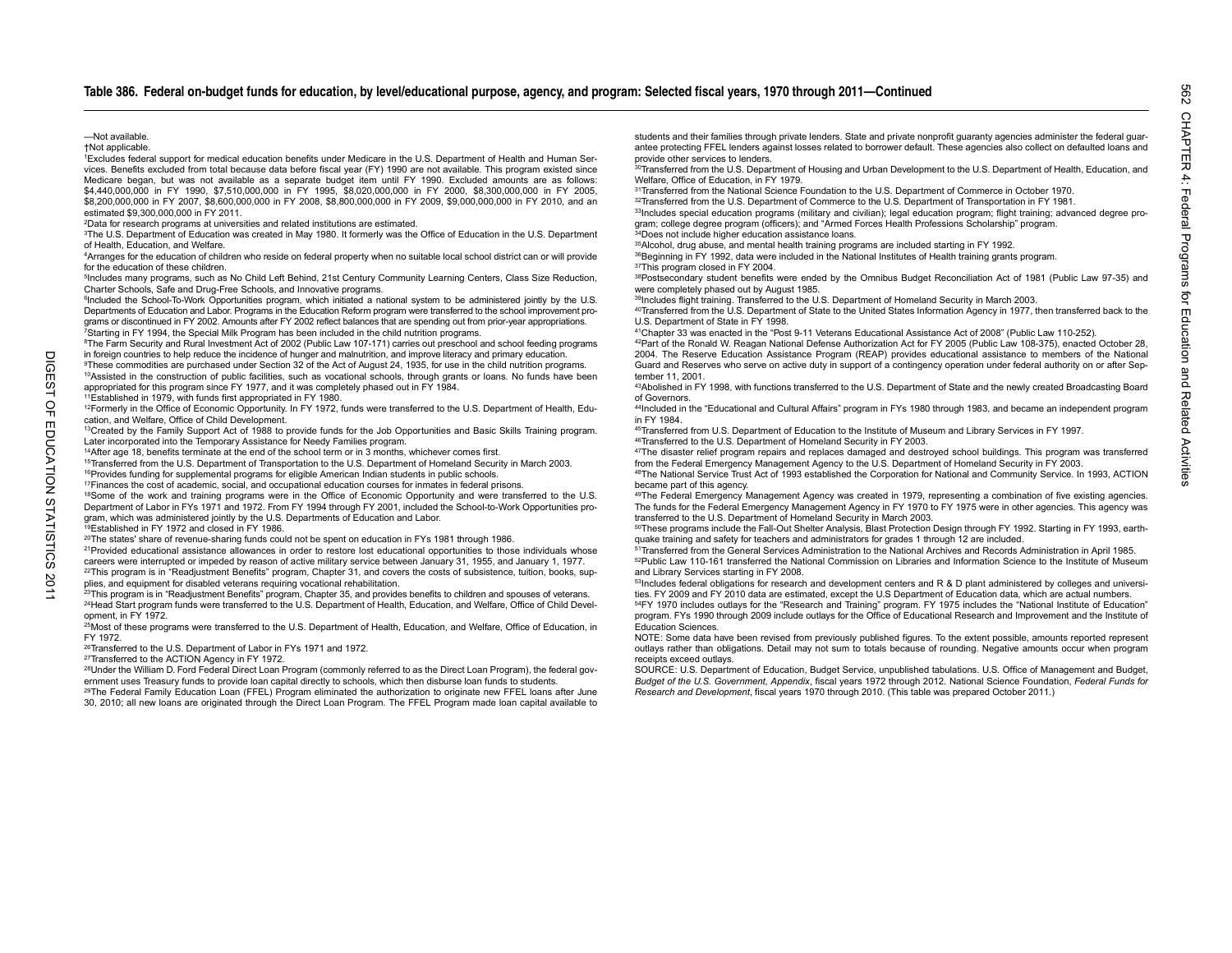#### **Table 387. Estimated federal support for education, by type of ultimate recipient and agency: Fiscal year 2010**

[In millions of current dollars]

|                                                        |             | Local<br>education | <b>State</b><br>education | Post-<br>secondary | Degree-<br>granting | Federal       | Other education            | Other                   |
|--------------------------------------------------------|-------------|--------------------|---------------------------|--------------------|---------------------|---------------|----------------------------|-------------------------|
| Agency                                                 | Total       | agencies           | agencies                  | students           | institutions        | institutions  | organizations <sup>1</sup> | recipients <sup>2</sup> |
| 1                                                      | 2           | 3                  | 4                         | 5                  | 6                   | 7             | 8                          |                         |
|                                                        | \$284,670.4 | \$55,181.8         | \$10,175.4                | \$71,422.5         | \$101,773.1         | \$16,403.3    | \$22,699.0                 | \$7,015.2               |
|                                                        | 179,860.4   | 55,181.8           | 9,586.8                   | 30,579.6           | 51,822.4            | 7,086.0       | 22,699.0                   | 2,904.7                 |
|                                                        | 91.893.2    | 38,136.9           | 8.744.6                   | 18,616.4           | 18,027.3            | 2.677.1       | 3,888.2                    | 1.802.5                 |
|                                                        | 19.373.6    | 15,746.4           | 819.2                     | Ť                  | 930.6               | 24.0          | 1,310.0                    | 543.4                   |
|                                                        | 191.8       |                    |                           | t                  | 191.8               |               |                            |                         |
|                                                        | 7,183.4     | 359.7              |                           | 886.6              | 3,320.3             | 2,024.2       | 592.6                      |                         |
|                                                        | 4,570.0     | 1                  |                           |                    | 4,570.0             |               |                            |                         |
| Department of Health and Human Services                | 28,042.1    | 723.4              |                           | 1,853.5            | 18,407.0            | 340.0         | 6,718.3                    |                         |
|                                                        | 538.5       | 12.7               |                           | 20.9               | 157.7               | 347.2         |                            |                         |
| Department of Housing and Urban Development            | 0.6         | $\ddagger$         |                           | $\ddagger$         | 0.6                 | $\mathsf{t}$  |                            |                         |
|                                                        | 989.4       | 64.6               | 23.0                      | 31.1               | 61.8                | 582.5         | 226.5                      |                         |
|                                                        | 947.1       | $^\mathrm{+}$      |                           | t                  | 37.3                | 36.2          | 873.6                      |                         |
|                                                        | 6.826.8     |                    |                           |                    | 0.8                 | $\ddagger$    | 6.826.0                    |                         |
|                                                        | 729.5       |                    |                           |                    | t                   | 120.5         | 609.0                      |                         |
|                                                        | 178.1       |                    |                           |                    | 83.0                | 79.0          |                            | 16.0                    |
|                                                        | 8,802.9     |                    |                           | 8,802.9            |                     |               |                            |                         |
| Other agencies and programs                            |             |                    |                           |                    |                     |               |                            |                         |
|                                                        | 573.1       |                    |                           |                    | 30.4                |               |                            | 542.7                   |
|                                                        | 5.1         |                    |                           |                    | 2.5                 |               | 2.6                        |                         |
| Barry Goldwater Scholarship and Excellence in          | 4.0         |                    |                           |                    | t                   |               | 4.0                        |                         |
| Corporation for National and Community Service         | 965.0       |                    |                           |                    | t                   |               | 965.0                      |                         |
|                                                        | 56.6        |                    |                           |                    | 56.6                |               |                            |                         |
| Estimated education share of federal aid to the        | 159.7       | 138.2              |                           |                    | 20.5                |               | 1.0                        |                         |
|                                                        | 2.0         | $\mathbf +$        |                           |                    |                     |               | 2.0                        |                         |
| Institute of American Indian and Alaska Native Culture |             |                    |                           |                    |                     |               |                            |                         |
|                                                        | 8.0         |                    |                           |                    |                     |               | 8.0                        |                         |
|                                                        | 265.0       |                    |                           |                    |                     |               | 265.0                      |                         |
| James Madison Memorial Fellowship Foundation           | 2.0         |                    |                           |                    |                     |               | 2.0                        |                         |
| Japanese-United States Friendship Commission           | 2.0         |                    |                           |                    |                     |               | 2.0                        |                         |
|                                                        | 516.0       |                    |                           |                    |                     | 516.0         |                            |                         |
| National Aeronautics and Space Administration          | 1,191.5     |                    |                           |                    | 1,191.5             | $\mathsf{t}$  |                            |                         |
| National Archives and Records Administration           | 339.0       |                    |                           |                    | t                   | 339.0         |                            |                         |
|                                                        | 14.4        |                    |                           |                    | t                   |               | 14.4                       |                         |
|                                                        | 267.6       |                    |                           |                    |                     |               | 267.6                      |                         |
|                                                        | 5.085.6     |                    |                           | 368.2              | 4.717.4             |               |                            |                         |
|                                                        | 9.9         |                    |                           |                    | 9.9                 | $^\mathrm{+}$ |                            |                         |
|                                                        | 63.1        |                    |                           |                    |                     | 0.1           | 63.0                       |                         |
|                                                        | 58.0        |                    |                           |                    | t                   |               | 58.0                       |                         |
|                                                        | 5.7         |                    |                           |                    | 5.7                 |               | t                          |                         |
| Off-budget support and nonfederal funds                | 104,810.0   | t                  | 588.6                     | 40,842.9           | 49,950.7            | 9,317.3       | t                          | 4,110.5                 |

†Not applicable.<br><sup>1</sup>Includes Head Start programs at child care centers, Job Corps and other vocational programs, adult basic education programs, and federal programs at libraries and museums.<br><sup>2</sup>Other recipients include American Indian tribes, private nonprofit agencies, and banks.<br><sup>3</sup>Includes on-budget funds, off-budget supp legislation. Excludes federal tax expenditures.

NOTE: Outlays by type of recipient are estimated based on obligation data. Detail may not sum to totals because of rounding.

SOURCE: U.S. Department of Education, Budget Service, unpublished tabulations. U.S. Department of Education, National Center for Education Statistics, unpublished tabula-tions. U.S. Office of Management and Budget, *Budget of the U.S. Government, Appendix*, *Fiscal Year 2012*. National Science Foundation, *Federal Funds for Research and Develop-ment*, *fiscal years 2008, 2009, and 2010*. (This table was prepared November 2011.)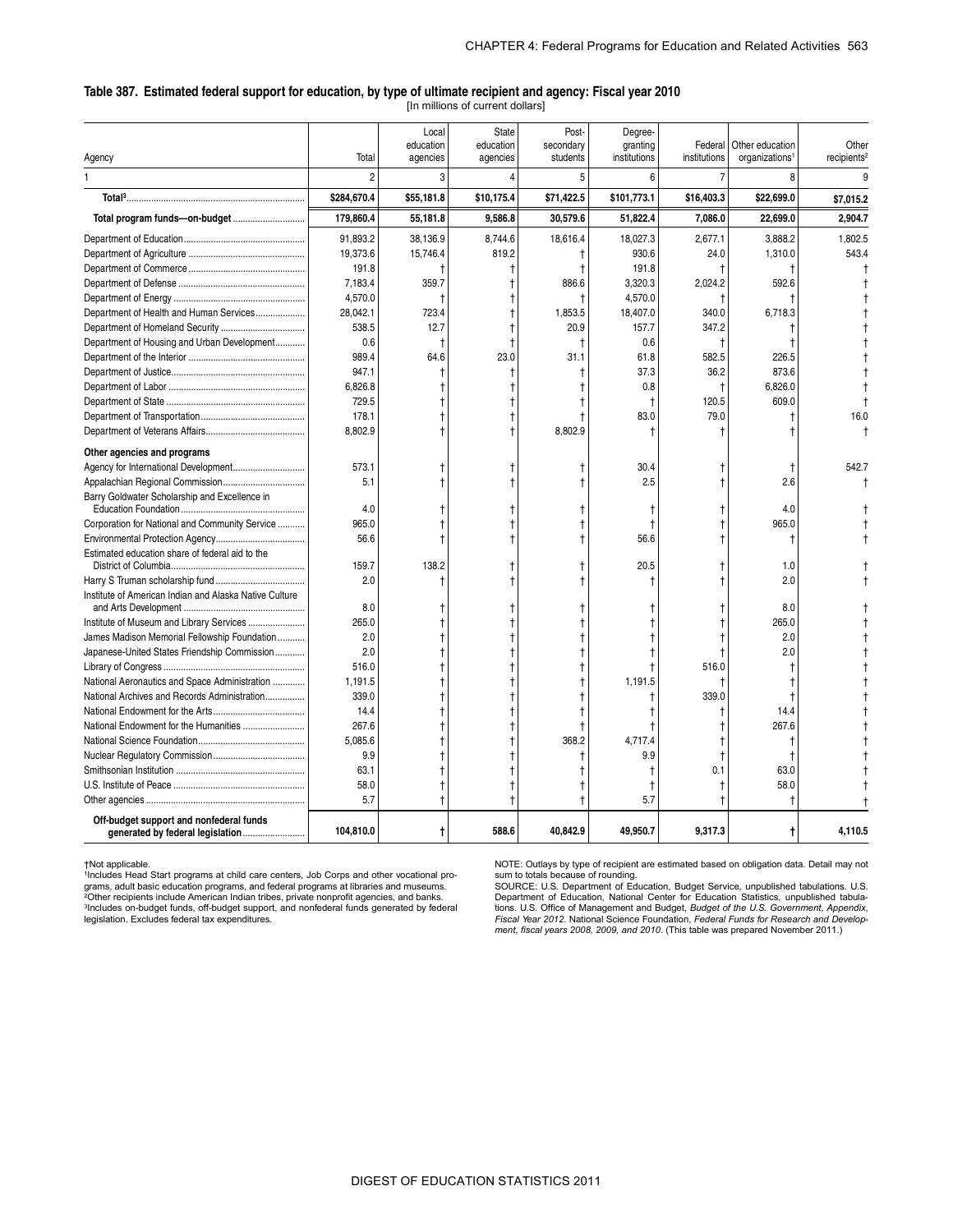#### **Table 388. U.S. Department of Education outlays, by type of recipient and level of education: Selected fiscal years, 1980 through 2011**  [In millions of current dollars]

| Year and level of education<br>Total<br>students<br>institutions<br>institutions<br>organizations <sup>1</sup><br>agencies<br>agencies<br>$\overline{2}$<br>$\overline{7}$<br>3<br>5<br>6<br>8<br>\$5,313.7<br>\$2,137.4<br>\$2,267.2<br>\$13,137.8<br>\$1,103.2<br>\$249.8<br>\$693.8<br>6,629.1<br>5,309.4<br>662.2<br>34.2<br>22.0<br>62.5<br>513.4<br>5,682.2<br>99.5<br>2,103.2<br>2,166.5<br>747.7<br>4.3<br>341.5<br>187.3<br>180.4<br>78.7 | recipients <sup>2</sup><br>\$1,372.7<br>25.5<br>1,313.0<br>34.2<br>3,385.0<br>31.9<br>3,289.2 |
|----------------------------------------------------------------------------------------------------------------------------------------------------------------------------------------------------------------------------------------------------------------------------------------------------------------------------------------------------------------------------------------------------------------------------------------------------|-----------------------------------------------------------------------------------------------|
|                                                                                                                                                                                                                                                                                                                                                                                                                                                    |                                                                                               |
|                                                                                                                                                                                                                                                                                                                                                                                                                                                    |                                                                                               |
|                                                                                                                                                                                                                                                                                                                                                                                                                                                    |                                                                                               |
|                                                                                                                                                                                                                                                                                                                                                                                                                                                    |                                                                                               |
| 78.7<br>t                                                                                                                                                                                                                                                                                                                                                                                                                                          |                                                                                               |
| 16,701.1<br>6,225.0<br>1,502.9<br>2,434.7<br>2,362.3<br>287.3<br>503.9<br>6,220.8<br>322.4<br>25.2                                                                                                                                                                                                                                                                                                                                                 |                                                                                               |
| 7,296.7<br>636.0<br>58.0<br>2.4<br>8,202.5<br>228.3<br>2,376.7<br>2,308.3                                                                                                                                                                                                                                                                                                                                                                          |                                                                                               |
| 4.2<br>638.6<br>284.9<br>1,173.1<br>181.5<br>28.8<br>28.8                                                                                                                                                                                                                                                                                                                                                                                          | 63.9                                                                                          |
| t<br>23.198.6<br>8,000.7<br>2.490.3<br>3.859.6<br>912.2                                                                                                                                                                                                                                                                                                                                                                                            |                                                                                               |
| 3,649.8<br>441.4<br>7,995.0<br>9,681.3<br>700.3<br>80.5<br>85.4<br>113.1<br>650.7                                                                                                                                                                                                                                                                                                                                                                  | 3.844.4<br>56.3                                                                               |
| 261.6<br>11,176.0<br>3,779.1<br>3,475.0<br>1,528.5<br>328.3<br>261.5<br>2,251.8<br>5.7                                                                                                                                                                                                                                                                                                                                                             | 3,660.4<br>127.8                                                                              |
| 89.5<br>89.5                                                                                                                                                                                                                                                                                                                                                                                                                                       |                                                                                               |
| 31,403.0<br>11,210.7<br>3,584.0<br>4,964.7<br>5,016.1<br>1,349.2<br>485.4                                                                                                                                                                                                                                                                                                                                                                          | 4,792.9                                                                                       |
| 14,029.0<br>11,203.3<br>1,410.0<br>190.5<br>170.1<br>946.9<br>70.3<br>14,234.0<br>250.8                                                                                                                                                                                                                                                                                                                                                            | 37.9<br>4.642.0                                                                               |
| 4,567.0<br>4,774.2<br>402.3<br>7.4<br>2,861.0<br>1,923.2<br>415.1                                                                                                                                                                                                                                                                                                                                                                                  | 113.0                                                                                         |
| 279.0<br>279.0<br>Ť                                                                                                                                                                                                                                                                                                                                                                                                                                |                                                                                               |
| 34.106.7<br>16.016.0<br>4,316.5<br>5,005.7<br>506.6<br>1,820.2<br>4,711.7<br>20,039.6<br>16,003.5<br>1,989.6<br>260.5<br>198.9<br>48.5<br>1,461.8                                                                                                                                                                                                                                                                                                  | 1,730.1<br>76.8                                                                               |
| 10,727.3<br>55.2<br>4,451.2<br>4,690.3                                                                                                                                                                                                                                                                                                                                                                                                             | 1,530.6                                                                                       |
| 3,223.4<br>458.1<br>358.4<br>12.5<br>2,271.7<br>116.5<br>116.5<br>t<br>-1                                                                                                                                                                                                                                                                                                                                                                          | 122.7                                                                                         |
| 46.324.4<br>19,742.1<br>8,306.0<br>8,668.2<br>608.9<br>2,200.3<br>4,967.8                                                                                                                                                                                                                                                                                                                                                                          | 1,831.3                                                                                       |
| 454.9<br>25,246.2<br>19.729.2<br>2,429.8<br>490.0<br>1,829.5<br>77.6                                                                                                                                                                                                                                                                                                                                                                               | 235.3                                                                                         |
| 199.2<br>7,588.1<br>17,056.2<br>7.816.0<br>12.9<br>531.3<br>370.8<br>3,396.8<br>2,338.8                                                                                                                                                                                                                                                                                                                                                            | 1,452.9<br>143.1                                                                              |
| 625.2<br>625.2                                                                                                                                                                                                                                                                                                                                                                                                                                     |                                                                                               |
| 57.442.9<br>23,837.7<br>11,032.5<br>10,731.8<br>2,478.9<br>6,164.6<br>657.8                                                                                                                                                                                                                                                                                                                                                                        | 2.539.6                                                                                       |
| 23,882.8<br>30,749.3<br>3,141.1<br>594.3<br>637.4<br>109.5<br>2.105.6<br>10,438.2<br>22,706.4<br>668.6<br>9,542.5                                                                                                                                                                                                                                                                                                                                  | 338.6<br>2,057.2                                                                              |
| 3,435.2<br>14.9<br>548.3<br>373.3<br>2,354.9                                                                                                                                                                                                                                                                                                                                                                                                       | 143.8                                                                                         |
| 551.9<br>551.9                                                                                                                                                                                                                                                                                                                                                                                                                                     |                                                                                               |
| 62,903.4<br>26,012.4<br>12,005.0<br>10,977.0<br>2,730.1<br>6,334.5<br>648.9<br>33,689.4<br>25,990.0<br>3,611.7<br>606.2<br>642.5<br>126.4<br>2,300.0                                                                                                                                                                                                                                                                                               | 4,195.4<br>412.6                                                                              |
| 25,341.0<br>420.9<br>11,398.8<br>9,899.3                                                                                                                                                                                                                                                                                                                                                                                                           | 3,621.9                                                                                       |
| 3,437.8<br>522.5<br>22.4<br>2,301.9<br>430.1<br>435.2<br>435.2                                                                                                                                                                                                                                                                                                                                                                                     | 160.9                                                                                         |
| 72.893.3<br>28,900.2<br>7.126.3<br>14,708.2<br>13.362.4<br>669.8<br>3.023.0                                                                                                                                                                                                                                                                                                                                                                        | 5,103.4                                                                                       |
| 37,477.6<br>28,878.6<br>3,971.6<br>698.1<br>790.0<br>145.9<br>2,578.4                                                                                                                                                                                                                                                                                                                                                                              | 415.0                                                                                         |
| 31,420.0<br>777.1<br>14,010.1<br>12,115.6<br>21.6<br>3,538.9<br>523.9<br>444.6<br>2,377.6                                                                                                                                                                                                                                                                                                                                                          | 4,517.2<br>171.2                                                                              |
| 456.8<br>456.8<br>Ť                                                                                                                                                                                                                                                                                                                                                                                                                                |                                                                                               |
| 93,571.5<br>30,236.6<br>8,331.3<br>22,955.1<br>21,376.1<br>693.2<br>2,902.3                                                                                                                                                                                                                                                                                                                                                                        | 7,076.8                                                                                       |
| 4,098.7<br>38,863.4<br>30,214.8<br>741.5<br>775.1<br>168.6<br>2,455.5<br>50,624.6<br>1,702.4<br>22,213.6<br>20,210.5                                                                                                                                                                                                                                                                                                                               | 409.2<br>6,498.1                                                                              |
| 524.6<br>3,692.9<br>21.8<br>2,530.2<br>446.8<br>390.5<br>390.5<br>Ť                                                                                                                                                                                                                                                                                                                                                                                | 169.5                                                                                         |
| 71.808.0<br>29,008.8<br>7,429.4<br>14,269.9<br>13,877.6<br>613.2<br>2.931.5                                                                                                                                                                                                                                                                                                                                                                        | 3.677.7                                                                                       |
| 37,562.1<br>28,990.4<br>4,018.7<br>781.5<br>2,460.7<br>824.4<br>73.8                                                                                                                                                                                                                                                                                                                                                                               | 412.6                                                                                         |
| 30,052.0<br>805.5<br>13,445.5<br>12,658.6<br>57.8<br>18.4<br>2,605.2<br>539.4<br>3,756.4<br>413.0<br>Ť                                                                                                                                                                                                                                                                                                                                             | 3,084.6<br>180.5                                                                              |
| 437.5<br>437.5                                                                                                                                                                                                                                                                                                                                                                                                                                     |                                                                                               |
| 72,177.8<br>29,553.0<br>7,377.7<br>14,371.2<br>13,585.9<br>1,348.8<br>2,997.9                                                                                                                                                                                                                                                                                                                                                                      | 2,943.3                                                                                       |
| 38,330.4<br>29,533.5<br>4,100.2<br>859.6<br>800.2<br>96.3<br>2,518.1<br>28,838.8<br>618.8<br>13,511.6<br>12,322.0<br>58.3                                                                                                                                                                                                                                                                                                                          | 422.5<br>2,328.1                                                                              |
| 19.5<br>1,252.5<br>4,545.0<br>2,658.7<br>421.5                                                                                                                                                                                                                                                                                                                                                                                                     | 192.7                                                                                         |
| 463.7<br>463.7<br>Ť<br>Ť                                                                                                                                                                                                                                                                                                                                                                                                                           | $\ddagger$                                                                                    |
| 85,224.7<br>40.300.0<br>8,402.8<br>14,828.8<br>14,782.5<br>1,415.3<br>4.068.7<br>52,468.1<br>40,273.4<br>5,562.4<br>1,325.9<br>3,590.7<br>893.8<br>76.3                                                                                                                                                                                                                                                                                            | 1,426.6<br>745.4                                                                              |
| 27,626.6<br>228.0<br>13,935.0<br>12,878.0<br>63.7                                                                                                                                                                                                                                                                                                                                                                                                  | 521.9                                                                                         |
| 4,551.4<br>26.6<br>1,339.0<br>2,612.3<br>414.1<br>578.6<br>578.6<br>t<br>t<br>Ť                                                                                                                                                                                                                                                                                                                                                                    | 159.3<br>Ť                                                                                    |
| 91,893.2<br>8,744.6<br>18,616.4<br>18,027.3<br>2,677.1<br>3,888.2<br>38,137.0                                                                                                                                                                                                                                                                                                                                                                      | 1,802.5                                                                                       |
| 49,621.5<br>1,216.3<br>38,112.4<br>5,287.1<br>881.1<br>84.0<br>3,363.9<br>36,539.7<br>1,061.9<br>581.9                                                                                                                                                                                                                                                                                                                                             | 676.7<br>940.1                                                                                |
| 17,735.3<br>16,152.0<br>68.4<br>24.6<br>5,073.1<br>2,875.6<br>1,531.2<br>455.9                                                                                                                                                                                                                                                                                                                                                                     | 185.7                                                                                         |
| 659.0<br>659.0                                                                                                                                                                                                                                                                                                                                                                                                                                     |                                                                                               |
| 93,486.0<br>29,914.9<br>7,145.2<br>26,120.2<br>24,641.3<br>2,107.0<br>2,963.9<br>38,693.6<br>29,890.3<br>2,446.7<br>4,175.2<br>878.0<br>801.3<br>82.6                                                                                                                                                                                                                                                                                              | 593.4<br>419.4                                                                                |
| 48,880.3<br>25,242.2<br>23,231.2<br>230.5<br>120.7<br>65.5                                                                                                                                                                                                                                                                                                                                                                                         | $-9.9$                                                                                        |
| 24.6<br>5,303.3<br>1,793.9<br>2,849.3<br>451.7<br>608.8<br>608.8<br>t<br>$\ddagger$<br>$^{\dagger}$<br>Ť<br>Ť                                                                                                                                                                                                                                                                                                                                      | 183.9<br>$^\dagger$                                                                           |

For recipients include American Indian tribes, private nonprofit agencies, and banks.<br>NOTE: Outlays by type of recipient are estimated based on obligation data. Negative amounts<br>occur when program receipts exceed outlays.

thot applicable. "Hot applicable to the data have been revised from pre-<br>"Includes funds for vocational education and for federal programs at libraries and museums. "No viously published figures. Detail may not sunding. D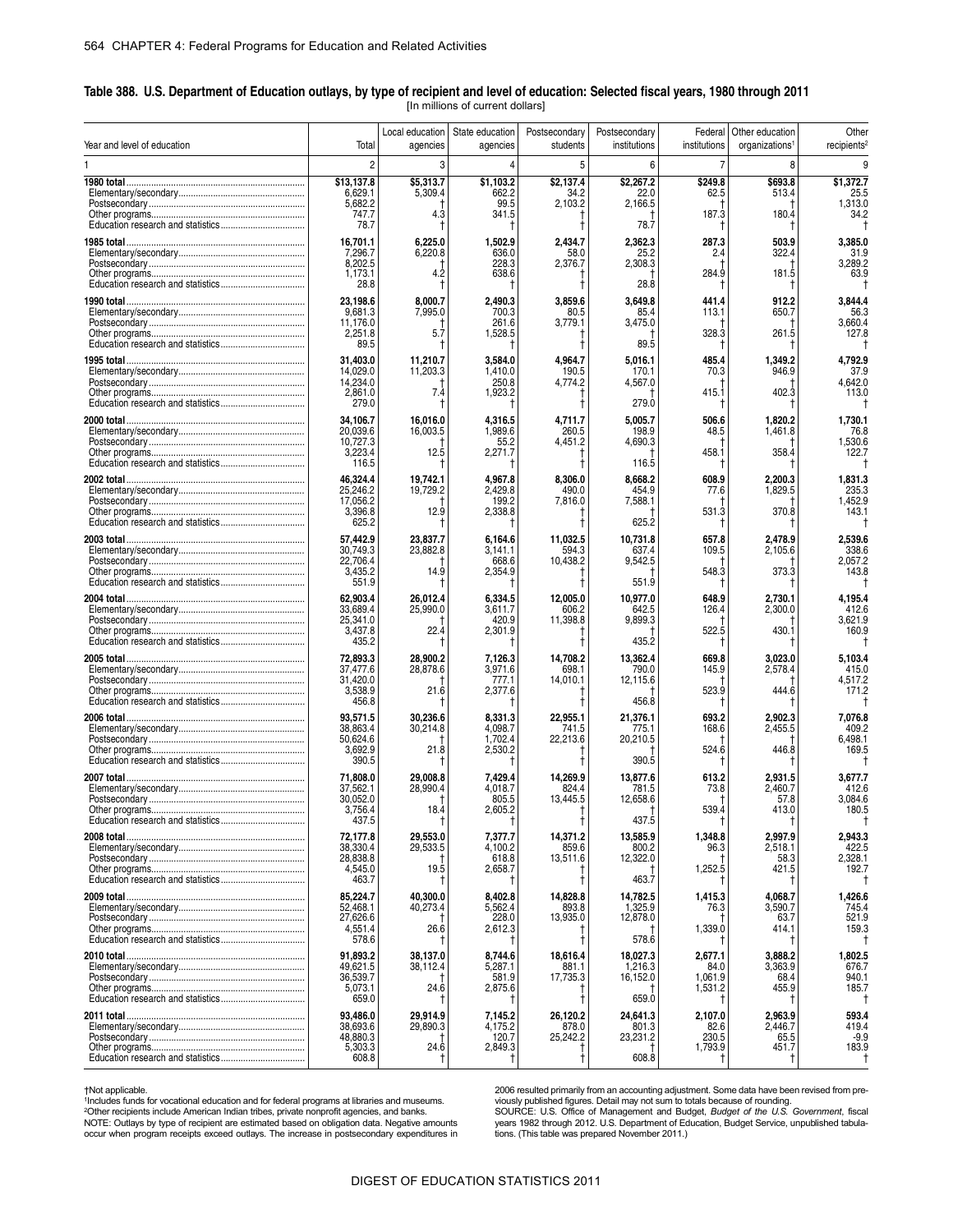#### **Table 389. U.S. Department of Education appropriations for major programs, by state or jurisdiction: Fiscal year 2010**  [In thousands of current dollars]

| State or jurisdiction                              | Total                               | Grants<br>for the<br>disadvan-<br>taged | <b>Block grants</b><br>to states for<br>school im-<br>provement <sup>2</sup> | School<br>assistance<br>in federally<br>affected<br>areas <sup>3</sup> | Career/<br>technical<br>and adult<br>education <sup>4</sup> | Special<br>education <sup>5</sup> | Language<br>assistance <sup>6</sup> | American<br>Indian<br>education | Degree-<br>granting<br>institutions <sup>7</sup> | Student<br>financial<br>assistance <sup>8</sup> | Rehabilitation<br>services <sup>9</sup> |
|----------------------------------------------------|-------------------------------------|-----------------------------------------|------------------------------------------------------------------------------|------------------------------------------------------------------------|-------------------------------------------------------------|-----------------------------------|-------------------------------------|---------------------------------|--------------------------------------------------|-------------------------------------------------|-----------------------------------------|
| 1                                                  | $\overline{2}$                      | 3                                       | 4                                                                            | 5                                                                      | 6                                                           | 7                                 | 8                                   | 9                               | 10                                               | 11                                              | 12                                      |
| Total, 50 states and D.C. <sup>10</sup>            | \$91,662,814                        | \$14,810,243                            | \$14,561,583                                                                 | \$1,132,631                                                            | \$1,839,462                                                 | \$12,032,103                      | \$689,038                           | \$104,331                       | \$2,398,719                                      | \$40,916,472                                    | \$3,178,230                             |
| Total, 50 states, D.C., other                      |                                     |                                         |                                                                              |                                                                        |                                                             |                                   |                                     |                                 |                                                  |                                                 |                                         |
| activities, and other<br>jurisdictions             | 94,907,411                          | 15,559,686                              | 15,045,434                                                                   | 1,204,111                                                              | 1,909,241                                                   | 12,318,737                        | 750,000                             | 104,331                         | 2,455,431                                        | 42,248,347                                      | 3,312,093                               |
|                                                    | 1,642,683                           | 232,673                                 | 231,102                                                                      | 2,753<br>120,999                                                       | 33,647                                                      | 192,188                           | 3,776                               | 1,680                           | 82,647                                           | 799,389                                         | 62,828                                  |
|                                                    | 3,523,568                           | 46,845<br>325,711                       | 48,699<br>303,243                                                            | 170,413                                                                | 5,566<br>40,611                                             | 39,590<br>199,607                 | 1,162<br>24,081                     | 11,422<br>11,217                | 17,098<br>36,098                                 | 36,719<br>2,343,949                             | 13,627<br>68,639                        |
|                                                    | 985,324<br>10,460,614               | 170,160<br>1,941,074                    | 146,878<br>1,741,844                                                         | 298<br>63,826                                                          | 20,396<br>232,417                                           | 120,669<br>1,309,657              | 3,302<br>173,295                    | 307<br>6,522                    | 39,753<br>251,868                                | 436,918<br>4,429,125                            | 46,643<br>310,986                       |
|                                                    | 1,318,026<br>812,409                | 170,448<br>121,746                      | 218,411<br>154,619                                                           | 16,129<br>4,682                                                        | 24,633<br>16,347                                            | 165,393<br>140,977                | 11,172<br>5,681                     | 764<br>$\Omega$                 | 31,581<br>16,497                                 | 636,388<br>318,135                              | 43,107<br>33,726                        |
| District of Columbia                               | 232,007<br>616,230                  | 44,072<br>50,226                        | 52,525<br>42,750                                                             | 52<br>1,081                                                            | 6,808<br>6,055                                              | 37,126<br>19,357                  | 1,171<br>740                        | 0<br>0                          | 7,884<br>251,781                                 | 69,108<br>228,483                               | 13,261<br>15,757                        |
|                                                    | 5,277,428<br>3,006,465              | 775,083<br>545,230                      | 778,927<br>472,555                                                           | 7,720<br>22,017                                                        | 109,265<br>62,579                                           | 668,442<br>347,855                | 44,368<br>16,360                    | 67<br>C                         | 68,913<br>76,266                                 | 2,654,320<br>1,381,318                          | 170,323                                 |
|                                                    | 331,891<br>451,986                  | 45,659<br>55,990                        | 64,515<br>78,433                                                             | 38,057<br>6,017                                                        | 8,249<br>9,388                                              | 42,777<br>59,485                  | 2,934<br>2,237                      | $\Omega$<br>419                 | 25,590<br>13,044                                 | 88,391<br>208,697                               | 82,285<br>15,719<br>18,277              |
|                                                    | 3,982,067<br>1,833,211              | 641,402<br>268,336                      | 614,558<br>293,291                                                           | 18,577<br>124                                                          | 71,393<br>38,409                                            | 537,844<br>273,618                | 30,536<br>7,108                     | 145<br>C                        | 70,690<br>19,673                                 | 1,871,343<br>866,128                            | 125,580<br>66,522                       |
|                                                    | 1,290,250                           | 82,957                                  | 137,046                                                                      | 304                                                                    | 17,018                                                      | 129,178                           | 3,159                               | 194                             | 24,986                                           | 865,478                                         | 29,930                                  |
|                                                    | 813,672<br>1,396,901                | 118,663<br>244,979                      | 134,570<br>215,669                                                           | 25,241<br>682                                                          | 15,466<br>31,406                                            | 114,421<br>172,672                | 3,791<br>3,594                      | 1,232<br>$\mathbf{C}$           | 30,768<br>50,571                                 | 337,820<br>627,270                              | 31,700<br>50,059                        |
|                                                    | 1,537,833<br>376,362                | 332,952<br>56,215                       | 249,620<br>67,373                                                            | 8,075<br>2,650                                                         | 33,944<br>8,134                                             | 200,402<br>58,970                 | 3,147<br>802                        | 897<br>153                      | 61,405<br>9,431                                  | 612,941<br>153,444                              | 34,450<br>19,190                        |
|                                                    | 1,298,137                           | 193,202<br>236,930                      | 245,944<br>287,423                                                           | 5,419<br>662                                                           | 27,854<br>30,835                                            | 212,689<br>299,176                | 9,602<br>12,777                     | 79<br>80                        | 41,795<br>34,421                                 | 510,951<br>674,427                              | 50,602<br>71,186                        |
|                                                    | 1,647,917<br>3,155,430<br>1,403,506 | 566,140<br>137,931                      | 501.176<br>229,845                                                           | 4,187<br>18.274                                                        | 59,484<br>25,513                                            | 422,328<br>202,881                | 10,883<br>8,745                     | 2,680<br>3,513                  | 44,082<br>30,693                                 | 1,435,793<br>695,531                            | 108,677<br>50,579                       |
|                                                    | 1,220,991<br>1,745,750              | 212,893<br>250,766                      | 172,658<br>279.507                                                           | 1,829                                                                  | 22,813<br>34,716                                            | 127,907<br>239.395                | 1,756                               | 457                             | 46,385                                           | 587,273<br>818.479                              | 47,020<br>66,342                        |
|                                                    | 361,547                             | 48,537<br>69,811                        | 61,124<br>89,489                                                             | 22,136<br>42,961<br>17,270                                             | 7.142<br>9,859                                              | 40,262                            | 4,984<br>551<br>2,721               | 3,174                           | 29,338<br>27,878<br>13,382                       | 115,347<br>193,727<br>132,841                   | 14,570<br>22,365                        |
| New Hampshire                                      | 498,430<br>481,340<br>302,384       | 94,928<br>42,126                        | 113,847<br>68,623                                                            | 3,612<br>8                                                             | 14,750<br>7,819                                             | 78,983<br>75,385<br>50,817        | 8,402<br>828                        | 822<br>752<br>$\Omega$          | 16,977<br>3,383                                  | 114,660                                         | 19,848<br>14,118                        |
|                                                    | 2,064,377                           | 315,910                                 | 372,913                                                                      | 13,173                                                                 | 42,128                                                      | 381,005                           | 20,018                              | 60                              | 28.882                                           | 825.620                                         | 64,668                                  |
|                                                    | 802,540<br>6,572,351                | 120,273<br>1,305,933                    | 106,094<br>978,717                                                           | 99,226<br>22,069                                                       | 13,428<br>113,252                                           | 96,567<br>810,888                 | 4,927<br>54,757                     | 8,398<br>1,823                  | 39,861<br>74,870                                 | 287,297<br>3,021,712                            | 26,468<br>188,330                       |
| North Carolina                                     | 2,512,417<br>278,166                | 401,228<br>37,680                       | 421,934<br>46,803                                                            | 15,903<br>30,729                                                       | 61,012<br>5,566                                             | 348,449<br>30,342                 | 15,134<br>506                       | 3,477<br>1,870                  | 86,501<br>16,006                                 | 1,046,257<br>96,097                             | 112,522<br>12,567                       |
|                                                    | 3,385,071<br>1,178,773              | 560,380<br>170,103                      | 540,087<br>187,485                                                           | 1,842<br>36,471                                                        | 65,949<br>23,088                                            | 461,609<br>155,775                | 8,708<br>3,939                      | 26,789                          | 43,000<br>49,973                                 | 1,598,025<br>481,421                            | 105,471<br>43,728                       |
|                                                    | 1,055,985<br>3,386,021              | 163,899<br>611,368                      | 169,409<br>574,039                                                           | 2,721<br>779                                                           | 21,181<br>68,484                                            | 136,708<br>452,351                | 8,058<br>13,096                     | 2,166                           | 18,644<br>48,469                                 | 491,445<br>1,481,026                            | 41,755<br>136,410                       |
| South Carolina                                     | 362,402                             | 53,497<br>227,061                       | 58,113                                                                       | 1,513<br>2,023                                                         | 8,764<br>31,340                                             | 47,228<br>188,902                 | 1,973                               | $\Omega$<br>16                  | 6,545<br>54,776                                  | 169,354<br>576,748                              | 15,416                                  |
| South Dakota                                       | 1,357,287<br>352,397<br>1,819,286   | 46,726<br>285,793                       | 213,364<br>52,295<br>288,453                                                 | 51,502<br>3,735                                                        | 5,992<br>40,882                                             | 36,229<br>250,202                 | 4,605<br>542<br>5,884               | 3,719<br>$\sqrt{ }$             | 14,492<br>46,668                                 | 128,283<br>821,276                              | 58,452<br>12,616<br>76,394              |
|                                                    | 7,413,532<br>833,532                | 1,460,416<br>74,471                     | 1,257,452<br>134,516                                                         | 98,774<br>8,360                                                        | 158,845<br>17,323                                           | 1,037,884<br>117,773              | 101,629<br>5,303                    | 391<br>1,583                    | 196,714<br>16,262                                | 2,851,822<br>417,776                            | 249,604<br>40,165                       |
|                                                    | 219,164                             | 36,247                                  | 44,004                                                                       | 5                                                                      | 5,376                                                       | 29,412                            | 500                                 | 235                             | 10,229                                           | 77,462                                          | 15,694                                  |
|                                                    | 1,924,340<br>1,553,852              | 262,958<br>215,993                      | 338,613<br>287,213                                                           | 39,110<br>51,455                                                       | 41,372<br>32,514                                            | 299,232<br>236,392                | 11,589<br>16,120                    | 15<br>3,963                     | 47,789<br>56,629                                 | 807,438<br>597,372<br>278,556                   | 76,223<br>56,202                        |
|                                                    | 641,866<br>1,401,049                | 96,120<br>205,575                       | 94,512<br>257,058                                                            | 11<br>12,731                                                           | 14.410<br>30,731                                            | 81,006<br>223.197                 | 784<br>6,800                        | -0<br>2,432                     | 19,377<br>40,794                                 | 562,504                                         | 57,090<br>59,228                        |
| Other activities/jurisdictions                     | 202.310                             | 34,930                                  | 42,243                                                                       | 14,444                                                                 | 5,309                                                       | JU,YUZ                            | วบบ                                 | 720                             | ا 30 ا                                           | 54,567                                          | 11,314                                  |
| Indian Tribe (Set-Aside)                           | 342,426<br>269,050                  | 105,350<br>24,248                       | 76,925<br>46,957                                                             | 0<br>71,392                                                            | 14,511<br>13,185                                            | 97,635<br>25,000                  | 5,000<br>48,750                     | 0<br>Ò                          | 0<br>0                                           | $\Omega$<br>35,064                              | 43,004<br>4,454                         |
| American Samoa                                     | 46,867                              | 10,541<br>12,446                        | 14,144<br>28,371                                                             | 0                                                                      | 587<br>1,071                                                | 6,879<br>15,387                   | 1,327<br>1,118                      | 0<br>0                          | 1,585<br>1,941                                   | 10,164<br>19,263                                | 1,641<br>2,555                          |
| Marshall Islands<br>Federated States of Micronesia | 82,153<br>300                       | 0                                       | 0                                                                            | $\overline{0}$                                                         | 0<br>187                                                    | ∩<br>6,579                        | $\Omega$                            | 0<br>0                          | 300<br>472                                       | 27,467                                          | 0<br>$\mathbf{0}$                       |
| Northern Marianas                                  | 34,706<br>28,852<br>1,091           | 3,829                                   | 11,495<br>0                                                                  | $\begin{matrix} 0 \\ 0 \\ 0 \end{matrix}$                              | 782<br>0                                                    | 5,232<br>$\Omega$                 | 1,242<br>$\mathbf{0}$               | Ô<br>Ò                          | 1,668<br>1,091                                   | 3,224<br>0                                      | 1,381<br>0                              |
| Puerto Rico<br>U.S. Virgin Islands                 | 2,379,978<br>59,173                 | 578,865<br>14,164                       | 285,492<br>20,467                                                            | $\ddot{\mathbf{0}}$<br>88                                              | 38,198<br>1,257                                             | 120,288<br>9,634                  | 3,463<br>63                         | $\pmb{0}$<br>0                  | 46,492<br>3,161                                  | 1,229,105<br>7,587                              | 78,075<br>2,753                         |

 1Title I includes Grants to Local Education Agencies (Basic, Concentration, Targeted, and Education Finance Incentive Grants); School Turnaround Grants; Even Start; Migrant Education Grants; Striving Readers Formula Grants; and Neglected and Delinquent Children Grants.

<sup>2</sup>Title VI includes Improving Teacher Quality State Grants; Mathematics and Science Partnerships; Educational Technology State Grants; 21st Century Community Learning Cen-ters; Assessing Achievement, including No Child Left Behind; Education for the Homeless Children and Youth; Rural and Low-Income Schools Program; Education Jobs Fund; and

Small, Rural School Achievement Program. 3Includes Impact Aid—Basic Support Payments; Impact Aid—Payments for Children with Disabilities; and Impact Aid—Construction.

4Includes Career and Technical Education State Grants; English Literacy and Civics Edu-cation State Grants; Tech-Prep Education; State Grants for Incarcerated Youth Offenders; State Grants for Workplace and Community Transition Training for Incarcerated Individuals;

and Adult Basic and Literacy Education State Grants. 5Includes Special Education—Grants to States; Preschool Grants; and Grants for Infants and Families

6Includes English Learner Education.

7Includes Institutional Aid to Strengthen Higher Education Institutions serving significant numbers of low-income students; Other Special Programs for the Disadvantaged; Cooper-ative Education; Fund for the Improvement of Postsecondary Education; Fellowships and Scholarships; and College Access Challenge Funds.

8Includes Pell Grants; Leveraging Educational Assistance Partnership; Federal Supple-mental Educational Opportunity Grants; Federal Work-Study; Special Allowances; and Federal Family Education Loan Program interest subsidies.

9Includes Vocational Rehabilitation State Grants; Supported Employment State Grants; Client Assistance State Grants; Independent Living State Grants; Services for Older Blind Individuals; Centers for Independent Living; Protection and Advocacy for Assistive Technology; Assistive Technology State Grant Program; and Protection and Advocacy of Individual Rights. 10Total excludes other activities and other jurisdictions.

NOTE: Data reflect revisions to figures in the *Budget of the United States Government, Fiscal Year 2012*. Detail may not sum to totals because of rounding. SOURCE: U.S. Department of Education, Budget Service, unpublished tabulations. (This table was prepared September 2011.)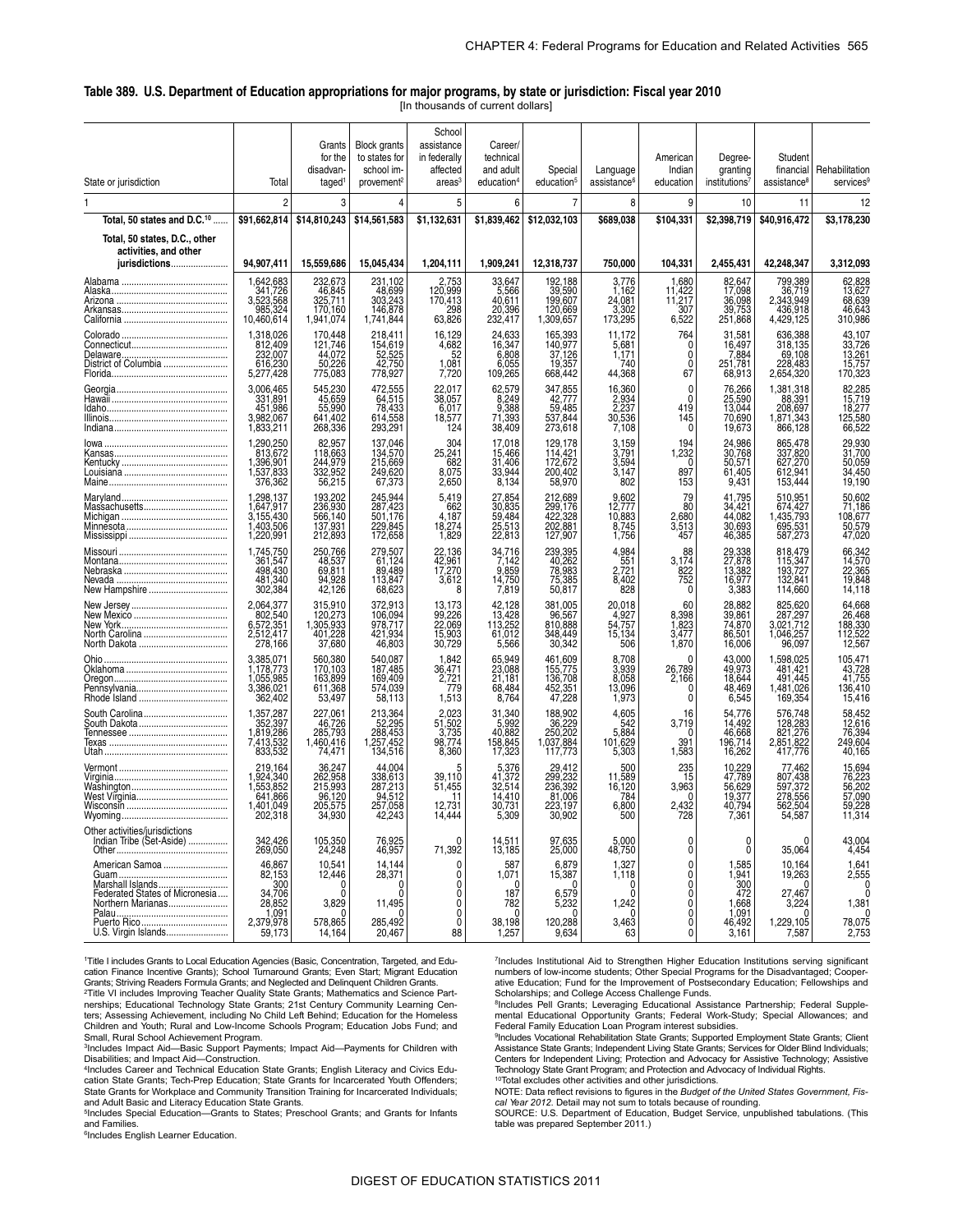#### **Table 390. Appropriations for Title I and selected other programs under the No Child Left Behind Act of 2001, by program and state or jurisdiction: Fiscal years 2010 and 2011**

[In thousands of current dollars]

|                                           |                  |                 | State agency programs        |               |           |                 |                           | Improving                       |
|-------------------------------------------|------------------|-----------------|------------------------------|---------------|-----------|-----------------|---------------------------|---------------------------------|
|                                           | Title I          |                 | Grants to local<br>education | Neglected and |           | Turn-<br>around | Assessing<br>Achievement, | Teacher<br><b>Quality State</b> |
| State or jurisdiction                     | total, 2010      | Total           | agencies <sup>1</sup>        | Delinquent    | Migrant   | Grants          | 2011                      | Grants, 2011                    |
| 1                                         | $\overline{2}$   | 3               | 4                            | 5             | 6         | $\overline{7}$  | 8                         | 9                               |
| Total, 50 states and D.C. <sup>2</sup>    | \$14,810,243     | \$14,738,332    | \$13,794,455                 | \$48,528      | \$383,981 | \$511,368       | \$370,438                 | \$2,330,578                     |
| Total, 50 states, D.C., other activities, |                  |                 |                              |               |           |                 |                           |                                 |
| and other jurisdictions                   | 15,559,686       | 15,442,286      | 14,463,416                   | 50,326        | 393,981   | 534,562         | 389,951                   | 2,468,054                       |
|                                           | 232,673          | 237,082         | 225,736                      | 939           | 2,139     | 8,268           | 6,333                     | 38,744                          |
|                                           | 46,845           | 44,889          | 35,864                       | 234           | 7,236     | 1,556           | 3,537                     | 11,563                          |
|                                           | 325,711          | 334,833         | 314,894                      | 1,477         | 6,828     | 11,634          | 7,726                     | 38,878                          |
|                                           | 170,160          | 168,360         | 156,582                      | 508           | 5,476     | 5,794           | 5,070                     | 23,659                          |
|                                           | 1,941,074        | 1,826,499       | 1,626,853                    | 1,621         | 135,023   | 63,002          | 30,245                    | 270,981                         |
|                                           | 170,448          | 167,089         | 153,343                      | 664           | 7,310     | 5,772           | 6,551                     | 27,353                          |
|                                           | 121,746          | 113,921         | 107,016                      | 2,006         | 1,033     | 3,867           | 5,477                     | 22,673                          |
|                                           | 44,072           | 44,607          | 42,390                       | 371           | 303       | 1,542           | 3,604                     | 11,563                          |
|                                           | 50,226           | 52,024          | 49,000                       | 1,177         | n         | 1,847           | 3,275                     | 11,563                          |
|                                           | 775,083          | 793,886         | 740,529                      | 1,657         | 23,607    | 28,093          | 14,797                    | 110,257                         |
|                                           | 545,230          | 554,539         | 526,094                      | 1,023         | 8,195     | 19,227          | 10,270                    | 64,699                          |
|                                           | 45,659           | 50,530          | 47,568                       | 355           | 834       | 1,773           | 3,872                     | 11,563                          |
|                                           | 55,990           | 60,489          | 54,120                       | 542           | 3,706     | 2,121           | 4,238                     | 11,563                          |
|                                           | 641,402          | 669.727         | 642,998                      | 1,093         | 1,980     | 23,656          | 12,239                    | 99,685                          |
|                                           | 268,336          | 272,045         | 256,459                      | 533           | 5,706     | 9,348           | 7,730                     | 41,706                          |
|                                           | 82,957           | 81,636          | 76,708                       | 396           | 1,669     | 2,862           | 5,118                     | 18,899                          |
|                                           | 118,663          | 127,545         | 110,731                      | 347           | 11,977    | 4,491           | 5,100                     | 19,349                          |
|                                           | 244,979          | 243,164         | 226,125                      | 934           | 7,672     | 8,434           | 5,985                     | 38,137                          |
|                                           | 332,952          | 313,447         | 298,919                      | 1,771         | 2,564     | 10,193          | 6,238                     | 54,419                          |
|                                           | 56,215           | 55,799          | 52,443                       | 193           | 1,213     | 1,950           | 3,826                     | 11,563                          |
|                                           | 193,202          | 191,438         | 182,671                      | 1,489         | 524       | 6,754           | 6,982                     | 34,924                          |
|                                           | 236,930          | 231,202         | 219,019                      | 2,637         | 1,670     | 7,876           | 7,237                     | 43,964                          |
|                                           | 566,140          | 564,676         | 535,794                      | 346           | 8,878     | 19,658          | 10,040                    | 96,339                          |
|                                           | 137,931          | 167,061         | 158,756                      | 249           | 2,147     | 5,909           | 6,740                     | 33,144                          |
|                                           | 212,893          | 202,627         | 193,877                      | 845           | 1,074     | 6,830           | 5,194                     | 36,009                          |
|                                           | 250,766          | 256,317         | 244,238                      | 1,507         | 1,573     | 8,999           | 7,170                     | 42,200                          |
|                                           | 48,537           | 47,399          | 44,589                       | 121           | 1,044     | 1,645           | 3,649                     | 11,563                          |
|                                           | 69,811           | 69,770          | 61,732                       | 318           | 5,281     | 2,439           | 4,318                     | 11,840                          |
|                                           | 94,928           | 101,476         | 97,381                       | 251           | 245       | 3,599           | 4,924                     | 12,360                          |
|                                           | 42,126           | 42,599          | 40,527                       | 445           | 152       | 1,476           | 3,876                     | 11,563                          |
|                                           | 315,910          | 315,013         | 299,989                      | 2,160         | 2,034     | 10,830          | 9,140                     | 55,221                          |
|                                           | 120,273          | 119,195         | 113,838                      | 272           | 955       | 4,131           | 4,505                     | 19,135                          |
|                                           | 1,305,933        | 1,222,881       | 1,168,409                    | 2,835         | 10,247    | 41,390          | 15,766                    | 196,797                         |
|                                           | 401,228          | 412,443         | 390,840                      | 1,279         | 5,842     | 14,482          | 9,645                     | 54,029                          |
|                                           | 37,680           | 35,650          | 34,097                       | 74            | 242       | 1,236           | 3,424                     | 11,563                          |
|                                           | 560,380          | 595.603         | 570,012                      | 1,811         | 2,751     | 21,029          | 11,096                    | 91,323                          |
|                                           | 170,103          | 162,269         | 154,673                      | 378           | 1,590     | 5,628           | 5,681                     | 28,019                          |
|                                           | 163,899          | 163,987         | 146,454                      | 1,121         | 10,622    | 5,790           | 5,533                     | 23,655                          |
|                                           | 611,368          | 575,819         | 546,045                      | 755           | 9,389     | 19,629          | 11,308                    | 98,302                          |
|                                           | 53,497           | 51,960          | 49,542                       | 567           | 69        | 1,782           | 3,671                     | 11,563                          |
|                                           | 227,061          | 230,734         | 220,624                      | 1,412         | 582       | 8,116           | 6,135                     | 30,730                          |
|                                           | 46,726           | 46,316          | 43,702                       | 141           | 867       | 1,605           | 3,577                     | 11,563                          |
|                                           | 285,793          | 285,669         | 274,585                      | 531           | 596       | 9,957           | 7,383                     | 41,832                          |
|                                           | 1,460,416        | 1,463,538       | 1,348,969                    | 2,293         | 61,098    | 51,178          | 22,888                    | 201,175                         |
|                                           | 74,471           | 86,030          | 80,212                       | 861           | 1,913     | 3,045           | 5,445                     | 16,018                          |
|                                           | 36,247           | 35,775          | 33,281                       | 597           | 657       | 1,240           | 3,392                     | 11,563                          |
|                                           | 262,958          | 257,555         | 245,997                      | 1,820         | 823       | 8,915           | 8,414                     | 43,456                          |
|                                           | 215,993          | 236,184         | 211,175                      | 1,015         | 15,659    | 8,335           | 7,599                     | 39,890                          |
|                                           | 96,120           | 97,625          | 93,227                       | 886           | 84        | 3,429           | 4,141                     | 20,546                          |
|                                           | 205,575          | 222,847         | 213,279                      | 1,099<br>573  | 658       | 7,811           | 6,952                     | 39,917                          |
|                                           | 34,930           | 34,564          | 32,552                       |               | 242       | 1,198           | 3,383                     | 11,563                          |
| Other activities/jurisdictions            |                  |                 |                              |               |           |                 |                           |                                 |
|                                           | 105,350          | 105,488         | 101,824                      | 0             | 0         | 3,664           | 1,900                     | 12,279                          |
| Other nonstate allocations                | 24,248           | 20,250          | 8,992                        | 1,258         | 10,000    | $\Omega$        | 9,980                     | 37,021                          |
|                                           | 10,541<br>12,446 | 9,922           | 9,582                        | 0<br>0        | 0         | 340<br>417      | 360<br>774                | 2,847                           |
|                                           | 3,829            | 12,011<br>3,853 | 11,593<br>3,719              | 0             | 0         | 134             | 243                       | 4,376<br>1,361                  |
|                                           | 578,865          | 539,097         | 520,375                      | 540           | 0         | 18,181          | 5,733                     | 75,898                          |
|                                           | 14,164           | 13,333          | 12,876                       | 0             | 0         | 457             | 523                       | 3,694                           |
|                                           |                  |                 |                              |               |           |                 |                           |                                 |

NOTE: Detail may not sum to totals because of rounding. These are preliminary estimates September 2011.)<br>for fiscal year 2011.

SOURCE: U.S. Department of Education, Budget Service, Elementary, Secondary, and Vocational Education Analysis Division, unpublished tabulations. (This table was prepared September 2011.)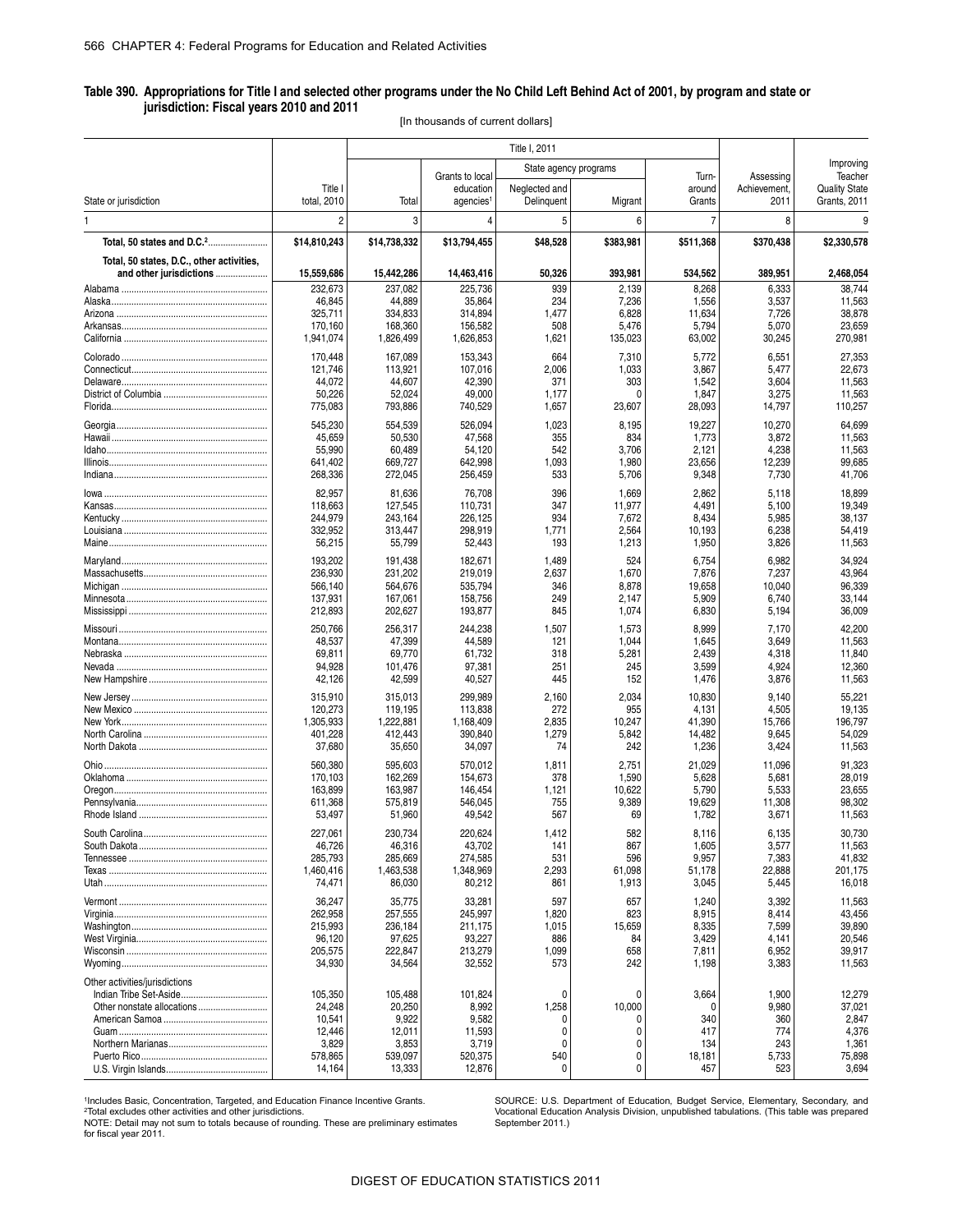#### **Table 391. Federal obligations for research, development, and R&D plant, by category of obligation, performers, and fields of science: Fiscal years 2002 through 2010**

[In millions of current dollars]

|                                                                  | Actual               |                      |                      |                      |                      |                      |                      | Estimated            |                      |                                 |  |
|------------------------------------------------------------------|----------------------|----------------------|----------------------|----------------------|----------------------|----------------------|----------------------|----------------------|----------------------|---------------------------------|--|
| Category of obligation,<br>performers, and fields of science     | 2002                 | 2003                 | 2004                 | 2005                 | 2006                 | 2007                 | 2008                 | 2009                 | 2010                 | Percent change,<br>2009 to 2010 |  |
| 1                                                                | $\overline{2}$       | 3                    | $\overline{4}$       | 5                    | 6                    | $\overline{7}$       | 8                    | 9                    | 10                   | 11                              |  |
| Total obligations for research,<br>development, and R&D plant    | \$90,157.7           | \$97,927.9           | \$105,370.7          | \$112,994.6          | \$112,270.6          | \$129,431.2          | \$129,049.5          | \$123,243.0          | \$118,559.4          | $-3.8$                          |  |
| Research and development obligations                             | 85,853.0             | 93,661.3             | 101,376.5            | 109,223.5            | 110,145.8            | 127,262.9            | 127,105.7            | 119,730.6            | 116,274.5            | $-2.9$                          |  |
| Performers                                                       |                      |                      |                      |                      |                      |                      |                      |                      |                      |                                 |  |
|                                                                  | 21,044.8<br>29,538.2 | 22,861.6<br>33,852.7 | 22,423.2<br>39,214.6 | 24,125.4<br>44,112.5 | 25,563.2<br>44,152.9 | 29,932.5<br>55,342.3 | 29,637.9<br>56,337.6 | 28,354.1<br>46,444.9 | 29,935.5<br>42,817.7 | 5.6<br>$-7.8$                   |  |
| FFRDCs <sup>2</sup> administered by                              |                      |                      |                      |                      |                      |                      |                      |                      |                      |                                 |  |
|                                                                  | 1,351.1              | 1,507.6              | 1,543.1              | 1,612.1              | 1,421.9              | 2,691.6              | 4,119.9              | 2,572.3              | 2,410.3              | $-6.3$                          |  |
| Universities and colleges<br>FFRDCs <sup>2</sup> administered by | 21,290.1             | 22,693.5             | 24,169.7             | 24,841.5             | 24,336.3             | 25,547.8             | 26,026.5             | 28,867.1             | 27,810.8             | $-3.7$                          |  |
| universities and colleges                                        | 4,641.2              | 4,754.2              | 5,400.9              | 5,686.1              | 5,439.1              | 4,171.2              | 1,988.6              | 3,931.1              | 3,910.9              | $-0.5$                          |  |
| Other nonprofit institutions                                     | 5,739.1              | 5,706.7              | 5,623.7              | 5,910.0              | 6,000.1              | 5,984.4              | 5,965.0              | 6,316.5              | 6,182.1              | $-2.1$                          |  |
| FFRDCs <sup>2</sup> administered by                              |                      |                      |                      |                      |                      |                      |                      |                      |                      |                                 |  |
| nonprofit institutions                                           | 1,404.8              | 1,352.8              | 1,443.2              | 1,649.2              | 1,816.0              | 2,520.3              | 2,083.0              | 2,260.6              | 2,275.7              | 0.7                             |  |
| State and local governments                                      | 452.2                | 400.0                | 880.1                | 660.8                | 619.6                | 362.0                | 389.0                | 431.9                | 385.7                | $-10.7$                         |  |
|                                                                  | 391.6                | 532.4                | 677.9                | 625.8                | 796.7                | 710.6                | 558.1                | 551.9                | 545.8                | $-1.1$                          |  |
| Research obligations                                             | 48,006.7             | 51,071.8             | 53,357.8             | 53,738.2             | 53,535.7             | 54,093.6             | 53,893.7             | 59,429.9             | 58,354.8             | $-1.8$                          |  |
| Performers                                                       |                      |                      |                      |                      |                      |                      |                      |                      |                      |                                 |  |
| Federal intramural <sup>1</sup>                                  | 11,857.4             | 12,419.6             | 12,085.2             | 12,349.9             | 12,261.6             | 11,816.4             | 11,921.7             | 12,839.1             | 13,222.5             | 3.0                             |  |
|                                                                  | 5,786.8              | 6,042.4              | 6,782.7              | 6,456.4              | 6,436.3              | 6,074.2              | 5,782.4              | 6,692.9              | 6,164.1              | $-7.9$                          |  |
| FFRDCs <sup>2</sup> administered by                              |                      |                      |                      |                      |                      |                      |                      |                      |                      |                                 |  |
| industrial firms                                                 | 937.3                | 1,103.5              | 1,131.6              | 1,082.0              | 947.9                | 1,863.0              | 2,929.7              | 1,591.8              | 1,782.0              | 12.0                            |  |
| Universities and colleges                                        | 20,285.4             | 21,676.5             | 22,699.1             | 23,156.0             | 22,809.4             | 23,966.9             | 24,323.2             | 27,231.6             | 26,222.3             | $-3.7$                          |  |
| FFRDCs <sup>2</sup> administered by                              |                      |                      |                      |                      |                      |                      |                      |                      |                      |                                 |  |
| universities and colleges                                        | 3,219.4              | 3,272.6              | 3,687.3              | 3,743.4              | 3,783.0              | 2,942.4              | 1,623.1              | 3,123.0              | 3,130.9              | 0.3                             |  |
| Other nonprofit institutions                                     | 4,723.0              | 5,196.3              | 5,216.4              | 5,295.8              | 5,448.9              | 5,416.7              | 5,397.5              | 5,863.7              | 5,729.5              | $-2.3$                          |  |
| FFRDCs <sup>2</sup> administered by                              |                      |                      |                      |                      |                      |                      |                      |                      |                      |                                 |  |
| nonprofit institutions                                           | 749.6                | 779.0                | 795.5                | 907.8                | 1,028.6              | 1,283.0              | 1,205.7              | 1,331.1              | 1,370.1              | 2.9                             |  |
| State and local governments                                      | 275.5                | 305.8                | 532.9                | 376.8                | 417.9                | 297.6                | 338.8                | 355.9                | 337.5                | $-5.2$<br>$-1.2$                |  |
| Fields of science                                                | 172.3                | 276.1                | 427.0                | 370.2                | 402.1                | 433.3                | 371.5                | 400.9                | 396.0                |                                 |  |
|                                                                  | 25,476.8             | 27,772.2             | 27,728.5             | 28,127.8             | 27,927.7             | 29,463.6             | 28,918.8             | 30,466.4             | 30,636.9             | 0.6                             |  |
|                                                                  | 905.9                | 1,104.4              | 1,854.9              | 1,891.8              | 1,747.3              | 1,837.9              | 1,740.8              | 1,842.3              | 1,875.6              | 1.8                             |  |
| Physical sciences                                                | 4,983.2              | 5,021.6              | 5,211.1              | 5,493.7              | 5,351.1              | 5,136.1              | 5,072.6              | 6,070.9              | 5,788.4              | $-4.7$                          |  |
| Environmental sciences                                           | 3,418.3              | 3,740.9              | 3,741.6              | 3,502.6              | 3,430.6              | 3,170.5              | 2,984.6              | 3,646.2              | 3,385.6              | $-7.1$                          |  |
| Mathematics and computer sciences                                | 2,630.7              | 1,104.4              | 2,949.4              | 2,983.4              | 2,814.9              | 2,945.7              | 3,047.3              | 3,707.0              | 3,364.1              | $-9.2$                          |  |
|                                                                  | 8,274.9              | 8,405.1              | 8,866.4              | 8,552.9              | 8,678.7              | 8,989.7              | 8,975.5              | 9,872.5              | 9,589.1              | $-2.9$                          |  |
|                                                                  | 1,038.5              | 1,025.8              | 1,089.6              | 1,097.1              | 1,123.9              | 1,147.1              | 977.0                | 1,260.8              | 1,278.7              | 1.4                             |  |
|                                                                  | 1,278.4              | 1,329.3              | 1,916.3              | 2,088.9              | 2,461.3              | 1,403.1              | 2,177.1              | 2,564.0              | 2,436.3              | $-5.0$                          |  |
| Basic research obligations                                       | 23,668.3             | 24,751.4             | 26.120.7             | 27,140.3             | 26,584.6             | 26,865.8             | 27,154.0             | 30,935.4             | 29,847.6             | $-3.5$                          |  |
| Performers                                                       |                      |                      |                      |                      |                      |                      |                      |                      |                      |                                 |  |
| Federal intramural <sup>1</sup><br>Industrial firms              | 4,460.0<br>1,231.9   | 4,662.1<br>1,279.6   | 4,671.6<br>1,969.4   | 4,772.7<br>2,051.0   | 4,763.9<br>1,858.9   | 4,572.2<br>1,736.2   | 4,767.5<br>1,545.4   | 5,106.6<br>1,852.5   | 5,127.4<br>1,712.8   | 0.4<br>$-7.5$                   |  |
| FFRDCs <sup>2</sup> administered by                              |                      |                      |                      |                      |                      |                      |                      |                      |                      |                                 |  |
| industrial firms                                                 | 239.6                | 312.8                | 292.2                | 270.1                | 220.4                | 341.3                | 574.9                | 507.9                | 574.6                | 13.1                            |  |
| Universities and colleges                                        | 12,668.2             | 13,151.8             | 13,398.5             | 13,989.9             | 13,657.6             | 14,220.3             | 14,645.7             | 17,108.1             | 16,118.1             | $-5.8$                          |  |
| FFRDCs <sup>2</sup> administered by                              |                      |                      |                      |                      |                      |                      |                      |                      |                      |                                 |  |
| universities and colleges                                        | 1,805.2              | 1,827.8              | 2,005.8              | 2,021.2              | 2,096.8              | 1,982.8              | 1,484.3              | 1,786.5              | 1,856.5              | 3.9                             |  |
| Other nonprofit institutions                                     | 2,531.7              | 2,703.9              | 2,746.1              | 2,914.2              | 2,867.4              | 2,793.8              | 2,935.2              | 3,237.9              | 3,086.6              | $-4.7$                          |  |
| FFRDCs <sup>2</sup> administered by                              |                      |                      |                      |                      |                      |                      |                      |                      |                      |                                 |  |
| nonprofit institutions                                           | 563.4                | 582.1                | 606.8                | 670.7                | 755.8                | 889.5                | 915.8                | 1,030.6              | 1,075.5              | 4.4                             |  |
| State and local governments                                      | 71.5                 | 85.4                 | 197.9                | 235.9                | 152.7                | 101.3                | 75.9                 | 88.8                 | 82.1                 | $-7.5$                          |  |
|                                                                  | 96.8                 | 146.1                | 232.3                | 214.6                | 211.2                | 228.4                | 209.1                | 216.6                | 214.0                | $-1.2$                          |  |
| Fields of science                                                |                      |                      |                      |                      |                      |                      |                      |                      |                      |                                 |  |
|                                                                  | 14,024.1             | 14,765.3             | 14,490.0             | 15,247.6             | 14,934.4             | 15,643.5             | 15,557.4             | 16,468.3             | 16.454.8             | $-0.1$                          |  |
|                                                                  | 464.6                | 543.8                | 979.2                | 1,040.1              | 944.9                | 978.8                | 936.0                | 980.3                | 988.6                | 0.8                             |  |
| Physical sciences                                                | 3,405.9              | 3,454.0              | 3,662.6              | 3,738.7              | 3,515.5              | 3,544.5              | 3,403.1              | 4,284.4              | 4,024.5              | $-6.1$                          |  |
| Environmental sciences                                           | 1,833.3              | 1,899.5              | 2,022.9              | 1,966.1              | 1,849.5              | 1,727.8              | 1,593.1              | 2,128.4              | 1,891.0              | $-11.2$                         |  |
| Mathematics and computer                                         | 998.7                | 1,120.2              | 1,239.1              | 1,228.4              | 1,208.2              | 1,293.5              | 1,407.4              | 1,876.3              | 1,641.4              | $-12.5$                         |  |
|                                                                  | 1,864.9              | 1,913.1              | 2,271.7              | 2,300.5              | 2,364.6              | 2,629.9              | 2,736.0              | 3,200.4              | 3,027.1              | $-5.4$                          |  |
| Social sciences                                                  | 361.7                | 352.8                | 419.3                | 391.4                | 381.0                | 361.3                | 330.0                | 442.1                | 386.8                | $-12.5$                         |  |
|                                                                  | 715.2                | 702.7                | 1,035.9              | 1,227.5              | 1,386.5              | 686.4                | 1,190.9              | 1,555.2              | 1,433.3              | $-7.8$                          |  |
|                                                                  |                      |                      |                      |                      |                      |                      |                      |                      |                      |                                 |  |